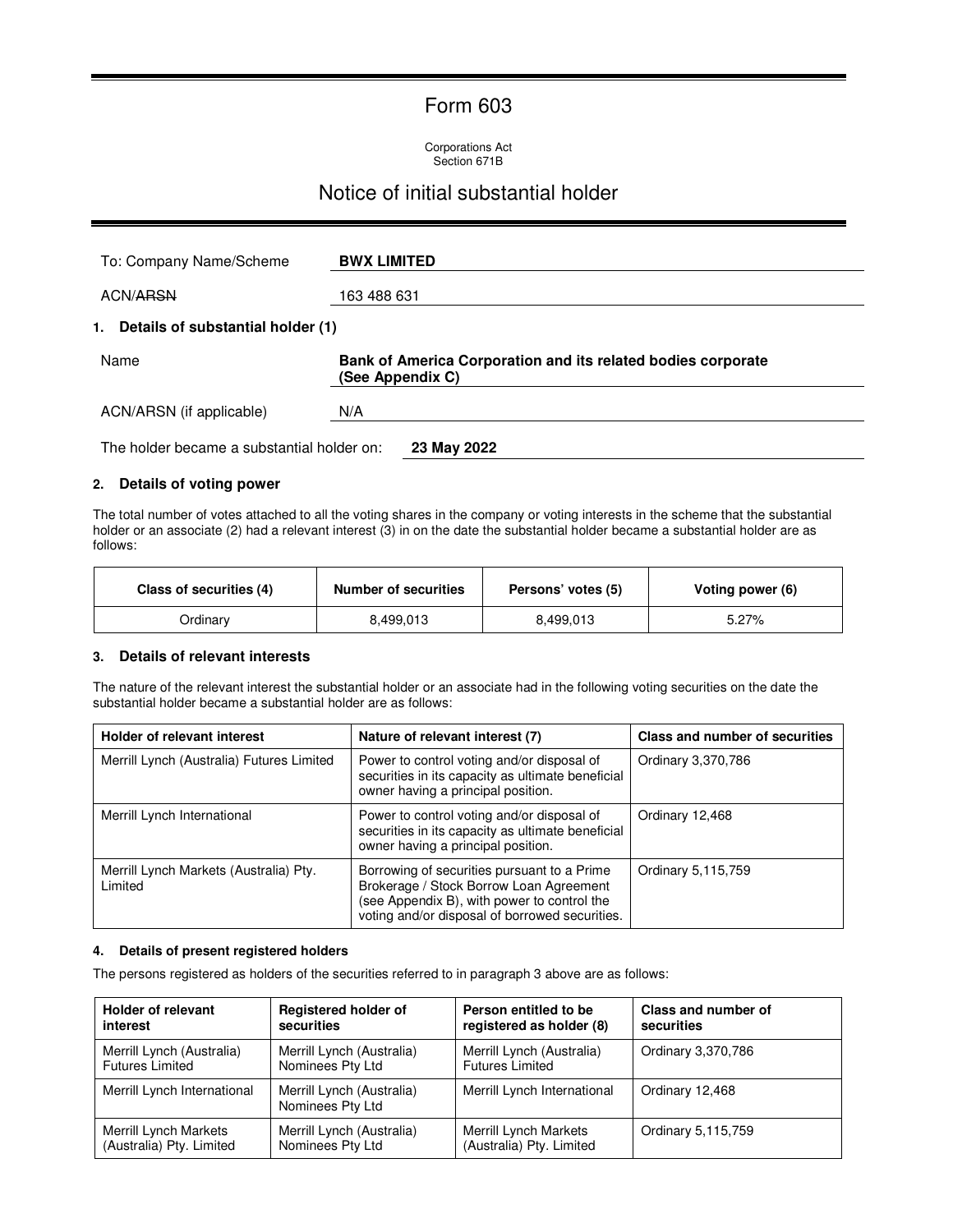### **5. Consideration**

The consideration paid for each relevant interest referred to in paragraph 3 above, and acquired in the four months prior to the day that the substantial holder became a substantial holder is as follows:

| Holder of relevant interest | Date of acquisition | <b>Consideration (9)</b> |          | <b>Class and number</b><br>of securities |
|-----------------------------|---------------------|--------------------------|----------|------------------------------------------|
|                             |                     | Cash                     | Non-cash |                                          |
| Please see Annexure A.      |                     |                          |          |                                          |

#### **6. Associates**

The reasons the persons named in paragraph 3 above are associates of the substantial holder are as follows:

| Name and ACN/ ARSN (if applicable)             | Nature of association  |
|------------------------------------------------|------------------------|
| Merrill Lynch (Australia) Futures Limited      | Related body corporate |
| Merrill Lynch (Australia) Nominees Pty Ltd     | Related body corporate |
| Merrill Lynch Markets (Australia) Pty. Limited | Related body corporate |
| Merrill Lynch International                    | Related body corporate |

### **7. Addresses**

The addresses of persons named in this form are as follows:

| <b>Name</b>                                    | <b>Address</b>                                                                  |
|------------------------------------------------|---------------------------------------------------------------------------------|
| Bank of America Corporation                    | 100 North Tryon Street, Charlotte, North Carolina, 28255, USA                   |
| Merrill Lynch (Australia) Futures Limited      | Level 34, Governor Phillip Tower, 1 Farrer Place, Sydney NSW<br>2000, Australia |
| Merrill Lynch (Australia) Nominees Pty Ltd     | Level 19, 120 Collins St. Melbourne Vic 3000, Australia                         |
| Merrill Lynch Markets (Australia) Pty. Limited | Level 34, Governor Phillip Tower, 1 Farrer Place, Sydney NSW<br>2000, Australia |
| Merrill Lynch International                    | 2 King Edward Street, London, England, EC1A 1HQ, United<br>Kingdom              |

### **SIGNATURE**

| Print Name: Kelvin Kwok | Capacity: Authorised signatory |
|-------------------------|--------------------------------|
| Sign Here:              | Date: 25 May 2022              |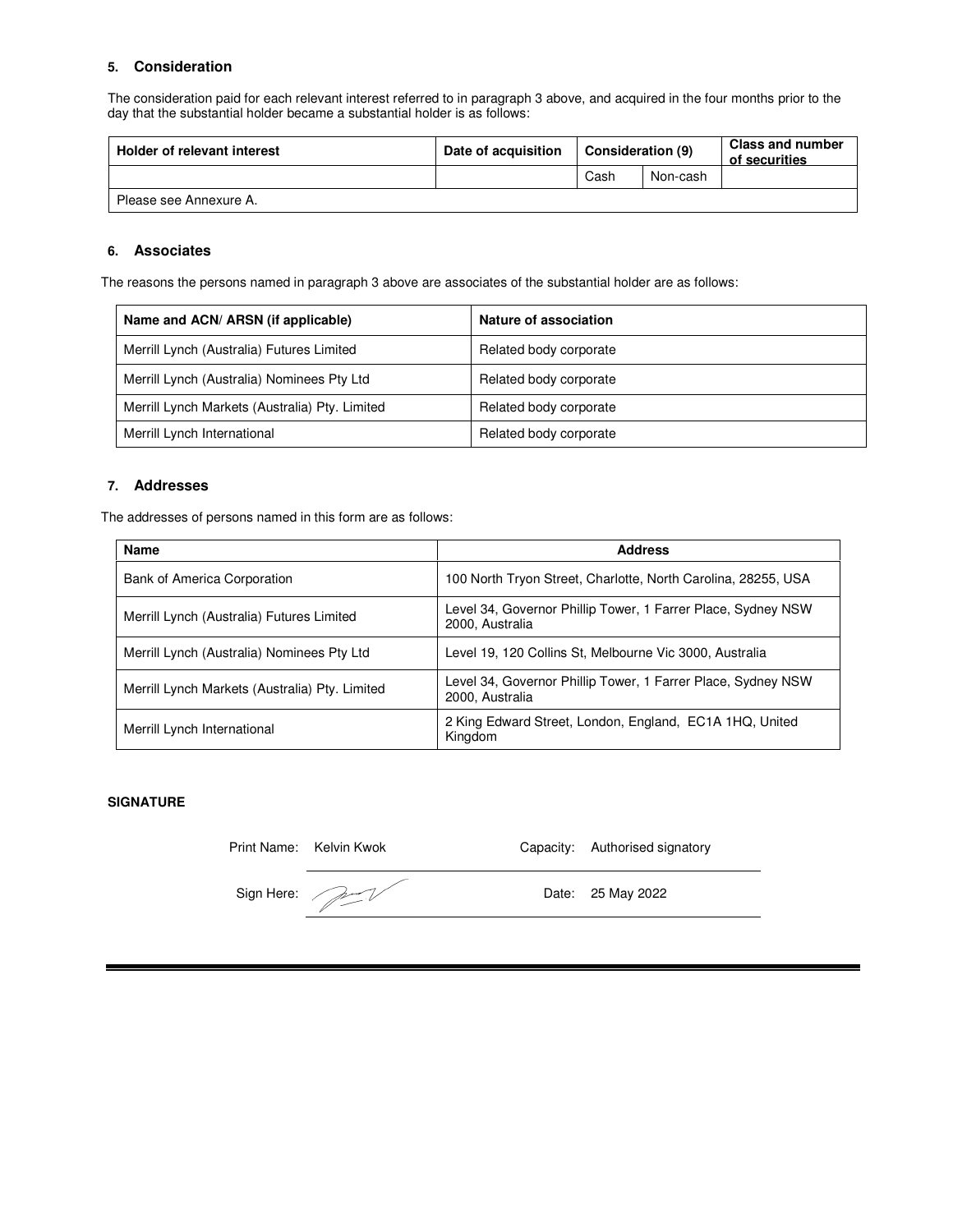### **Appendix A**

| Date of    | Person whose relevant interest                    | <b>Nature of</b>              | <b>Consideration</b> | Class (6) of | <b>Securities</b> | Person's votes | Remark             |
|------------|---------------------------------------------------|-------------------------------|----------------------|--------------|-------------------|----------------|--------------------|
| change     | changed                                           | change (4)                    | (5)                  | securites    | affected          | affected       |                    |
| 01/24/2022 | Merrill Lynch (Australia) Futures<br>Limited      | <b>SELL</b>                   | (114, 719)           | Ordinary     | (31,603)          | (31,603)       | N/A                |
| 01/24/2022 | Merrill Lynch (Australia) Futures<br>Limited      | <b>BUY</b>                    | 723                  | Ordinary     | 198               | 198            | N/A                |
| 01/24/2022 | Merrill Lynch (Australia) Futures<br>Limited      | <b>SELL</b>                   | (18, 628)            | Ordinary     | (5, 126)          | (5, 126)       | N/A                |
| 01/24/2022 | Merrill Lynch (Australia) Futures<br>Limited      | <b>BUY</b>                    | 2,073                | Ordinary     | 571               | 571            | N/A                |
| 01/24/2022 | Merrill Lynch (Australia) Futures<br>Limited      | <b>BUY</b>                    | 771                  | Ordinary     | 213               | 213            | N/A                |
| 01/24/2022 | Merrill Lynch (Australia) Futures<br>Limited      | <b>BUY</b>                    | 84,552               | Ordinary     | 23,285            | 23,285         | N/A                |
| 01/24/2022 | Merrill Lynch (Australia) Futures<br>Limited      | <b>BUY</b>                    | 50,934               | Ordinary     | 14,004            | 14,004         | N/A                |
| 01/25/2022 | Merrill Lynch (Australia) Futures<br>Limited      | <b>SELL</b>                   | (126, 944)           | Ordinary     | (35, 860)         | (35, 860)      | N/A                |
| 01/25/2022 | Merrill Lynch (Australia) Futures<br>Limited      | <b>BUY</b>                    | 118,915              | Ordinary     | 33,435            | 33,435         | N/A                |
| 01/25/2022 | Merrill Lynch (Australia) Futures<br>Limited      | <b>SELL</b>                   | (15, 573)            | Ordinary     | (4,302)           | (4,302)        | N/A                |
| 01/25/2022 | Merrill Lynch (Australia) Futures<br>Limited      | <b>BUY</b>                    | 1,045                | Ordinary     | 296               | 296            | N/A                |
| 01/25/2022 | Merrill Lynch (Australia) Futures<br>Limited      | <b>SELL</b>                   | (2, 191)             | Ordinary     | (621)             | (621)          | N/A                |
| 01/25/2022 | Merrill Lynch (Australia) Futures<br>Limited      | <b>BUY</b>                    | 173,930              | Ordinary     | 49,076            | 49,076         | N/A                |
| 01/25/2022 | Merrill Lynch (Australia) Futures<br>Limited      | <b>BUY</b>                    | 5,618                | Ordinary     | 1,588             | 1,588          | N/A                |
| 01/25/2022 | Merrill Lynch Markets (Australia)<br>Pty. Limited | <b>Securities</b><br>borrowed | N/A                  | Ordinary     | 39,502            | 39,502         | Refer to<br>App. B |
| 01/25/2022 | Merrill Lynch Markets (Australia)<br>Pty. Limited | <b>Securities</b><br>returned | N/A                  | Ordinary     | (16, 476)         | (16, 476)      | Refer to<br>App. B |
| 01/27/2022 | Merrill Lynch (Australia) Futures<br>Limited      | <b>BUY</b>                    | 20,946               | Ordinary     | 6,148             | 6,148          | N/A                |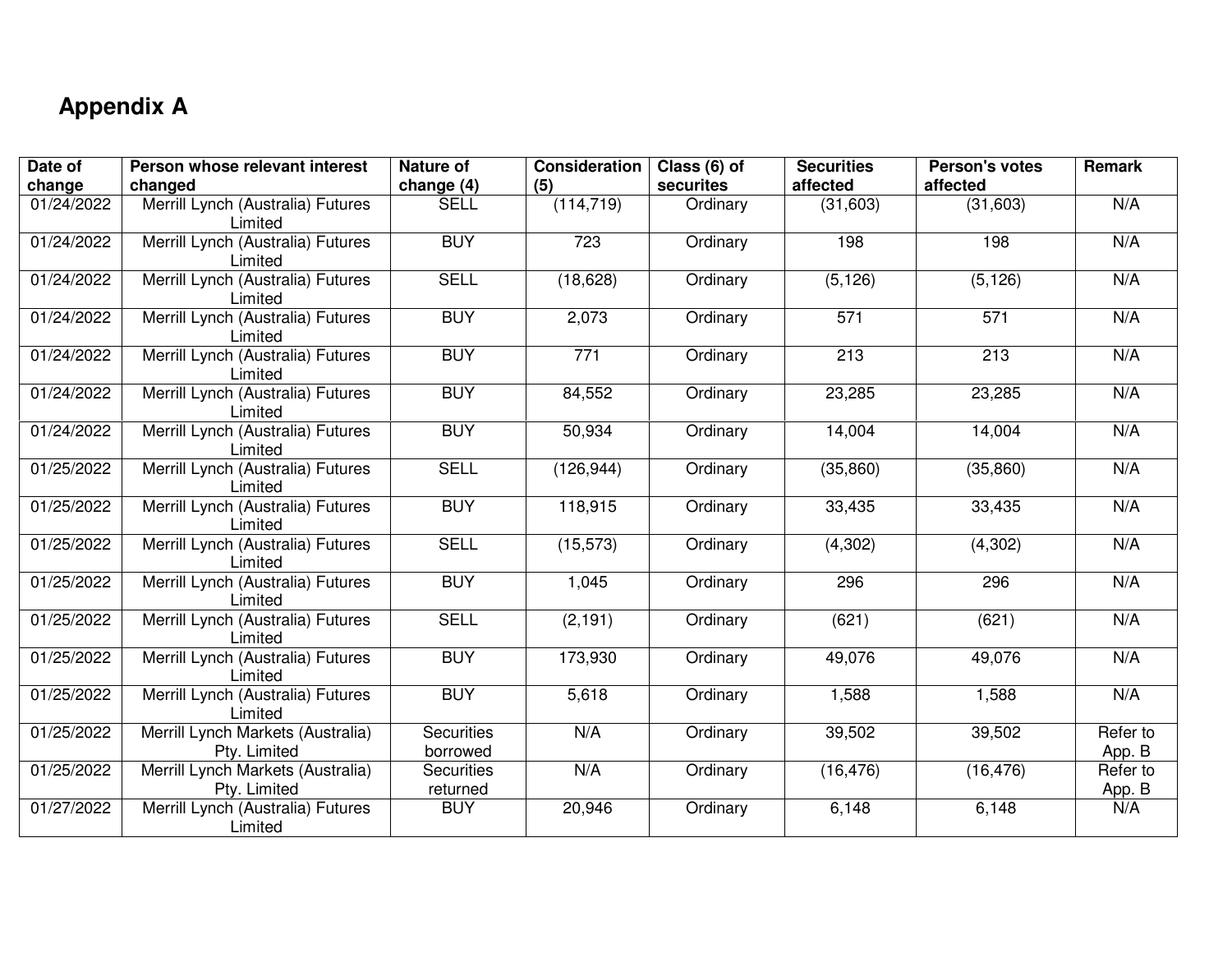| 01/27/2022              | Merrill Lynch (Australia) Futures<br>Limited      | <b>BUY</b>                    | 18,091          | Ordinary | 5,408     | 5,408     | N/A                |
|-------------------------|---------------------------------------------------|-------------------------------|-----------------|----------|-----------|-----------|--------------------|
| 01/27/2022              | Merrill Lynch (Australia) Futures<br>Limited      | <b>BUY</b>                    | 94,620          | Ordinary | 28,063    | 28,063    | N/A                |
| 01/27/2022              | Merrill Lynch (Australia) Futures<br>Limited      | <b>SELL</b>                   | (10, 109)       | Ordinary | (2,930)   | (2,930)   | N/A                |
| 01/27/2022              | Merrill Lynch (Australia) Futures<br>Limited      | <b>SELL</b>                   | (13, 236)       | Ordinary | (3,948)   | (3,948)   | N/A                |
| 01/27/2022              | Merrill Lynch (Australia) Futures<br>Limited      | <b>SELL</b>                   | (125, 307)      | Ordinary | (37, 405) | (37, 405) | N/A                |
| 01/27/2022              | Merrill Lynch Markets (Australia)<br>Pty. Limited | <b>Securities</b><br>returned | N/A             | Ordinary | (6, 641)  | (6,641)   | Refer to<br>App. B |
| 01/28/2022              | Merrill Lynch (Australia) Futures<br>Limited      | <b>BUY</b>                    | 34,366          | Ordinary | 10,082    | 10,082    | N/A                |
| $\overline{01/28/2022}$ | Merrill Lynch (Australia) Futures<br>Limited      | <b>SELL</b>                   | (149, 010)      | Ordinary | (43, 698) | (43, 698) | N/A                |
| 01/28/2022              | Merrill Lynch (Australia) Futures<br>Limited      | <b>SELL</b>                   | (11, 378)       | Ordinary | (3,293)   | (3,293)   | N/A                |
| 01/28/2022              | Merrill Lynch (Australia) Futures<br>Limited      | <b>BUY</b>                    | 114,912         | Ordinary | 33,772    | 33,772    | N/A                |
| 01/31/2022              | Merrill Lynch International                       | <b>SELL</b>                   | (31)            | Ordinary | (9)       | (9)       | N/A                |
| 01/31/2022              | Merrill Lynch International                       | <b>BUY</b>                    | $\overline{31}$ | Ordinary | 9         | 9         | N/A                |
| 01/31/2022              | Merrill Lynch International                       | <b>SELL</b>                   | (420)           | Ordinary | (124)     | (124)     | N/A                |
| 01/31/2022              | Merrill Lynch International                       | <b>BUY</b>                    | 420             | Ordinary | 124       | 124       | N/A                |
| 01/31/2022              | Merrill Lynch International                       | <b>BUY</b>                    | 34              | Ordinary | 10        | 10        | N/A                |
| 01/31/2022              | Merrill Lynch International                       | <b>BUY</b>                    | 901             | Ordinary | 265       | 265       | N/A                |
| 01/31/2022              | Merrill Lynch International                       | <b>SELL</b>                   | (942)           | Ordinary | (277)     | (277)     | N/A                |
| 01/31/2022              | Merrill Lynch International                       | <b>BUY</b>                    | 942             | Ordinary | 277       | 277       | N/A                |
| 01/31/2022              | Merrill Lynch (Australia) Futures<br>Limited      | <b>BUY</b>                    | 19,051          | Ordinary | 5,616     | 5,616     | N/A                |
| 01/31/2022              | Merrill Lynch (Australia) Futures<br>Limited      | <b>SELL</b>                   | (2,874)         | Ordinary | (846)     | (846)     | N/A                |
| 01/31/2022              | Merrill Lynch (Australia) Futures<br>Limited      | <b>BUY</b>                    | 35,679          | Ordinary | 10,546    | 10,546    | N/A                |
| 01/31/2022              | Merrill Lynch (Australia) Futures<br>Limited      | <b>SELL</b>                   | (36, 186)       | Ordinary | (10, 643) | (10, 643) | N/A                |
| 02/01/2022              | Merrill Lynch (Australia) Futures<br>Limited      | <b>BUY</b>                    | 14,262          | Ordinary | 4,207     | 4,207     | N/A                |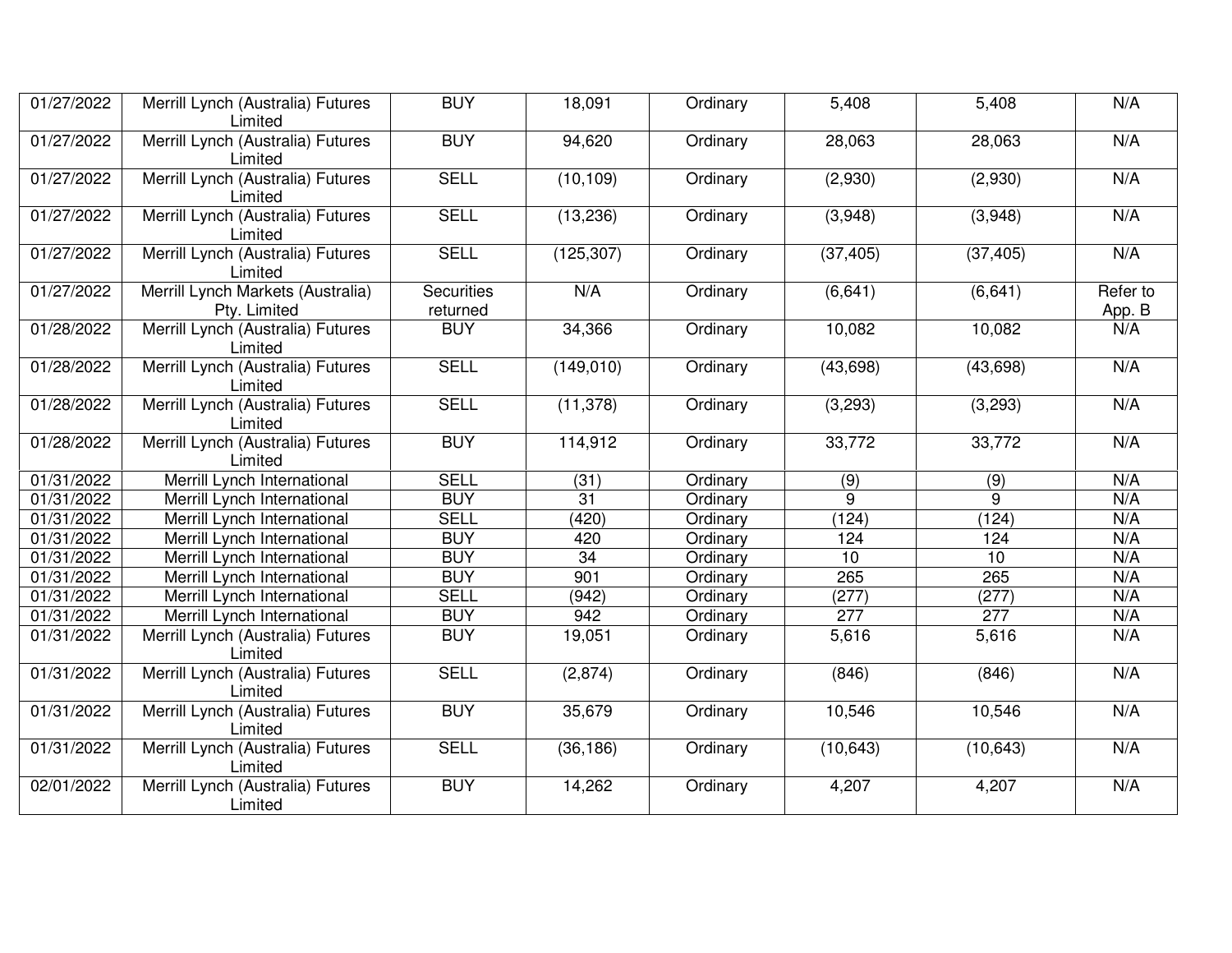| 02/01/2022 | Merrill Lynch (Australia) Futures<br>Limited | <b>BUY</b>  | 1,105     | Ordinary | 323             | 323             | N/A |
|------------|----------------------------------------------|-------------|-----------|----------|-----------------|-----------------|-----|
| 02/01/2022 | Merrill Lynch (Australia) Futures<br>Limited | <b>SELL</b> | (54)      | Ordinary | (16)            | (16)            | N/A |
| 02/01/2022 | Merrill Lynch (Australia) Futures<br>Limited | <b>SELL</b> | (178)     | Ordinary | (52)            | (52)            | N/A |
| 02/01/2022 | Merrill Lynch (Australia) Futures<br>Limited | <b>BUY</b>  | 21,001    | Ordinary | 6,135           | 6,135           | N/A |
| 02/01/2022 | Merrill Lynch (Australia) Futures<br>Limited | <b>BUY</b>  | 62,798    | Ordinary | 18,364          | 18,364          | N/A |
| 02/01/2022 | Merrill Lynch (Australia) Futures<br>Limited | <b>BUY</b>  | 7,766     | Ordinary | 2,291           | 2,291           | N/A |
| 02/01/2022 | Merrill Lynch (Australia) Futures<br>Limited | <b>SELL</b> | (77,082)  | Ordinary | (22, 738)       | (22, 738)       | N/A |
| 02/02/2022 | Merrill Lynch (Australia) Futures<br>Limited | <b>BUY</b>  | 36,819    | Ordinary | 10,734          | 10,734          | N/A |
| 02/02/2022 | Merrill Lynch (Australia) Futures<br>Limited | <b>SELL</b> | (2, 249)  | Ordinary | (650)           | (650)           | N/A |
| 02/02/2022 | Merrill Lynch (Australia) Futures<br>Limited | <b>BUY</b>  | 12,955    | Ordinary | 3,755           | 3,755           | N/A |
| 02/02/2022 | Merrill Lynch (Australia) Futures<br>Limited | <b>BUY</b>  | 55,061    | Ordinary | 16,061          | 16,061          | N/A |
| 02/02/2022 | Merrill Lynch (Australia) Futures<br>Limited | <b>BUY</b>  | 4,214     | Ordinary | 1,218           | 1,218           | N/A |
| 02/02/2022 | Merrill Lynch (Australia) Futures<br>Limited | <b>SELL</b> | (88, 292) | Ordinary | (25, 518)       | (25, 518)       | N/A |
| 02/03/2022 | Merrill Lynch International                  | <b>BUY</b>  | 269       | Ordinary | $\overline{77}$ | $\overline{77}$ | N/A |
| 02/03/2022 | Merrill Lynch International                  | <b>BUY</b>  | 272       | Ordinary | 78              | $\overline{78}$ | N/A |
| 02/03/2022 | Merrill Lynch International                  | <b>SELL</b> | (272)     | Ordinary | (78)            | (78)            | N/A |
| 02/03/2022 | Merrill Lynch (Australia) Futures<br>Limited | <b>SELL</b> | (34)      | Ordinary | (10)            | (10)            | N/A |
| 02/03/2022 | Merrill Lynch (Australia) Futures<br>Limited | <b>BUY</b>  | 1,402     | Ordinary | 406             | 406             | N/A |
| 02/03/2022 | Merrill Lynch (Australia) Futures<br>Limited | <b>BUY</b>  | 1,176     | Ordinary | 340             | 340             | N/A |
| 02/03/2022 | Merrill Lynch (Australia) Futures<br>Limited | <b>BUY</b>  | 16,684    | Ordinary | 4,845           | 4,845           | N/A |
| 02/03/2022 | Merrill Lynch (Australia) Futures<br>Limited | <b>SELL</b> | (1, 396)  | Ordinary | (400)           | (400)           | N/A |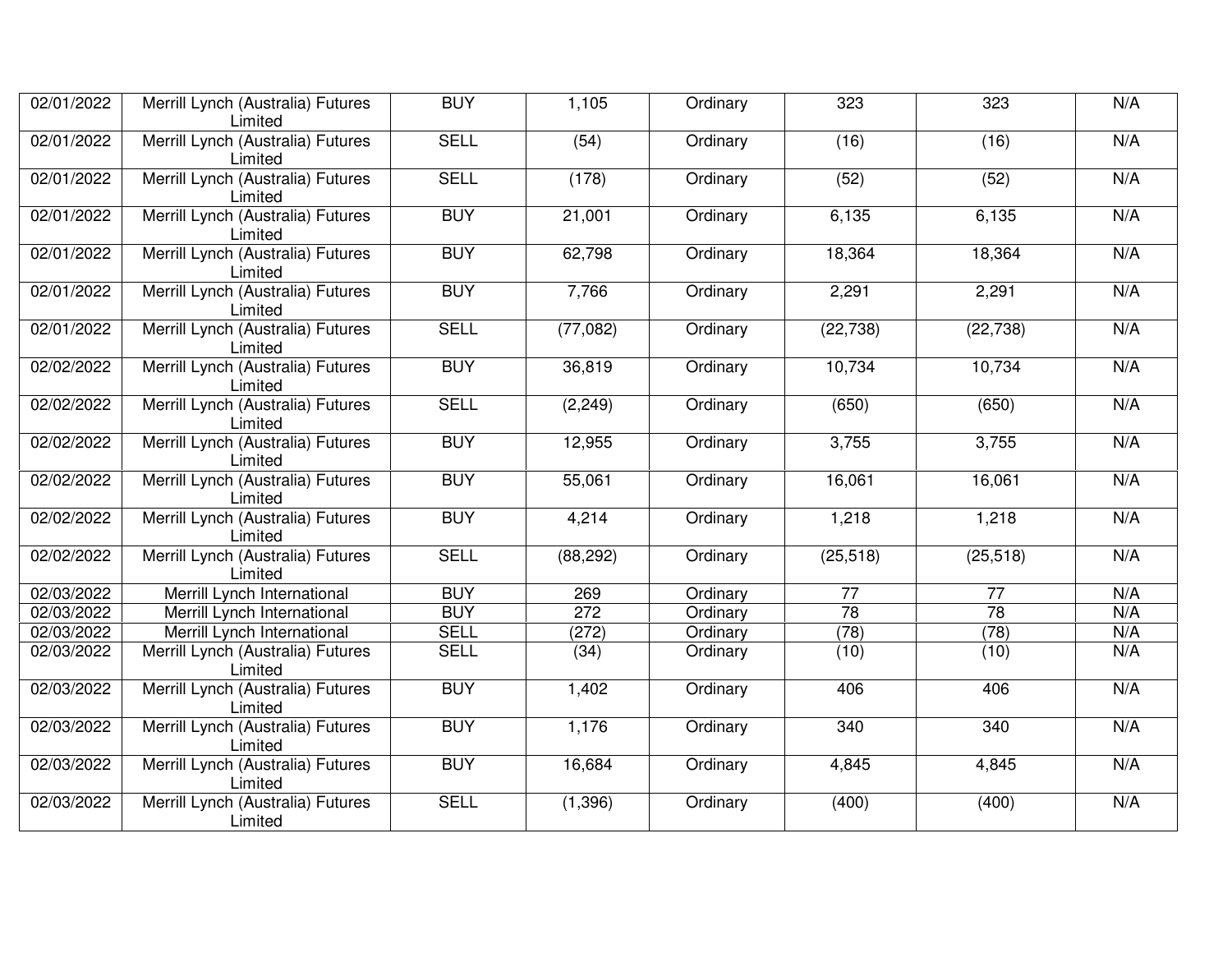| 02/03/2022              | Merrill Lynch (Australia) Futures<br>Limited      | <b>SELL</b>                   | (13, 511) | Ordinary | (3,898)        | (3,898)        | N/A                |
|-------------------------|---------------------------------------------------|-------------------------------|-----------|----------|----------------|----------------|--------------------|
| 02/03/2022              | Merrill Lynch (Australia) Futures<br>Limited      | <b>SELL</b>                   | (642)     | Ordinary | (184)          | (184)          | N/A                |
| 02/03/2022              | Merrill Lynch (Australia) Futures<br>Limited      | <b>SELL</b>                   | (17, 195) | Ordinary | (4,927)        | (4,927)        | N/A                |
| 02/03/2022              | Merrill Lynch International                       | <b>Securities</b><br>returned | N/A       | Ordinary | (3,000)        | (3,000)        | Refer to<br>App. B |
| 02/04/2022              | Merrill Lynch (Australia) Futures<br>Limited      | <b>BUY</b>                    | 12,531    | Ordinary | 3,567          | 3,567          | N/A                |
| 02/04/2022              | Merrill Lynch (Australia) Futures<br>Limited      | <b>BUY</b>                    | 1,179     | Ordinary | 335            | 335            | N/A                |
| 02/04/2022              | Merrill Lynch (Australia) Futures<br>Limited      | <b>BUY</b>                    | 5,347     | Ordinary | 1,539          | 1,539          | N/A                |
| 02/04/2022              | Merrill Lynch (Australia) Futures<br>Limited      | <b>BUY</b>                    | 57,140    | Ordinary | 16,300         | 16,300         | N/A                |
| 02/04/2022              | Merrill Lynch (Australia) Futures<br>Limited      | <b>SELL</b>                   | (57, 617) | Ordinary | (16, 410)      | (16, 410)      | N/A                |
| 02/04/2022              | Merrill Lynch (Australia) Futures<br>Limited      | <b>SELL</b>                   | (1, 341)  | Ordinary | (381)          | (381)          | N/A                |
| 02/04/2022              | Merrill Lynch (Australia) Futures<br>Limited      | <b>SELL</b>                   | (85,051)  | Ordinary | (24, 231)      | (24, 231)      | N/A                |
| 02/04/2022              | Merrill Lynch Markets (Australia)<br>Pty. Limited | <b>Securities</b><br>returned | N/A       | Ordinary | (7,087)        | (7,087)        | Refer to<br>App. B |
| 02/07/2022              | Merrill Lynch International                       | <b>SELL</b>                   | (25)      | Ordinary | (7)            | (7)            | N/A                |
| 02/07/2022              | Merrill Lynch International                       | <b>BUY</b>                    | 25        | Ordinary | $\overline{7}$ |                | N/A                |
| $\overline{02/07}/2022$ | Merrill Lynch International                       | <b>BUY</b>                    | 25        | Ordinary | $\overline{7}$ | $\overline{7}$ | N/A                |
| $\overline{02/07}/2022$ | Merrill Lynch International                       | <b>SELL</b>                   | (25)      | Ordinary | (7)            | (7)            | N/A                |
| 02/07/2022              | Merrill Lynch (Australia) Futures<br>Limited      | <b>BUY</b>                    | 1,260     | Ordinary | 354            | 354            | N/A                |
| 02/07/2022              | Merrill Lynch (Australia) Futures<br>Limited      | <b>BUY</b>                    | 6,495     | Ordinary | 1,818          | 1,818          | N/A                |
| 02/07/2022              | Merrill Lynch (Australia) Futures<br>Limited      | <b>BUY</b>                    | 1,758     | Ordinary | 494            | 494            | N/A                |
| 02/07/2022              | Merrill Lynch (Australia) Futures<br>Limited      | <b>BUY</b>                    | 1,549     | Ordinary | 435            | 435            | N/A                |
| 02/07/2022              | Merrill Lynch (Australia) Futures<br>Limited      | <b>BUY</b>                    | 26,714    | Ordinary | 7,527          | 7,527          | N/A                |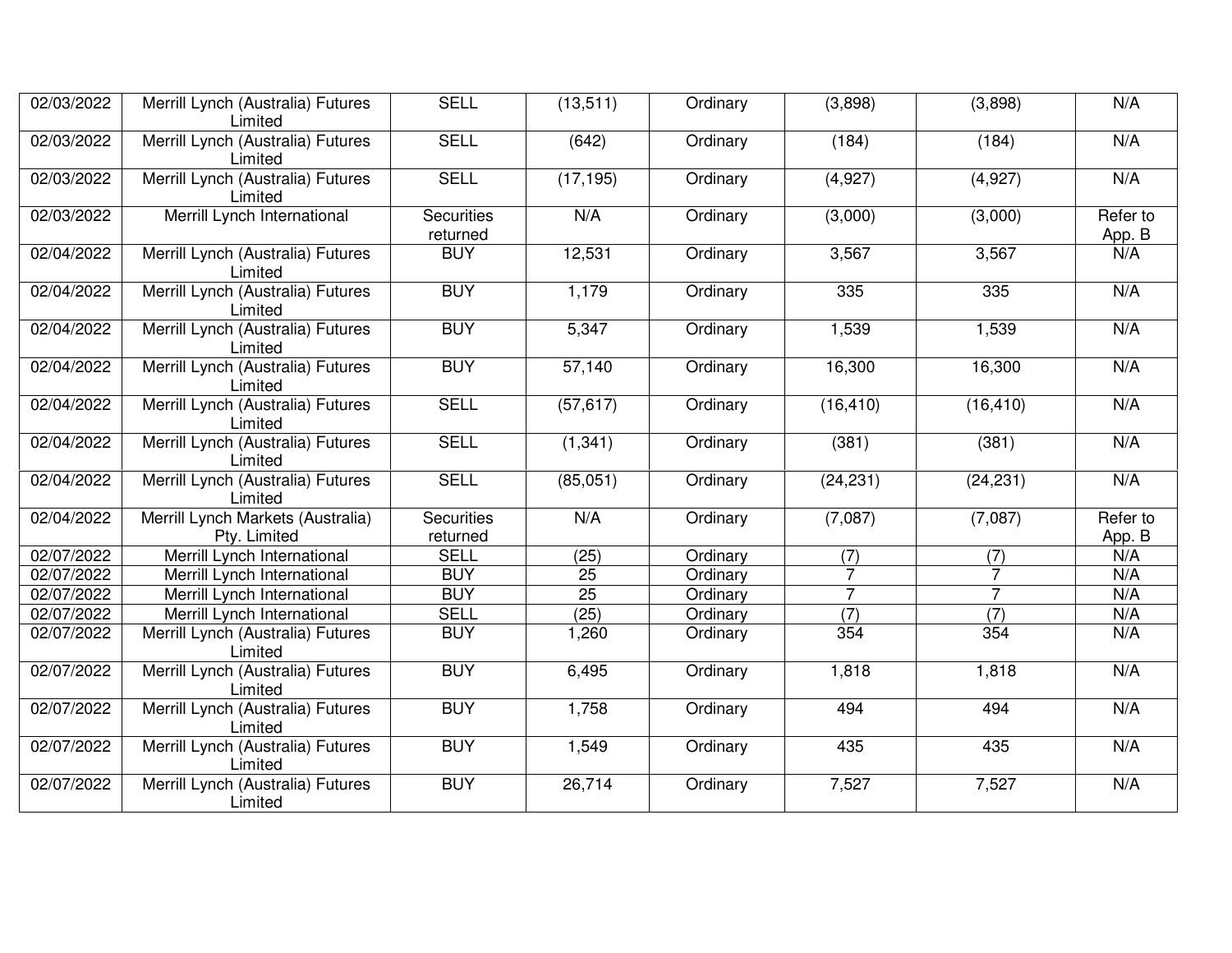| 02/07/2022              | Merrill Lynch (Australia) Futures<br>Limited      | <b>SELL</b>                   | (2, 149)  | Ordinary | (604)             | (604)     | N/A                |
|-------------------------|---------------------------------------------------|-------------------------------|-----------|----------|-------------------|-----------|--------------------|
| 02/07/2022              | Merrill Lynch (Australia) Futures<br>Limited      | <b>SELL</b>                   | (34, 229) | Ordinary | (9,615)           | (9,615)   | N/A                |
| 02/08/2022              | Merrill Lynch International                       | <b>BUY</b>                    | 1,049     | Ordinary | 289               | 289       | N/A                |
| 02/08/2022              | Merrill Lynch International                       | <b>BUY</b>                    | 1,042     | Ordinary | 287               | 287       | N/A                |
| $\overline{02/08}/2022$ | Merrill Lynch International                       | <b>SELL</b>                   | (1,042)   | Ordinary | (287)             | (287)     | N/A                |
| 02/08/2022              | Merrill Lynch (Australia) Futures<br>Limited      | <b>SELL</b>                   | (457)     | Ordinary | (126)             | (126)     | N/A                |
| 02/08/2022              | Merrill Lynch (Australia) Futures<br>Limited      | <b>BUY</b>                    | 14,367    | Ordinary | 3,991             | 3,991     | N/A                |
| 02/08/2022              | Merrill Lynch (Australia) Futures<br>Limited      | <b>BUY</b>                    | 40,367    | Ordinary | 11,200            | 11,200    | N/A                |
| 02/08/2022              | Merrill Lynch (Australia) Futures<br>Limited      | <b>SELL</b>                   | (3, 473)  | Ordinary | (963)             | (963)     | N/A                |
| 02/08/2022              | Merrill Lynch (Australia) Futures<br>Limited      | <b>BUY</b>                    | 5,465     | Ordinary | 1,535             | 1,535     | N/A                |
| 02/08/2022              | Merrill Lynch (Australia) Futures<br>Limited      | <b>SELL</b>                   | (1, 194)  | Ordinary | (329)             | (329)     | N/A                |
| 02/08/2022              | Merrill Lynch (Australia) Futures<br>Limited      | <b>SELL</b>                   | (2,048)   | Ordinary | (567)             | (567)     | N/A                |
| 02/08/2022              | Merrill Lynch (Australia) Futures<br>Limited      | <b>SELL</b>                   | (67, 837) | Ordinary | (18, 688)         | (18, 688) | N/A                |
| 02/08/2022              | Merrill Lynch Markets (Australia)<br>Pty. Limited | <b>Securities</b><br>returned | N/A       | Ordinary | (6, 765)          | (6, 765)  | Refer to<br>App. B |
| 02/09/2022              | Merrill Lynch International                       | <b>BUY</b>                    | 210       | Ordinary | $\overline{57}$   | 57        | N/A                |
| 02/09/2022              | Merrill Lynch International                       | <b>SELL</b>                   | (218)     | Ordinary | (59)              | (59)      | N/A                |
| 02/09/2022              | Merrill Lynch International                       | <b>BUY</b>                    | 218       | Ordinary | 59                | 59        | N/A                |
| 02/09/2022              | Merrill Lynch (Australia) Futures<br>Limited      | <b>BUY</b>                    | 21,769    | Ordinary | 5,944             | 5,944     | N/A                |
| 02/09/2022              | Merrill Lynch (Australia) Futures<br>Limited      | <b>SELL</b>                   | (553)     | Ordinary | (154)             | (154)     | N/A                |
| 02/09/2022              | Merrill Lynch (Australia) Futures<br>Limited      | <b>BUY</b>                    | 2,798     | Ordinary | 773               | 773       | N/A                |
| 02/09/2022              | Merrill Lynch (Australia) Futures<br>Limited      | <b>SELL</b>                   | (50, 411) | Ordinary | (13,860)          | (13,860)  | N/A                |
| 02/09/2022              | Merrill Lynch (Australia) Futures<br>Limited      | <b>SELL</b>                   | (43, 786) | Ordinary | (11, 866)         | (11, 866) | N/A                |
| 02/10/2022              | Merrill Lynch International                       | <b>SELL</b>                   | (100)     | Ordinary | $\overline{(27)}$ | (27)      | N/A                |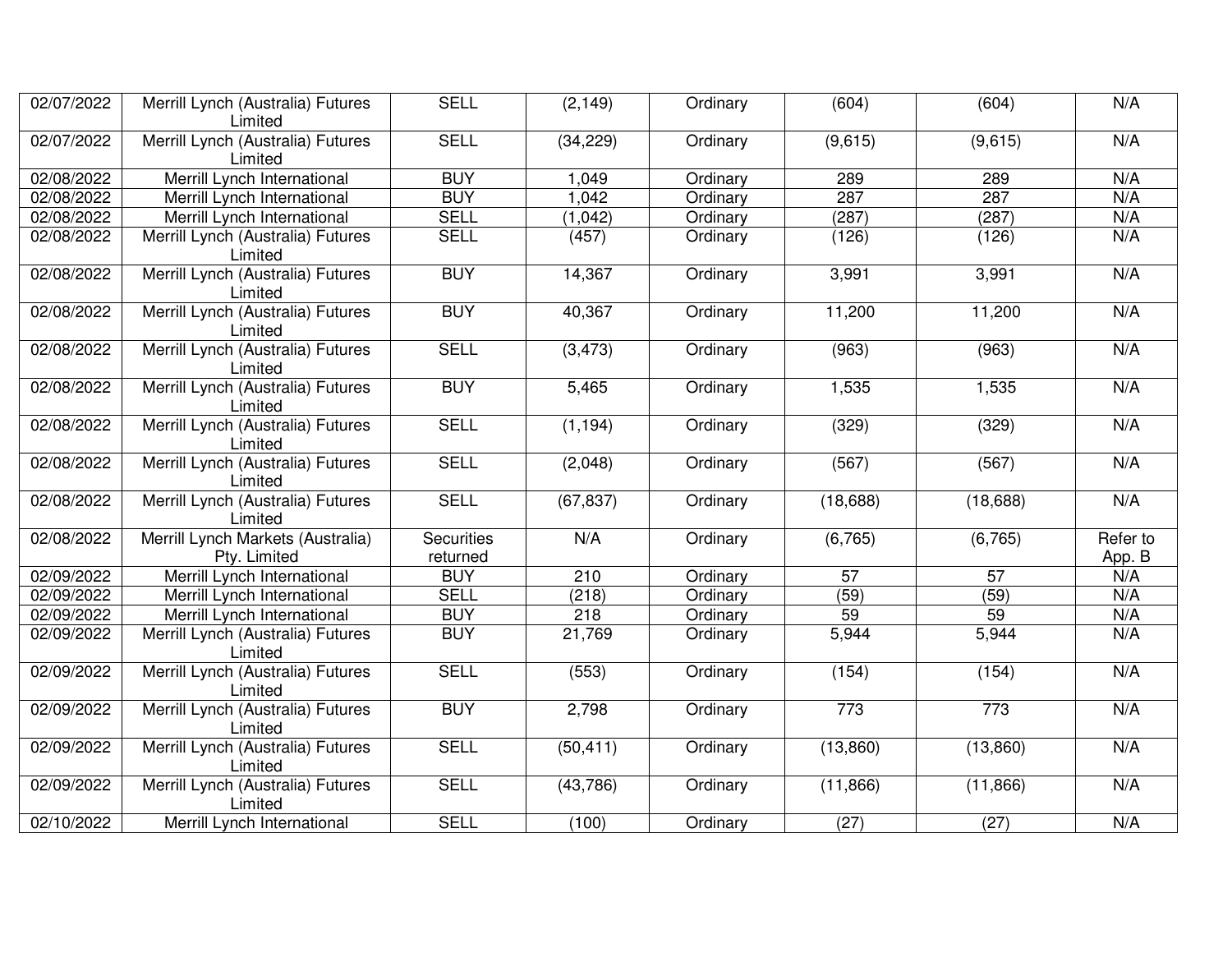| 02/10/2022 | Merrill Lynch International                  | <b>BUY</b>  | 100       | Ordinary | $\overline{27}$ | $\overline{27}$ | N/A |
|------------|----------------------------------------------|-------------|-----------|----------|-----------------|-----------------|-----|
| 02/10/2022 | Merrill Lynch (Australia) Futures<br>Limited | <b>BUY</b>  | 14,918    | Ordinary | 4,003           | 4,003           | N/A |
| 02/10/2022 | Merrill Lynch (Australia) Futures<br>Limited | <b>SELL</b> | (419)     | Ordinary | (113)           | (113)           | N/A |
| 02/10/2022 | Merrill Lynch (Australia) Futures<br>Limited | <b>BUY</b>  | 20,273    | Ordinary | 5,466           | 5,466           | N/A |
| 02/10/2022 | Merrill Lynch (Australia) Futures<br>Limited | <b>SELL</b> | (23, 315) | Ordinary | (6, 237)        | (6, 237)        | N/A |
| 02/10/2022 | Merrill Lynch (Australia) Futures<br>Limited | <b>SELL</b> | (20, 498) | Ordinary | (5, 466)        | (5, 466)        | N/A |
| 02/10/2022 | Merrill Lynch (Australia) Futures<br>Limited | <b>SELL</b> | (16, 027) | Ordinary | (4, 312)        | (4, 312)        | N/A |
| 02/11/2022 | Merrill Lynch (Australia) Futures<br>Limited | <b>SELL</b> | (22,002)  | Ordinary | (6, 107)        | (6, 107)        | N/A |
| 02/11/2022 | Merrill Lynch (Australia) Futures<br>Limited | <b>BUY</b>  | 37,429    | Ordinary | 10,347          | 10,347          | N/A |
| 02/11/2022 | Merrill Lynch (Australia) Futures<br>Limited | <b>SELL</b> | (8,002)   | Ordinary | (2, 229)        | (2, 229)        | N/A |
| 02/11/2022 | Merrill Lynch (Australia) Futures<br>Limited | <b>SELL</b> | (47, 962) | Ordinary | (13,360)        | (13,360)        | N/A |
| 02/14/2022 | Merrill Lynch (Australia) Futures<br>Limited | <b>BUY</b>  | 1,129     | Ordinary | 323             | 323             | N/A |
| 02/14/2022 | Merrill Lynch (Australia) Futures<br>Limited | <b>BUY</b>  | 31,693    | Ordinary | 9,022           | 9,022           | N/A |
| 02/14/2022 | Merrill Lynch (Australia) Futures<br>Limited | <b>BUY</b>  | 24,497    | Ordinary | 6,992           | 6,992           | N/A |
| 02/14/2022 | Merrill Lynch (Australia) Futures<br>Limited | <b>BUY</b>  | 9,132     | Ordinary | 2,587           | 2,587           | N/A |
| 02/14/2022 | Merrill Lynch (Australia) Futures<br>Limited | <b>SELL</b> | (3,403)   | Ordinary | (964)           | (964)           | N/A |
| 02/14/2022 | Merrill Lynch (Australia) Futures<br>Limited | <b>SELL</b> | (24, 717) | Ordinary | (7,002)         | (7,002)         | N/A |
| 02/15/2022 | Merrill Lynch (Australia) Futures<br>Limited | <b>BUY</b>  | 22,711    | Ordinary | 6,602           | 6,602           | N/A |
| 02/15/2022 | Merrill Lynch (Australia) Futures<br>Limited | <b>BUY</b>  | 7,044     | Ordinary | 2,030           | 2,030           | N/A |
| 02/15/2022 | Merrill Lynch (Australia) Futures<br>Limited | <b>SELL</b> | (13, 702) | Ordinary | (3,950)         | (3,950)         | N/A |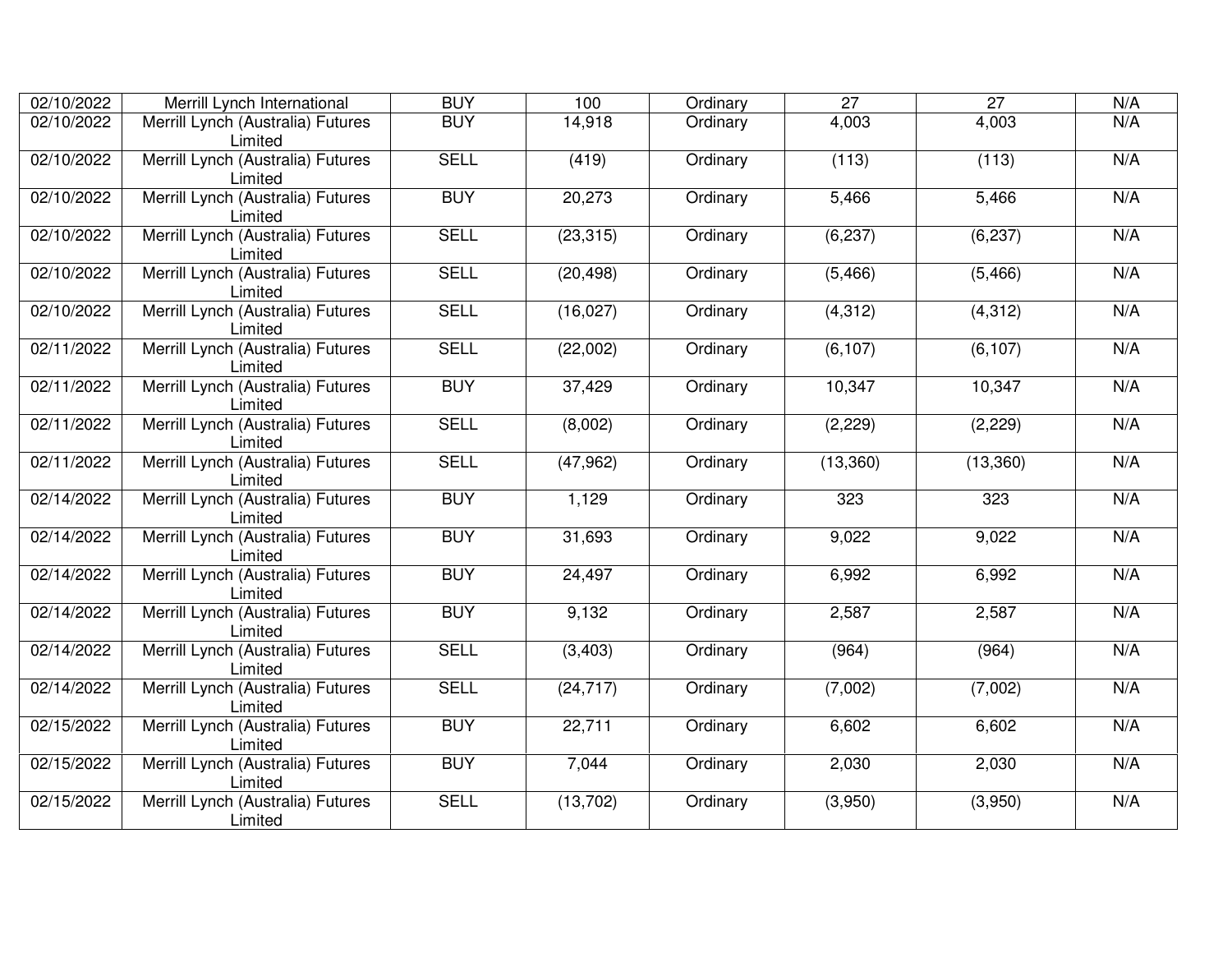| $\sqrt{02}/15/2022$     | Merrill Lynch (Australia) Futures<br>Limited | <b>SELL</b> | (8,060)   | Ordinary | (2, 343)  | (2, 343)  | N/A |
|-------------------------|----------------------------------------------|-------------|-----------|----------|-----------|-----------|-----|
| 02/16/2022              | Merrill Lynch International                  | <b>SELL</b> | (21)      | Ordinary | (6)       | (6)       | N/A |
| 02/16/2022              | Merrill Lynch International                  | <b>SELL</b> | (28)      | Ordinary | (8)       | (8)       | N/A |
| 02/16/2022              | Merrill Lynch International                  | <b>SELL</b> | (193)     | Ordinary | (55)      | (55)      | N/A |
| 02/16/2022              | Merrill Lynch (Australia) Futures<br>Limited | <b>BUY</b>  | 18,747    | Ordinary | 5,362     | 5,362     | N/A |
| 02/16/2022              | Merrill Lynch (Australia) Futures<br>Limited | <b>BUY</b>  | 12,860    | Ordinary | 3,668     | 3,668     | N/A |
| 02/16/2022              | Merrill Lynch (Australia) Futures<br>Limited | <b>SELL</b> | (10, 439) | Ordinary | (2,976)   | (2,976)   | N/A |
| 02/16/2022              | Merrill Lynch (Australia) Futures<br>Limited | <b>BUY</b>  | 58,298    | Ordinary | 16,662    | 16,662    | N/A |
| 02/16/2022              | Merrill Lynch (Australia) Futures<br>Limited | <b>BUY</b>  | 548       | Ordinary | 157       | 157       | N/A |
| 02/16/2022              | Merrill Lynch (Australia) Futures<br>Limited | <b>SELL</b> | (57, 466) | Ordinary | (16, 466) | (16, 466) | N/A |
| 02/17/2022              | Merrill Lynch International                  | <b>BUY</b>  | 125       | Ordinary | 36        | 36        | N/A |
| $\overline{02/17/2022}$ | Merrill Lynch (Australia) Futures<br>Limited | <b>BUY</b>  | 4,557     | Ordinary | 1,317     | 1,317     | N/A |
| 02/17/2022              | Merrill Lynch (Australia) Futures<br>Limited | <b>BUY</b>  | 60,217    | Ordinary | 17,231    | 17,231    | N/A |
| 02/17/2022              | Merrill Lynch (Australia) Futures<br>Limited | <b>SELL</b> | (1, 246)  | Ordinary | (360)     | (360)     | N/A |
| 02/17/2022              | Merrill Lynch (Australia) Futures<br>Limited | <b>BUY</b>  | 33,709    | Ordinary | 9,625     | 9,625     | N/A |
| 02/17/2022              | Merrill Lynch (Australia) Futures<br>Limited | <b>SELL</b> | (9, 468)  | Ordinary | (2,630)   | (2,630)   | N/A |
| 02/17/2022              | Merrill Lynch (Australia) Futures<br>Limited | <b>SELL</b> | (41, 918) | Ordinary | (12, 115) | (12, 115) | N/A |
| 02/18/2022              | Merrill Lynch (Australia) Futures<br>Limited | <b>SELL</b> | (147)     | Ordinary | (43)      | (43)      | N/A |
| 02/18/2022              | Merrill Lynch (Australia) Futures<br>Limited | <b>SELL</b> | (688)     | Ordinary | (203)     | (203)     | N/A |
| 02/18/2022              | Merrill Lynch (Australia) Futures<br>Limited | <b>SELL</b> | (597)     | Ordinary | (175)     | (175)     | N/A |
| 02/18/2022              | Merrill Lynch (Australia) Futures<br>Limited | <b>BUY</b>  | 9,607     | Ordinary | 2,841     | 2,841     | N/A |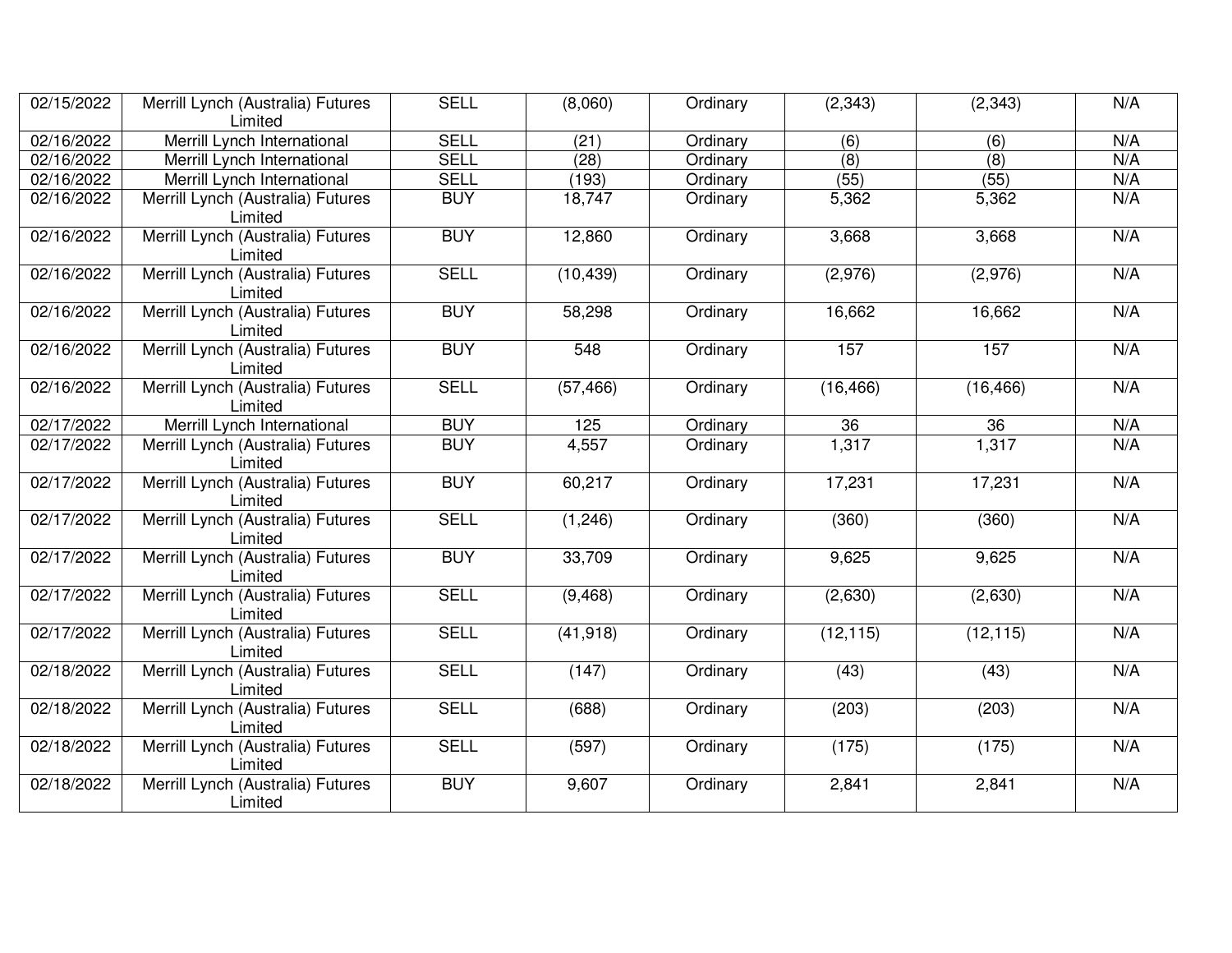| 02/18/2022 | Merrill Lynch (Australia) Futures<br>Limited      | <b>BUY</b>                    | 22,104    | Ordinary | 6,505           | 6,505           | N/A                |
|------------|---------------------------------------------------|-------------------------------|-----------|----------|-----------------|-----------------|--------------------|
| 02/18/2022 | Merrill Lynch (Australia) Futures<br>Limited      | <b>SELL</b>                   | (1,683)   | Ordinary | (494)           | (494)           | N/A                |
| 02/18/2022 | Merrill Lynch (Australia) Futures<br>Limited      | <b>SELL</b>                   | (68, 122) | Ordinary | (19, 977)       | (19, 977)       | N/A                |
| 02/18/2022 | Merrill Lynch (Australia) Futures<br>Limited      | <b>BUY</b>                    | 64,033    | Ordinary | 18,787          | 18,787          | N/A                |
| 02/21/2022 | Merrill Lynch International                       | <b>BUY</b>                    | 134       | Ordinary | $\overline{38}$ | $\overline{38}$ | N/A                |
| 02/21/2022 | Merrill Lynch International                       | <b>SELL</b>                   | (134)     | Ordinary | (38)            | (38)            | N/A                |
| 02/21/2022 | Merrill Lynch (Australia) Futures<br>Limited      | <b>BUY</b>                    | 34,706    | Ordinary | 9,944           | 9,944           | N/A                |
| 02/21/2022 | Merrill Lynch (Australia) Futures<br>Limited      | <b>BUY</b>                    | 24,460    | Ordinary | 7,049           | 7,049           | N/A                |
| 02/21/2022 | Merrill Lynch (Australia) Futures<br>Limited      | <b>BUY</b>                    | 16,017    | Ordinary | 4,615           | 4,615           | N/A                |
| 02/21/2022 | Merrill Lynch (Australia) Futures<br>Limited      | <b>SELL</b>                   | (8,421)   | Ordinary | (2, 431)        | (2, 431)        | N/A                |
| 02/21/2022 | Merrill Lynch (Australia) Futures<br>Limited      | <b>BUY</b>                    | 62,910    | Ordinary | 18,157          | 18,157          | N/A                |
| 02/21/2022 | Merrill Lynch (Australia) Futures<br>Limited      | <b>BUY</b>                    | 8,491     | Ordinary | 2,419           | 2,419           | N/A                |
| 02/21/2022 | Merrill Lynch (Australia) Futures<br>Limited      | <b>SELL</b>                   | (83, 689) | Ordinary | (23, 843)       | (23, 843)       | N/A                |
| 02/21/2022 | Merrill Lynch Markets (Australia)<br>Pty. Limited | <b>Securities</b><br>borrowed | N/A       | Ordinary | 38,910          | 38,910          | Refer to<br>App. B |
| 02/21/2022 | Merrill Lynch Markets (Australia)<br>Pty. Limited | <b>Securities</b><br>returned | N/A       | Ordinary | (14, 440)       | (14, 440)       | Refer to<br>App. B |
| 02/22/2022 | Merrill Lynch (Australia) Futures<br>Limited      | <b>BUY</b>                    | 12,826    | Ordinary | 3,669           | 3,669           | N/A                |
| 02/22/2022 | Merrill Lynch (Australia) Futures<br>Limited      | <b>SELL</b>                   | (153)     | Ordinary | (44)            | (44)            | N/A                |
| 02/22/2022 | Merrill Lynch (Australia) Futures<br>Limited      | <b>SELL</b>                   | (2, 189)  | Ordinary | (622)           | (622)           | N/A                |
| 02/22/2022 | Merrill Lynch (Australia) Futures<br>Limited      | <b>BUY</b>                    | 41,142    | Ordinary | 11,743          | 11,743          | N/A                |
| 02/22/2022 | Merrill Lynch (Australia) Futures<br>Limited      | <b>SELL</b>                   | (41, 186) | Ordinary | (11, 835)       | (11, 835)       | N/A                |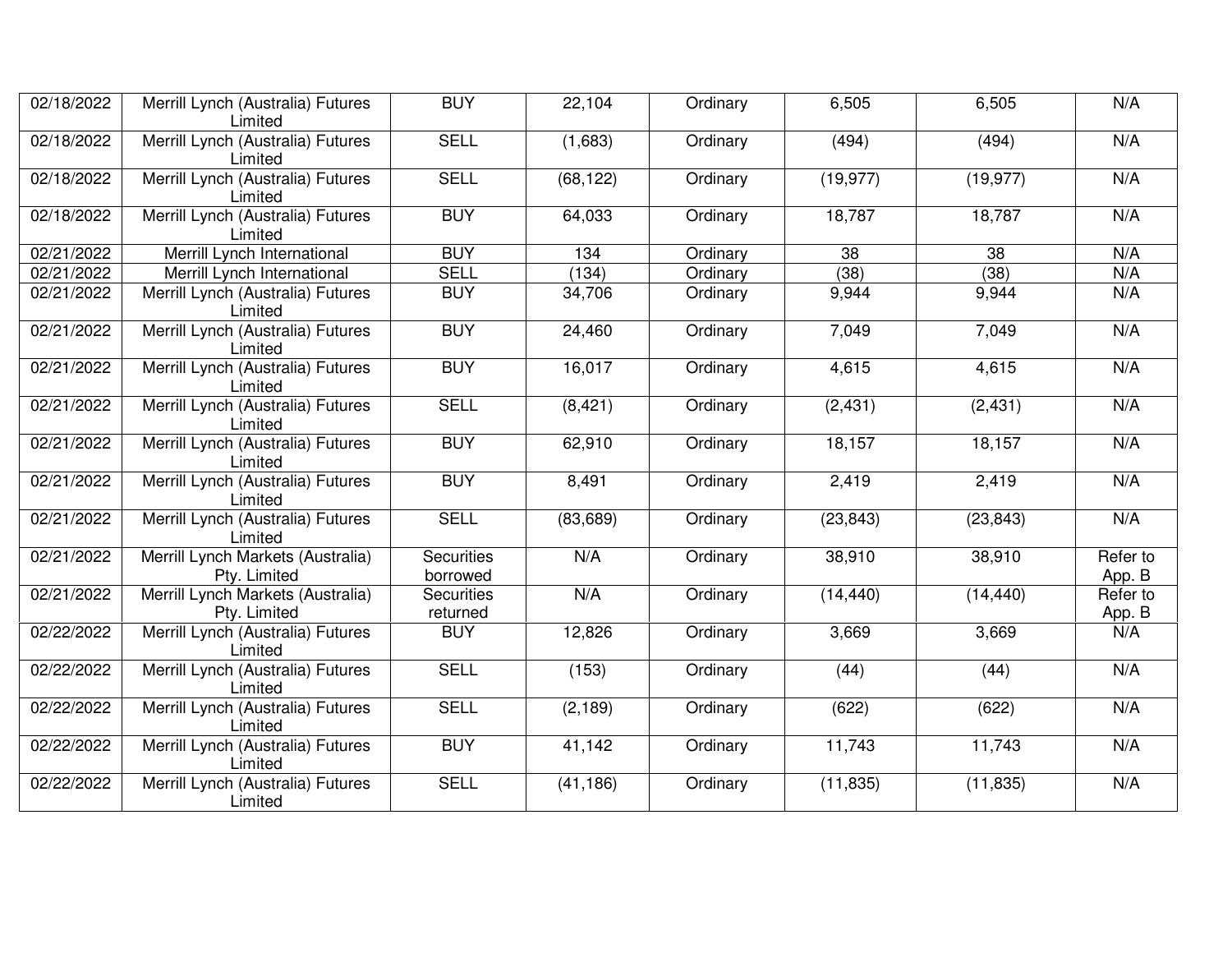| 02/22/2022 | Merrill Lynch Markets (Australia)<br>Pty. Limited | <b>Securities</b><br>returned | N/A       | Ordinary | (4, 545)  | (4, 545)  | Refer to<br>App. B |
|------------|---------------------------------------------------|-------------------------------|-----------|----------|-----------|-----------|--------------------|
| 02/22/2022 | Merrill Lynch Markets (Australia)<br>Pty. Limited | <b>Securities</b><br>returned | N/A       | Ordinary | (4, 569)  | (4, 569)  | Refer to<br>App. B |
| 02/23/2022 | Merrill Lynch (Australia) Futures<br>Limited      | <b>SELL</b>                   | (1, 426)  | Ordinary | (405)     | (405)     | N/A                |
| 02/23/2022 | Merrill Lynch (Australia) Futures<br>Limited      | <b>SELL</b>                   | (5, 122)  | Ordinary | (1, 451)  | (1, 451)  | N/A                |
| 02/23/2022 | Merrill Lynch (Australia) Futures<br>Limited      | <b>SELL</b>                   | (32,032)  | Ordinary | (9,076)   | (9,076)   | N/A                |
| 02/23/2022 | Merrill Lynch (Australia) Futures<br>Limited      | <b>BUY</b>                    | 38,954    | Ordinary | 11,053    | 11,053    | N/A                |
| 02/23/2022 | Merrill Lynch (Australia) Futures<br>Limited      | <b>BUY</b>                    | 11,826    | Ordinary | 3,380     | 3,380     | N/A                |
| 02/23/2022 | Merrill Lynch (Australia) Futures<br>Limited      | <b>BUY</b>                    | 4,181     | Ordinary | 1,212     | 1,212     | N/A                |
| 02/23/2022 | Merrill Lynch Markets (Australia)<br>Pty. Limited | <b>Securities</b><br>returned | N/A       | Ordinary | (1,822)   | (1,822)   | Refer to<br>App. B |
| 02/24/2022 | Merrill Lynch International                       | <b>SELL</b>                   | (428)     | Ordinary | (127)     | (127)     | N/A                |
| 02/24/2022 | Merrill Lynch International                       | <b>BUY</b>                    | 44        | Ordinary | 13        | 13        | N/A                |
| 02/24/2022 | Merrill Lynch International                       | <b>SELL</b>                   | (44)      | Ordinary | (13)      | (13)      | N/A                |
| 02/24/2022 | Merrill Lynch International                       | <b>BUY</b>                    | 421       | Ordinary | 125       | 125       | N/A                |
| 02/24/2022 | Merrill Lynch International                       | <b>SELL</b>                   | (421)     | Ordinary | (125)     | (125)     | N/A                |
| 02/24/2022 | Merrill Lynch (Australia) Futures<br>Limited      | <b>SELL</b>                   | (33, 461) | Ordinary | (9,533)   | (9,533)   | N/A                |
| 02/24/2022 | Merrill Lynch (Australia) Futures<br>Limited      | <b>SELL</b>                   | (7,636)   | Ordinary | (2,266)   | (2, 266)  | N/A                |
| 02/24/2022 | Merrill Lynch (Australia) Futures<br>Limited      | <b>SELL</b>                   | (1,897)   | Ordinary | (557)     | (557)     | N/A                |
| 02/24/2022 | Merrill Lynch (Australia) Futures<br>Limited      | <b>BUY</b>                    | 1,248     | Ordinary | 366       | 366       | N/A                |
| 02/24/2022 | Merrill Lynch (Australia) Futures<br>Limited      | <b>BUY</b>                    | 56,239    | Ordinary | 16,650    | 16,650    | N/A                |
| 02/24/2022 | Merrill Lynch (Australia) Futures<br>Limited      | <b>SELL</b>                   | (10, 435) | Ordinary | (3,060)   | (3,060)   | N/A                |
| 02/24/2022 | Merrill Lynch (Australia) Futures<br>Limited      | <b>SELL</b>                   | (15, 866) | Ordinary | (4,708)   | (4,708)   | N/A                |
| 02/24/2022 | Merrill Lynch (Australia) Futures<br>Limited      | <b>SELL</b>                   | (85, 979) | Ordinary | (25, 513) | (25, 513) | N/A                |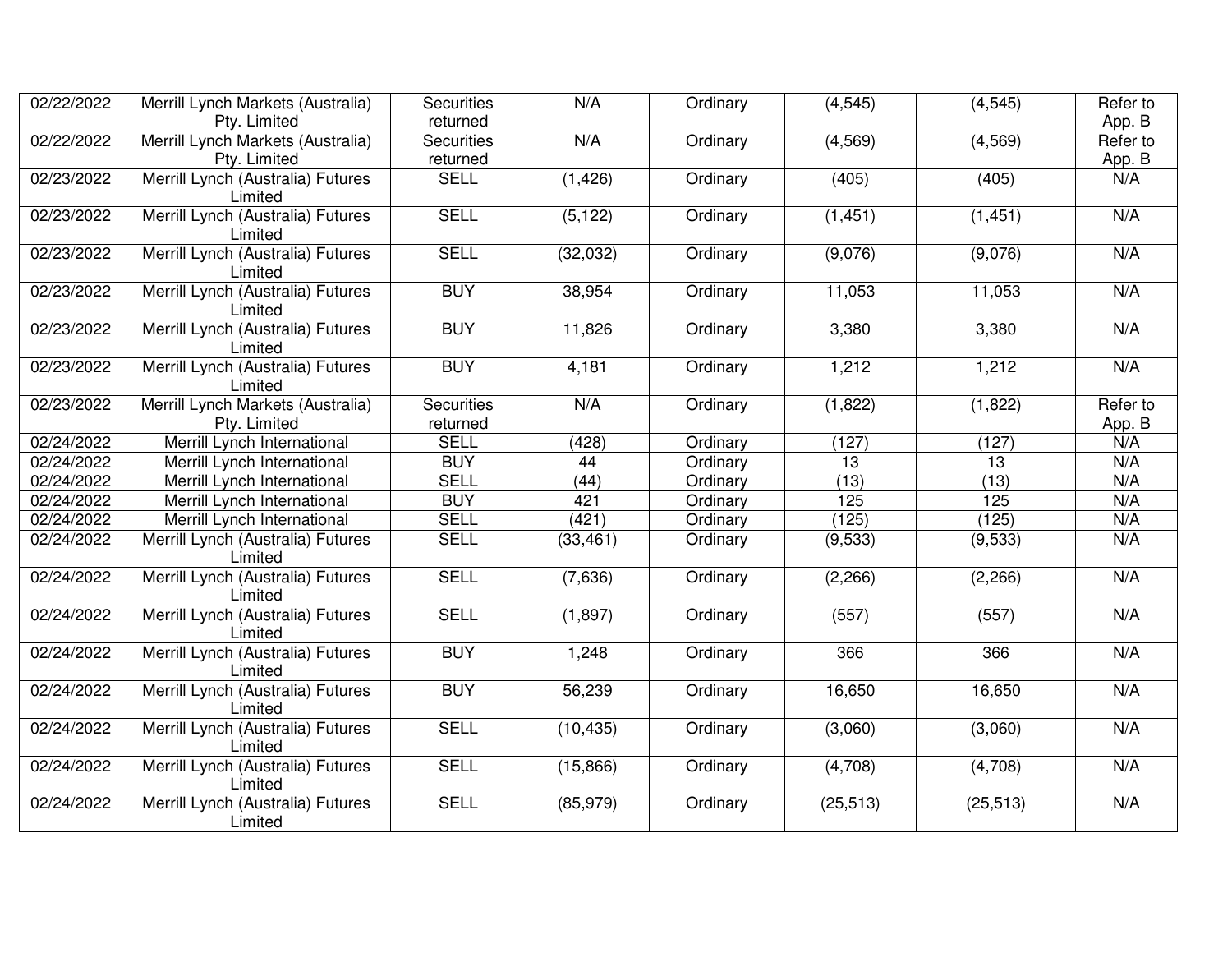| 02/25/2022 | Merrill Lynch International                       | <b>SELL</b>                   | $\overline{(51)}$ | Ordinary | $\overline{(15)}$ | (15)       | N/A                |
|------------|---------------------------------------------------|-------------------------------|-------------------|----------|-------------------|------------|--------------------|
| 02/25/2022 | Merrill Lynch International                       | <b>BUY</b>                    | 51                | Ordinary | 15                | 15         | N/A                |
| 02/25/2022 | Merrill Lynch (Australia) Futures<br>Limited      | <b>BUY</b>                    | 21,734            | Ordinary | 8,239             | 8,239      | N/A                |
| 02/25/2022 | Merrill Lynch (Australia) Futures<br>Limited      | <b>SELL</b>                   | (1, 393)          | Ordinary | (557)             | (557)      | N/A                |
| 02/25/2022 | Merrill Lynch (Australia) Futures<br>Limited      | <b>BUY</b>                    | 384,018           | Ordinary | 148,227           | 148,227    | N/A                |
| 02/25/2022 | Merrill Lynch (Australia) Futures<br>Limited      | <b>SELL</b>                   | (21, 216)         | Ordinary | (8, 483)          | (8, 483)   | N/A                |
| 02/25/2022 | Merrill Lynch (Australia) Futures<br>Limited      | <b>SELL</b>                   | (6, 230)          | Ordinary | (2, 512)          | (2,512)    | N/A                |
| 02/25/2022 | Merrill Lynch (Australia) Futures<br>Limited      | <b>BUY</b>                    | 3,265             | Ordinary | 1,306             | 1,306      | N/A                |
| 02/25/2022 | Merrill Lynch (Australia) Futures<br>Limited      | <b>BUY</b>                    | 36,474            | Ordinary | 13,475            | 13,475     | N/A                |
| 02/25/2022 | Merrill Lynch (Australia) Futures<br>Limited      | <b>SELL</b>                   | (36, 199)         | Ordinary | (14, 538)         | (14, 538)  | N/A                |
| 02/25/2022 | Merrill Lynch (Australia) Futures<br>Limited      | <b>SELL</b>                   | (400, 890)        | Ordinary | (161, 649)        | (161, 649) | N/A                |
| 02/25/2022 | Merrill Lynch Markets (Australia)<br>Pty. Limited | <b>Securities</b><br>returned | N/A               | Ordinary | (9, 140)          | (9, 140)   | Refer to<br>App. B |
| 02/28/2022 | Merrill Lynch International                       | <b>BUY</b>                    | 10                | Ordinary | $\overline{4}$    | 4          | N/A                |
| 02/28/2022 | Merrill Lynch International                       | <b>SELL</b>                   | (10)              | Ordinary | (4)               | (4)        | N/A                |
| 02/28/2022 | Merrill Lynch International                       | <b>BUY</b>                    | 515               | Ordinary | 210               | 210        | N/A                |
| 02/28/2022 | Merrill Lynch (Australia) Futures<br>Limited      | <b>BUY</b>                    | 25,992            | Ordinary | 10,659            | 10,659     | N/A                |
| 02/28/2022 | Merrill Lynch (Australia) Futures<br>Limited      | <b>SELL</b>                   | (10, 308)         | Ordinary | (4,290)           | (4,290)    | N/A                |
| 02/28/2022 | Merrill Lynch (Australia) Futures<br>Limited      | <b>BUY</b>                    | 3,266             | Ordinary | 1,333             | 1,333      | N/A                |
| 02/28/2022 | Merrill Lynch (Australia) Futures<br>Limited      | <b>BUY</b>                    | 97,008            | Ordinary | 39,775            | 39,775     | N/A                |
| 02/28/2022 | Merrill Lynch (Australia) Futures<br>Limited      | <b>BUY</b>                    | 395,351           | Ordinary | 162,482           | 162,482    | N/A                |
| 02/28/2022 | Merrill Lynch (Australia) Futures<br>Limited      | <b>SELL</b>                   | (422, 799)        | Ordinary | (172, 571)        | (172, 571) | N/A                |
| 03/01/2022 | Merrill Lynch International                       | <b>BUY</b>                    | 520               | Ordinary | 209               | 209        | N/A                |
| 03/01/2022 | Merrill Lynch International                       | <b>SELL</b>                   | (520)             | Ordinary | (209)             | (209)      | N/A                |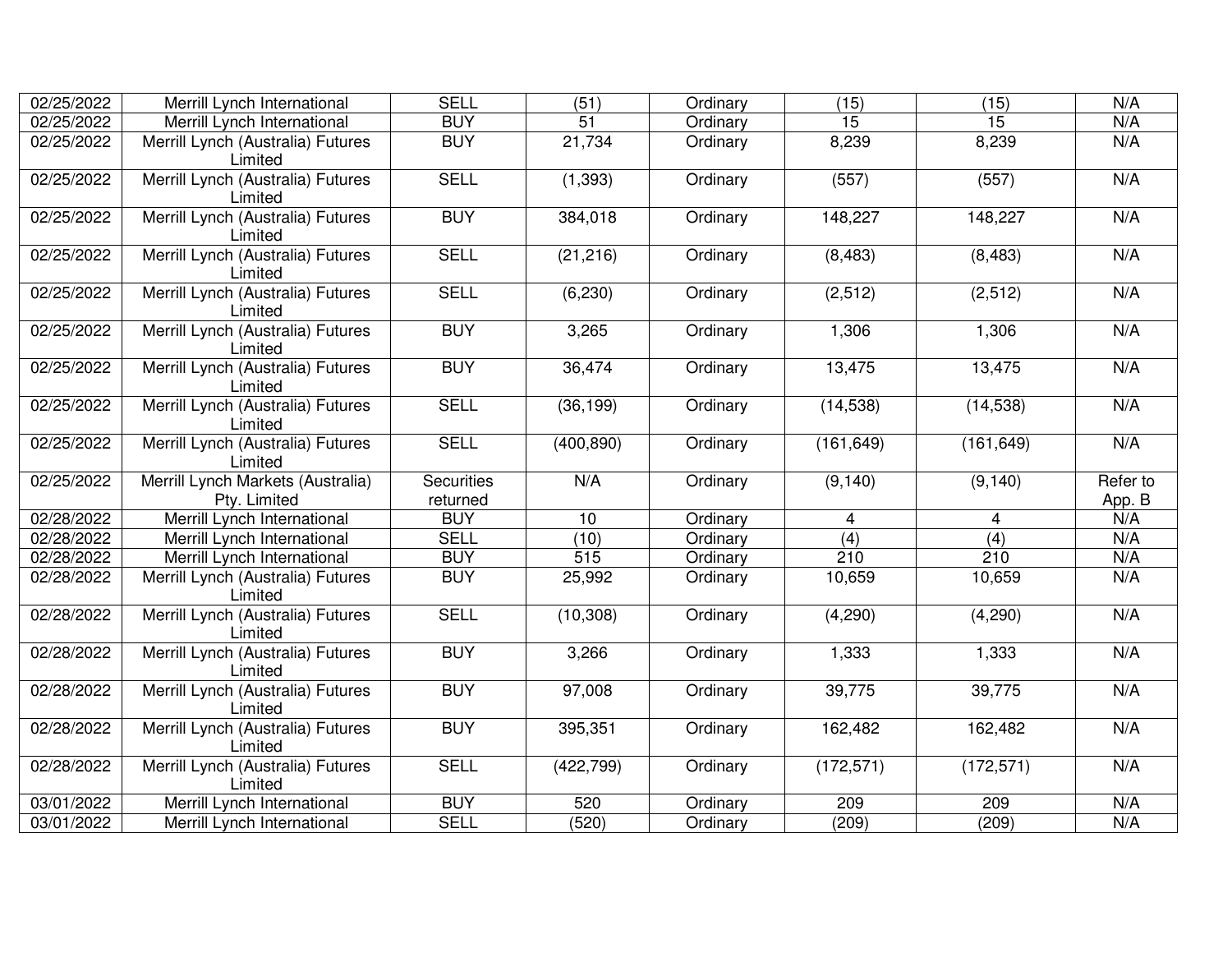| 03/01/2022 | Merrill Lynch International                  | <b>SELL</b> | (1, 176)         | Ordinary | (486)        | (486)          | N/A |
|------------|----------------------------------------------|-------------|------------------|----------|--------------|----------------|-----|
| 03/01/2022 | Merrill Lynch International                  | <b>BUY</b>  | 1,176            | Ordinary | 486          | 486            | N/A |
| 03/01/2022 | Merrill Lynch International                  | <b>BUY</b>  | $\overline{7}$   | Ordinary | 3            | 3              | N/A |
| 03/01/2022 | Merrill Lynch International                  | <b>SELL</b> | $\overline{(7)}$ | Ordinary | (3)          | (3)            | N/A |
| 03/01/2022 | Merrill Lynch (Australia) Futures            | <b>BUY</b>  | 1,041            | Ordinary | 430          | 430            | N/A |
|            | Limited                                      |             |                  |          |              |                |     |
| 03/01/2022 | Merrill Lynch (Australia) Futures<br>Limited | <b>SELL</b> | (36, 680)        | Ordinary | (14, 645)    | (14, 645)      | N/A |
| 03/01/2022 | Merrill Lynch (Australia) Futures<br>Limited | <b>BUY</b>  | 183,721          | Ordinary | 74,484       | 74,484         | N/A |
| 03/01/2022 | Merrill Lynch (Australia) Futures<br>Limited | <b>SELL</b> | (32, 191)        | Ordinary | (13, 156)    | (13, 156)      | N/A |
| 03/01/2022 | Merrill Lynch (Australia) Futures<br>Limited | <b>BUY</b>  | 31,886           | Ordinary | 13,176       | 13,176         | N/A |
| 03/02/2022 | Merrill Lynch (Australia) Futures<br>Limited | <b>SELL</b> | (181, 263)       | Ordinary | (74, 902)    | (74, 902)      | N/A |
| 03/02/2022 | Merrill Lynch (Australia) Futures<br>Limited | <b>BUY</b>  | 5,659            | Ordinary | 2,378        | 2,378          | N/A |
| 03/02/2022 | Merrill Lynch (Australia) Futures<br>Limited | <b>BUY</b>  | 33,641           | Ordinary | 14,130       | 14,130         | N/A |
| 03/02/2022 | Merrill Lynch (Australia) Futures<br>Limited | <b>BUY</b>  | 14,418           | Ordinary | 6,058        | 6,058          | N/A |
| 03/02/2022 | Merrill Lynch (Australia) Futures<br>Limited | <b>BUY</b>  | 200, 151         | Ordinary | 84,212       | 84,212         | N/A |
| 03/02/2022 | Merrill Lynch (Australia) Futures<br>Limited | <b>SELL</b> | (288, 042)       | Ordinary | (121, 026)   | (121, 026)     | N/A |
| 03/03/2022 | Merrill Lynch International                  | <b>BUY</b>  | 5                | Ordinary | $\mathbf{2}$ | $\overline{2}$ | N/A |
| 03/03/2022 | Merrill Lynch International                  | <b>SELL</b> | (5)              | Ordinary | (2)          | (2)            | N/A |
| 03/03/2022 | Merrill Lynch (Australia) Futures<br>Limited | <b>BUY</b>  | 2,263            | Ordinary | 911          | 911            | N/A |
| 03/03/2022 | Merrill Lynch (Australia) Futures<br>Limited | <b>SELL</b> | (8, 872)         | Ordinary | (3,608)      | (3,608)        | N/A |
| 03/03/2022 | Merrill Lynch (Australia) Futures<br>Limited | <b>SELL</b> | (13, 964)        | Ordinary | (5,816)      | (5,816)        | N/A |
| 03/03/2022 | Merrill Lynch (Australia) Futures<br>Limited | <b>BUY</b>  | 10,361           | Ordinary | 4,409        | 4,409          | N/A |
| 03/03/2022 | Merrill Lynch (Australia) Futures<br>Limited | <b>BUY</b>  | 172,221          | Ordinary | 70,426       | 70,426         | N/A |
| 03/04/2022 | Merrill Lynch International                  | <b>SELL</b> | (2)              | Ordinary | (1)          | (1)            | N/A |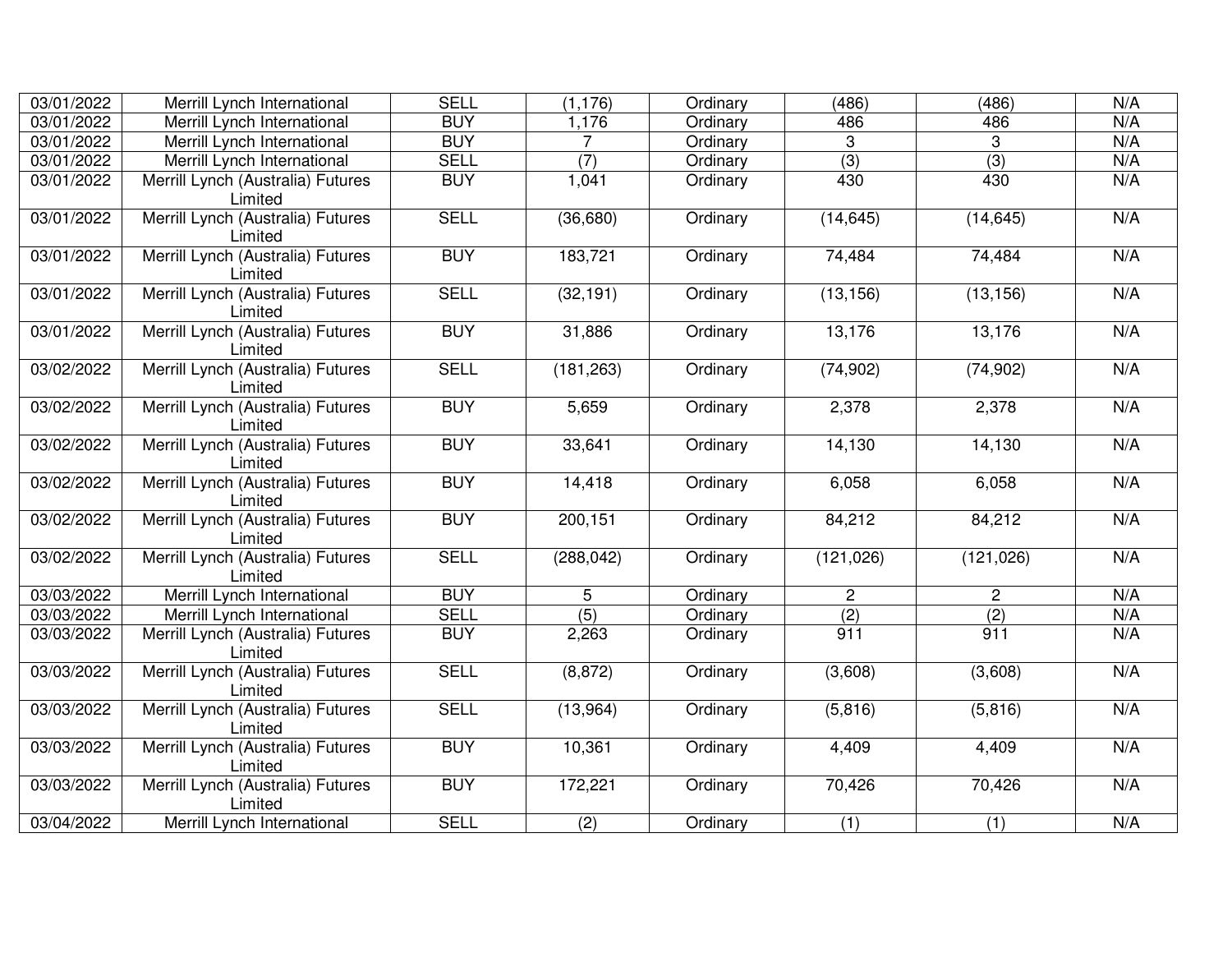| 03/04/2022 | Merrill Lynch International                  | <b>BUY</b>  | $\overline{2}$ | Ordinary |                |            | N/A |
|------------|----------------------------------------------|-------------|----------------|----------|----------------|------------|-----|
| 03/04/2022 | Merrill Lynch (Australia) Futures<br>Limited | <b>BUY</b>  | 3,423          | Ordinary | 1,454          | 1,454      | N/A |
| 03/04/2022 | Merrill Lynch (Australia) Futures<br>Limited | <b>BUY</b>  | 5,035          | Ordinary | 2,118          | 2,118      | N/A |
| 03/04/2022 | Merrill Lynch (Australia) Futures<br>Limited | <b>SELL</b> | (167, 184)     | Ordinary | (69, 660)      | (69, 660)  | N/A |
| 03/04/2022 | Merrill Lynch (Australia) Futures<br>Limited | <b>SELL</b> | (12, 765)      | Ordinary | (5, 362)       | (5, 362)   | N/A |
| 03/04/2022 | Merrill Lynch (Australia) Futures<br>Limited | <b>BUY</b>  | 112,782        | Ordinary | 47,714         | 47,714     | N/A |
| 03/04/2022 | Merrill Lynch (Australia) Futures<br>Limited | <b>SELL</b> | (115, 336)     | Ordinary | (48, 665)      | (48, 665)  | N/A |
| 03/07/2022 | Merrill Lynch (Australia) Futures<br>Limited | <b>BUY</b>  | 38,679         | Ordinary | 17,503         | 17,503     | N/A |
| 03/07/2022 | Merrill Lynch (Australia) Futures<br>Limited | <b>BUY</b>  | 2,330          | Ordinary | 1,064          | 1,064      | N/A |
| 03/07/2022 | Merrill Lynch (Australia) Futures<br>Limited | <b>BUY</b>  | 66,821         | Ordinary | 30,119         | 30,119     | N/A |
| 03/07/2022 | Merrill Lynch (Australia) Futures<br>Limited | <b>BUY</b>  | 175,215        | Ordinary | 79,102         | 79,102     | N/A |
| 03/07/2022 | Merrill Lynch (Australia) Futures<br>Limited | <b>BUY</b>  | 16,313         | Ordinary | 7,449          | 7,449      | N/A |
| 03/07/2022 | Merrill Lynch (Australia) Futures<br>Limited | <b>BUY</b>  | 10,170         | Ordinary | 4,365          | 4,365      | N/A |
| 03/07/2022 | Merrill Lynch (Australia) Futures<br>Limited | <b>SELL</b> | (258, 968)     | Ordinary | (118, 250)     | (118, 250) | N/A |
| 03/08/2022 | Merrill Lynch International                  | <b>BUY</b>  | 9              | Ordinary | $\overline{4}$ | 4          | N/A |
| 03/08/2022 | Merrill Lynch International                  | <b>SELL</b> | (9)            | Ordinary | (4)            | (4)        | N/A |
| 03/08/2022 | Merrill Lynch (Australia) Futures<br>Limited | <b>BUY</b>  | 14,553         | Ordinary | 6,698          | 6,698      | N/A |
| 03/08/2022 | Merrill Lynch (Australia) Futures<br>Limited | <b>BUY</b>  | 14,659         | Ordinary | 6,818          | 6,818      | N/A |
| 03/08/2022 | Merrill Lynch (Australia) Futures<br>Limited | <b>BUY</b>  | 16,086         | Ordinary | 7,408          | 7,408      | N/A |
| 03/08/2022 | Merrill Lynch (Australia) Futures<br>Limited | <b>BUY</b>  | 157,948        | Ordinary | 72,560         | 72,560     | N/A |
| 03/08/2022 | Merrill Lynch (Australia) Futures<br>Limited | <b>SELL</b> | (437)          | Ordinary | (200)          | (200)      | N/A |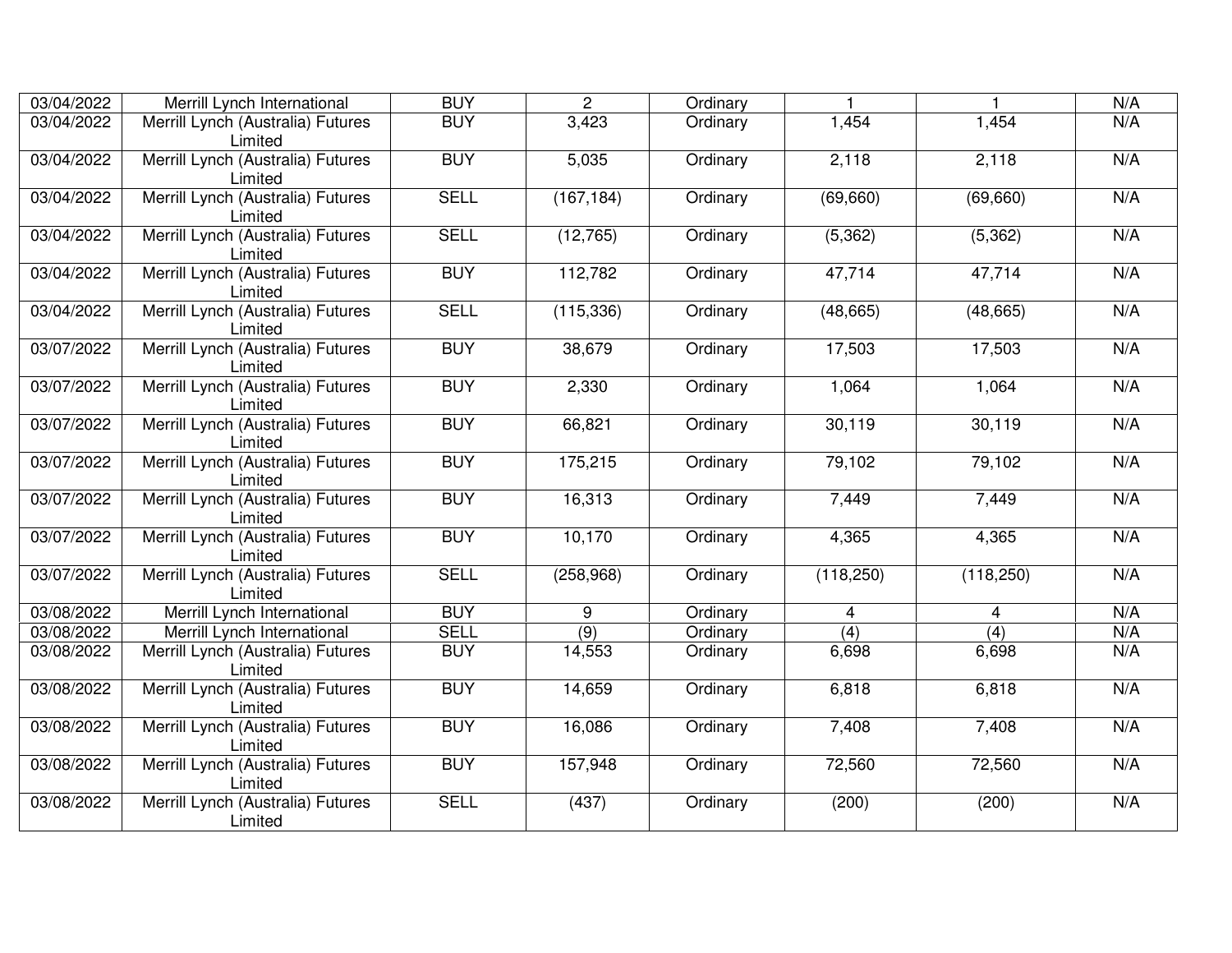| 03/08/2022 | Merrill Lynch (Australia) Futures<br>Limited | <b>SELL</b> | (278)          | Ordinary | (128)            | (128)            | N/A |
|------------|----------------------------------------------|-------------|----------------|----------|------------------|------------------|-----|
| 03/08/2022 | Merrill Lynch (Australia) Futures<br>Limited | <b>BUY</b>  | 14,659         | Ordinary | 6,728            | 6,728            | N/A |
| 03/08/2022 | Merrill Lynch (Australia) Futures<br>Limited | <b>SELL</b> | (177, 528)     | Ordinary | (81, 810)        | (81, 810)        | N/A |
| 03/09/2022 | Merrill Lynch International                  | <b>SELL</b> | (4)            | Ordinary | (2)              | (2)              | N/A |
| 03/09/2022 | Merrill Lynch International                  | <b>BUY</b>  | 4              | Ordinary | $\overline{c}$   | $\overline{2}$   | N/A |
| 03/09/2022 | Merrill Lynch International                  | <b>BUY</b>  | $\overline{4}$ | Ordinary | $\overline{2}$   | $\overline{2}$   | N/A |
| 03/09/2022 | Merrill Lynch International                  | <b>SELL</b> | (4)            | Ordinary | $\overline{(2)}$ | $\overline{(2)}$ | N/A |
| 03/09/2022 | Merrill Lynch (Australia) Futures<br>Limited | <b>BUY</b>  | 388            | Ordinary | 183              | 183              | N/A |
| 03/09/2022 | Merrill Lynch (Australia) Futures<br>Limited | <b>BUY</b>  | 71,592         | Ordinary | 33,856           | 33,856           | N/A |
| 03/09/2022 | Merrill Lynch (Australia) Futures<br>Limited | <b>BUY</b>  | 215,819        | Ordinary | 101,631          | 101,631          | N/A |
| 03/09/2022 | Merrill Lynch (Australia) Futures<br>Limited | <b>SELL</b> | (5,882)        | Ordinary | (2, 723)         | (2,723)          | N/A |
| 03/09/2022 | Merrill Lynch (Australia) Futures<br>Limited | <b>BUY</b>  | 120,382        | Ordinary | 56,211           | 56,211           | N/A |
| 03/09/2022 | Merrill Lynch (Australia) Futures<br>Limited | <b>SELL</b> | (267, 907)     | Ordinary | (126,970)        | (126, 970)       | N/A |
| 03/10/2022 | Merrill Lynch International                  | <b>BUY</b>  | 9              | Ordinary | $\overline{4}$   | $\overline{4}$   | N/A |
| 03/10/2022 | Merrill Lynch International                  | <b>SELL</b> | (9)            | Ordinary | $\overline{(4)}$ | (4)              | N/A |
| 03/10/2022 | Merrill Lynch (Australia) Futures<br>Limited | <b>BUY</b>  | 462            | Ordinary | 214              | 214              | N/A |
| 03/10/2022 | Merrill Lynch (Australia) Futures<br>Limited | <b>BUY</b>  | 48,620         | Ordinary | 22,536           | 22,536           | N/A |
| 03/10/2022 | Merrill Lynch (Australia) Futures<br>Limited | <b>BUY</b>  | 183,966        | Ordinary | 85,138           | 85,138           | N/A |
| 03/10/2022 | Merrill Lynch (Australia) Futures<br>Limited | <b>SELL</b> | (362)          | Ordinary | (169)            | (169)            | N/A |
| 03/10/2022 | Merrill Lynch (Australia) Futures<br>Limited | <b>BUY</b>  | 9,316          | Ordinary | 4,313            | 4,313            | N/A |
| 03/10/2022 | Merrill Lynch (Australia) Futures<br>Limited | <b>BUY</b>  | 147,012        | Ordinary | 68,229           | 68,229           | N/A |
| 03/10/2022 | Merrill Lynch (Australia) Futures<br>Limited | <b>SELL</b> | (18, 658)      | Ordinary | (8,678)          | (8,678)          | N/A |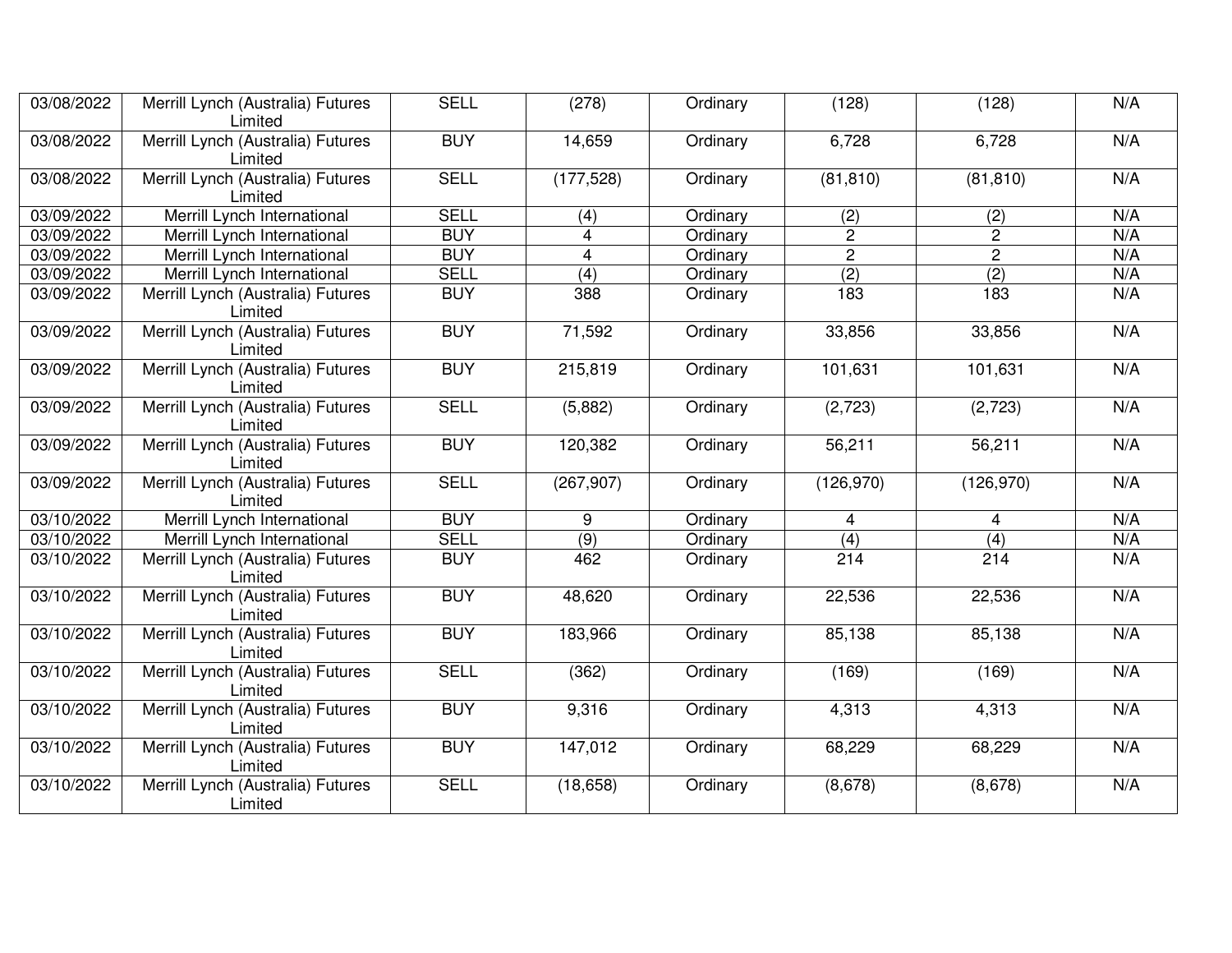| 03/10/2022 | Merrill Lynch (Australia) Futures<br>Limited      | <b>SELL</b>                   | (197, 934) | Ordinary | (91, 636) | (91, 636) | N/A                |
|------------|---------------------------------------------------|-------------------------------|------------|----------|-----------|-----------|--------------------|
| 03/11/2022 | Merrill Lynch (Australia) Futures<br>Limited      | <b>BUY</b>                    | 35,577     | Ordinary | 17,248    | 17,248    | N/A                |
| 03/11/2022 | Merrill Lynch (Australia) Futures<br>Limited      | <b>BUY</b>                    | 16,747     | Ordinary | 8,017     | 8,017     | N/A                |
| 03/11/2022 | Merrill Lynch (Australia) Futures<br>Limited      | <b>BUY</b>                    | 1,702      | Ordinary | 822       | 822       | N/A                |
| 03/11/2022 | Merrill Lynch (Australia) Futures<br>Limited      | <b>BUY</b>                    | 49,826     | Ordinary | 23,963    | 23,963    | N/A                |
| 03/11/2022 | Merrill Lynch (Australia) Futures<br>Limited      | <b>SELL</b>                   | (6,530)    | Ordinary | (3,095)   | (3,095)   | N/A                |
| 03/11/2022 | Merrill Lynch (Australia) Futures<br>Limited      | <b>SELL</b>                   | (1, 152)   | Ordinary | (536)     | (536)     | N/A                |
| 03/11/2022 | Merrill Lynch (Australia) Futures<br>Limited      | <b>BUY</b>                    | 50,520     | Ordinary | 24,303    | 24,303    | N/A                |
| 03/11/2022 | Merrill Lynch (Australia) Futures<br>Limited      | <b>BUY</b>                    | 164,265    | Ordinary | 78,973    | 78,973    | N/A                |
| 03/11/2022 | Merrill Lynch (Australia) Futures<br>Limited      | <b>SELL</b>                   | (174, 611) | Ordinary | (84, 353) | (84, 353) | N/A                |
| 03/11/2022 | Merrill Lynch Markets (Australia)<br>Pty. Limited | <b>Securities</b><br>returned | N/A        | Ordinary | (3,204)   | (3,204)   | Refer to<br>App. B |
| 03/14/2022 | Merrill Lynch International                       | <b>SELL</b>                   | (12)       | Ordinary | (6)       | (6)       | N/A                |
| 03/14/2022 | Merrill Lynch International                       | <b>BUY</b>                    | 12         | Ordinary | 6         | 6         | N/A                |
| 03/14/2022 | Merrill Lynch (Australia) Futures<br>Limited      | <b>BUY</b>                    | 147,767    | Ordinary | 71,761    | 71,761    | N/A                |
| 03/14/2022 | Merrill Lynch (Australia) Futures<br>Limited      | <b>BUY</b>                    | 197        | Ordinary | 96        | 96        | N/A                |
| 03/14/2022 | Merrill Lynch (Australia) Futures<br>Limited      | <b>BUY</b>                    | 48,438     | Ordinary | 23,460    | 23,460    | N/A                |
| 03/14/2022 | Merrill Lynch (Australia) Futures<br>Limited      | <b>SELL</b>                   | (7, 484)   | Ordinary | (3,633)   | (3,633)   | N/A                |
| 03/14/2022 | Merrill Lynch (Australia) Futures<br>Limited      | <b>BUY</b>                    | 52,408     | Ordinary | 25,321    | 25,321    | N/A                |
| 03/14/2022 | Merrill Lynch (Australia) Futures<br>Limited      | <b>SELL</b>                   | (174, 287) | Ordinary | (85,018)  | (85,018)  | N/A                |
| 03/15/2022 | Merrill Lynch (Australia) Futures<br>Limited      | <b>BUY</b>                    | 10,817     | Ordinary | 5,384     | 5,384     | N/A                |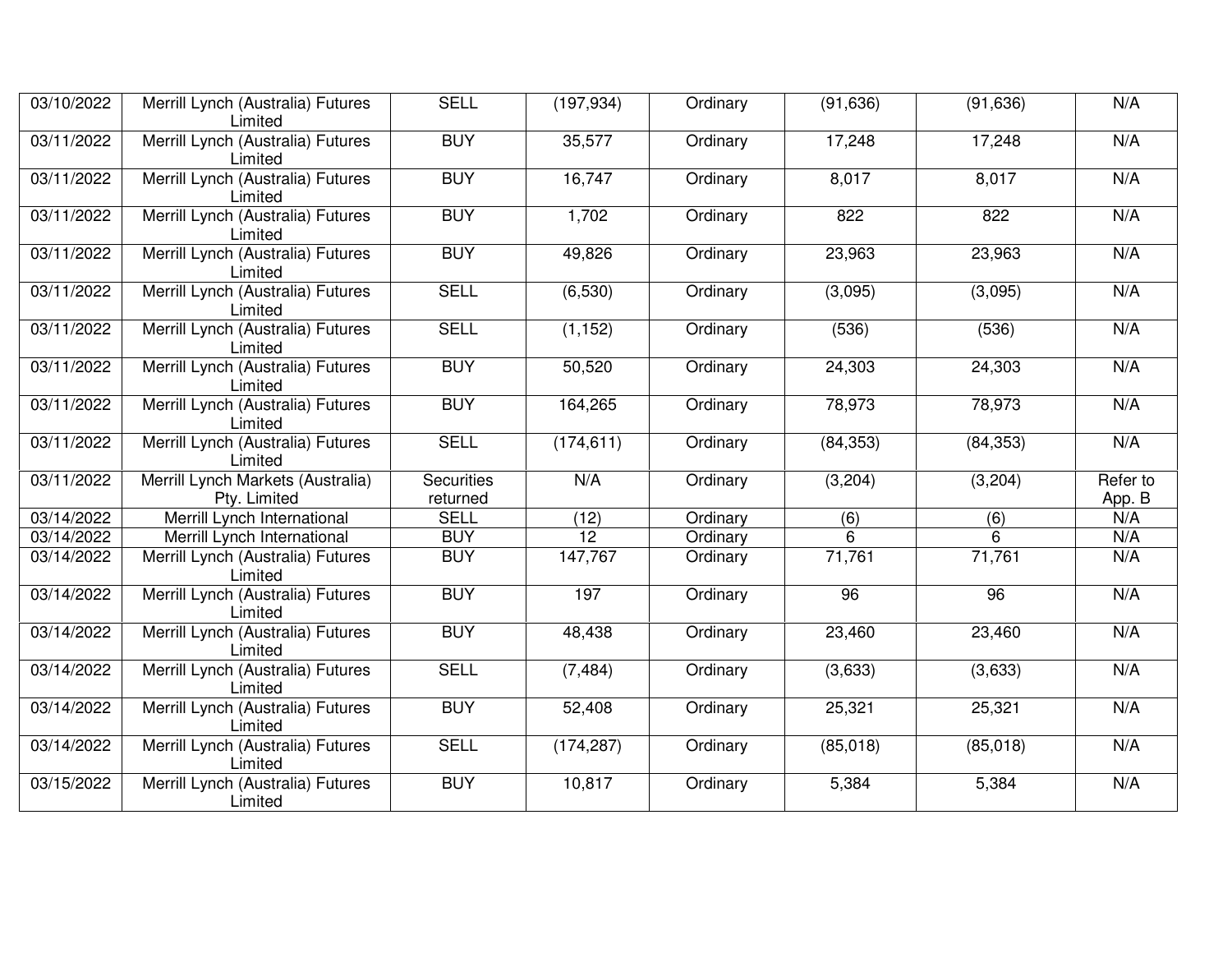| 03/15/2022 | Merrill Lynch (Australia) Futures<br>Limited | <b>BUY</b>  | 24,536           | Ordinary | 12,278           | 12,278           | N/A |
|------------|----------------------------------------------|-------------|------------------|----------|------------------|------------------|-----|
| 03/15/2022 | Merrill Lynch (Australia) Futures<br>Limited | <b>SELL</b> | (2,962)          | Ordinary | (1,481)          | (1,481)          | N/A |
| 03/15/2022 | Merrill Lynch (Australia) Futures<br>Limited | <b>BUY</b>  | 70,086           | Ordinary | 35,075           | 35,075           | N/A |
| 03/15/2022 | Merrill Lynch (Australia) Futures<br>Limited | <b>BUY</b>  | 88,721           | Ordinary | 44,476           | 44,476           | N/A |
| 03/15/2022 | Merrill Lynch (Australia) Futures<br>Limited | <b>SELL</b> | (7, 286)         | Ordinary | (3,537)          | (3,537)          | N/A |
| 03/15/2022 | Merrill Lynch (Australia) Futures<br>Limited | <b>SELL</b> | (78, 586)        | Ordinary | (39, 293)        | (39, 293)        | N/A |
| 03/16/2022 | Merrill Lynch (Australia) Futures<br>Limited | <b>BUY</b>  | 102,398          | Ordinary | 51,086           | 51,086           | N/A |
| 03/16/2022 | Merrill Lynch (Australia) Futures<br>Limited | <b>BUY</b>  | 13,670           | Ordinary | 6,783            | 6,783            | N/A |
| 03/16/2022 | Merrill Lynch (Australia) Futures<br>Limited | <b>BUY</b>  | 2,807            | Ordinary | 1,376            | 1,376            | N/A |
| 03/16/2022 | Merrill Lynch (Australia) Futures<br>Limited | <b>BUY</b>  | 115,548          | Ordinary | 57,390           | 57,390           | N/A |
| 03/16/2022 | Merrill Lynch (Australia) Futures<br>Limited | <b>BUY</b>  | 142,772          | Ordinary | 71,099           | 71,099           | N/A |
| 03/16/2022 | Merrill Lynch (Australia) Futures<br>Limited | <b>SELL</b> | (106, 594)       | Ordinary | (52, 252)        | (52, 252)        | N/A |
| 03/17/2022 | Merrill Lynch International                  | <b>BUY</b>  | $\mathbf{2}$     | Ordinary |                  | 1                | N/A |
| 03/17/2022 | Merrill Lynch International                  | <b>SELL</b> | $\overline{(2)}$ | Ordinary | $\overline{(1)}$ | $\overline{(1)}$ | N/A |
| 03/17/2022 | Merrill Lynch (Australia) Futures<br>Limited | <b>BUY</b>  | 83,737           | Ordinary | 40,651           | 40,651           | N/A |
| 03/17/2022 | Merrill Lynch (Australia) Futures<br>Limited | <b>SELL</b> | (2,848)          | Ordinary | (1, 376)         | (1,376)          | N/A |
| 03/17/2022 | Merrill Lynch (Australia) Futures<br>Limited | <b>BUY</b>  | 34,483           | Ordinary | 16,542           | 16,542           | N/A |
| 03/17/2022 | Merrill Lynch (Australia) Futures<br>Limited | <b>BUY</b>  | 115,606          | Ordinary | 55,441           | 55,441           | N/A |
| 03/17/2022 | Merrill Lynch (Australia) Futures<br>Limited | <b>BUY</b>  | 33,000           | Ordinary | 15,622           | 15,622           | N/A |
| 03/17/2022 | Merrill Lynch (Australia) Futures<br>Limited | <b>SELL</b> | (144, 898)       | Ordinary | (70, 682)        | (70, 682)        | N/A |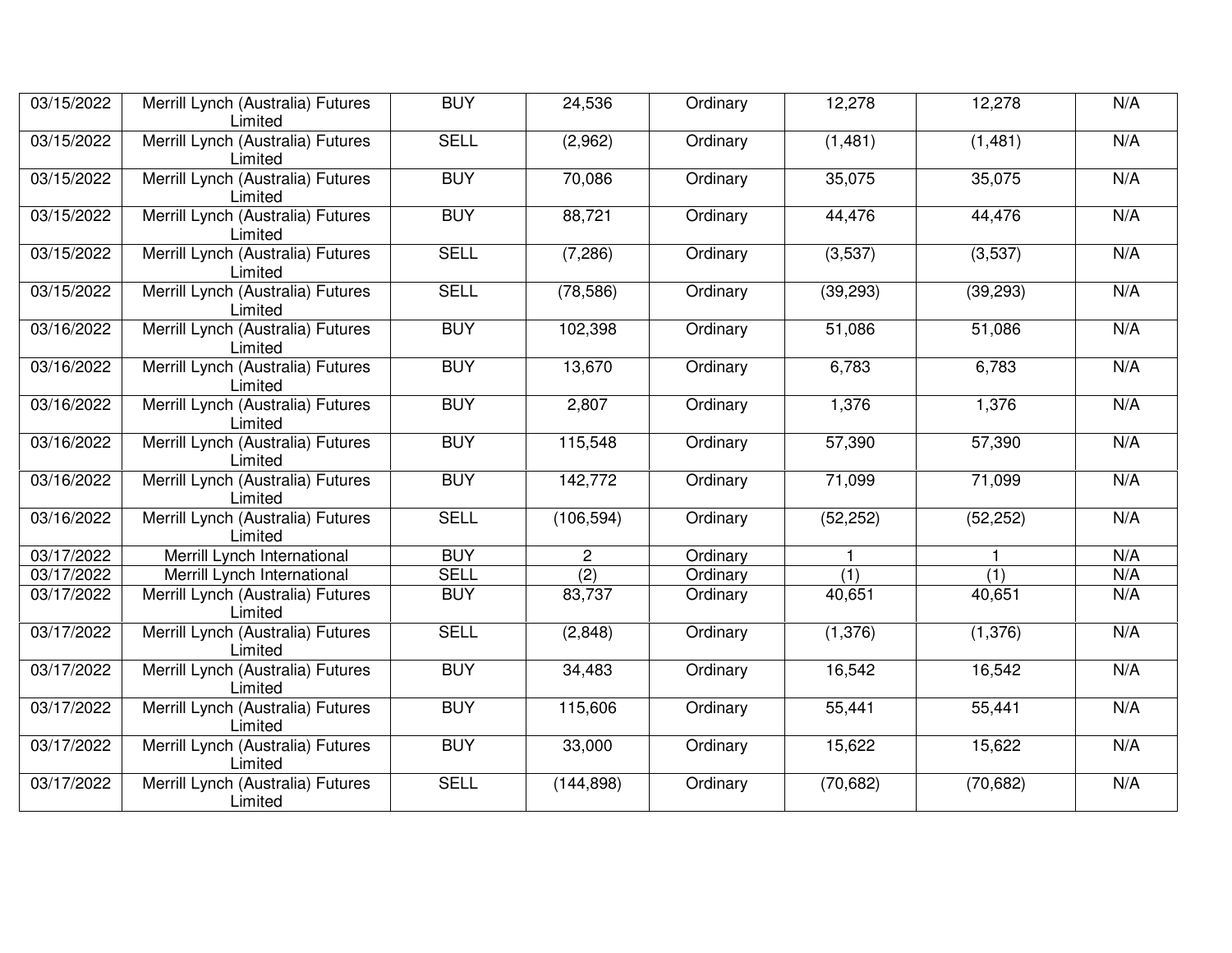| 03/17/2022 | Merrill Lynch (Australia) Futures<br>Limited      | <b>SELL</b>                   | (3,840)         | Ordinary | (1, 855)       | (1, 855)         | N/A                |
|------------|---------------------------------------------------|-------------------------------|-----------------|----------|----------------|------------------|--------------------|
| 03/17/2022 | Merrill Lynch (Australia) Futures<br>Limited      | <b>BUY</b>                    | 30,309          | Ordinary | 14,785         | 14,785           | N/A                |
| 03/18/2022 | Merrill Lynch International                       | <b>BUY</b>                    | 2,232           | Ordinary | 1,048          | 1,048            | N/A                |
| 03/18/2022 | Merrill Lynch International                       | <b>BUY</b>                    | 9,638           | Ordinary | 4,525          | 4,525            | N/A                |
| 03/18/2022 | Merrill Lynch International                       | <b>SELL</b>                   | (9,638)         | Ordinary | (4, 525)       | (4, 525)         | N/A                |
| 03/18/2022 | Merrill Lynch International                       | <b>BUY</b>                    | 7,404           | Ordinary | 3,476          | 3,476            | N/A                |
| 03/18/2022 | Merrill Lynch International                       | <b>SELL</b>                   | (7, 404)        | Ordinary | (3, 476)       | (3, 476)         | N/A                |
| 03/18/2022 | Merrill Lynch (Australia) Futures<br>Limited      | <b>BUY</b>                    | 32,593          | Ordinary | 15,302         | 15,302           | N/A                |
| 03/18/2022 | Merrill Lynch (Australia) Futures<br>Limited      | <b>SELL</b>                   | (31, 743)       | Ordinary | (15, 296)      | (15, 296)        | N/A                |
| 03/18/2022 | Merrill Lynch (Australia) Futures<br>Limited      | <b>BUY</b>                    | 26,655          | Ordinary | 12,756         | 12,756           | N/A                |
| 03/18/2022 | Merrill Lynch (Australia) Futures<br>Limited      | <b>SELL</b>                   | (4, 128)        | Ordinary | (1,938)        | (1,938)          | N/A                |
| 03/18/2022 | Merrill Lynch (Australia) Futures<br>Limited      | <b>BUY</b>                    | 62,379          | Ordinary | 30,113         | 30,113           | N/A                |
| 03/18/2022 | Merrill Lynch (Australia) Futures<br>Limited      | <b>BUY</b>                    | 109,993         | Ordinary | 52,828         | 52,828           | N/A                |
| 03/18/2022 | Merrill Lynch (Australia) Futures<br>Limited      | <b>BUY</b>                    | 50,426          | Ordinary | 23,674         | 23,674           | N/A                |
| 03/18/2022 | Merrill Lynch (Australia) Futures<br>Limited      | <b>SELL</b>                   | (112, 524)      | Ordinary | (52, 828)      | (52, 828)        | N/A                |
| 03/18/2022 | Merrill Lynch (Australia) Futures<br>Limited      | <b>BUY</b>                    | 762,043         | Ordinary | 374,094        | 374,094          | N/A                |
| 03/18/2022 | Merrill Lynch Markets (Australia)<br>Pty. Limited | <b>Securities</b><br>borrowed | N/A             | Ordinary | 84,085         | 84,085           | Refer to<br>App. B |
| 03/21/2022 | Merrill Lynch International                       | <b>SELL</b>                   | (13)            | Ordinary | (6)            | (6)              | N/A                |
| 03/21/2022 | Merrill Lynch International                       | <b>BUY</b>                    | 13              | Ordinary | 6              | 6                | N/A                |
| 03/21/2022 | Merrill Lynch International                       | <b>BUY</b>                    | $\overline{13}$ | Ordinary | $\overline{6}$ | 6                | N/A                |
| 03/21/2022 | Merrill Lynch International                       | <b>SELL</b>                   | (13)            | Ordinary | (6)            | (6)              | N/A                |
| 03/21/2022 | Merrill Lynch International                       | <b>BUY</b>                    | 13              | Ordinary | 6              | 6                | N/A                |
| 03/21/2022 | Merrill Lynch International                       | <b>SELL</b>                   | (13)            | Ordinary | (6)            | $\overline{(6)}$ | N/A                |
| 03/21/2022 | Merrill Lynch (Australia) Futures<br>Limited      | <b>SELL</b>                   | (38,037)        | Ordinary | (17, 595)      | (17, 595)        | N/A                |
| 03/21/2022 | Merrill Lynch (Australia) Futures<br>Limited      | <b>BUY</b>                    | 1,346           | Ordinary | 629            | 629              | N/A                |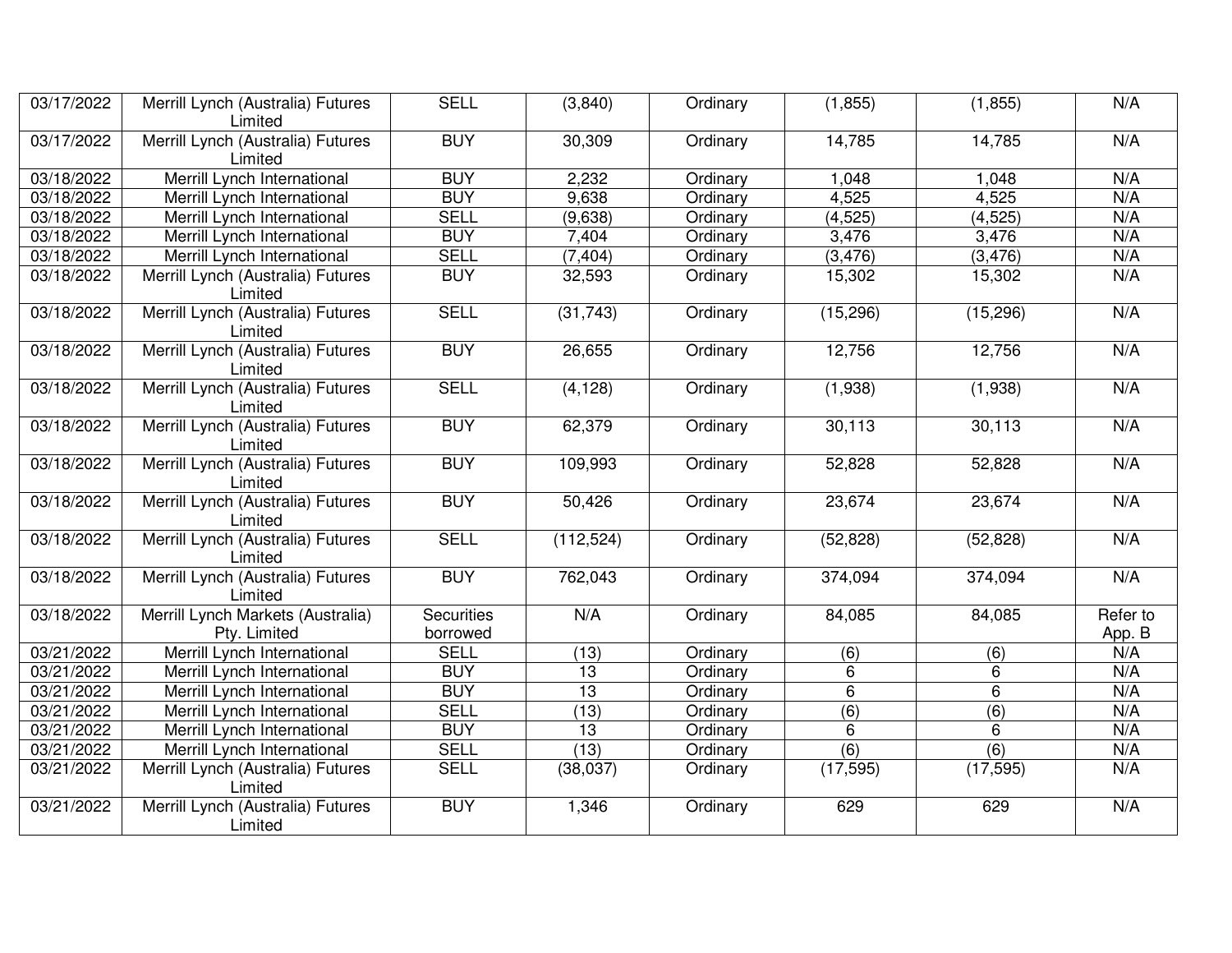| 03/21/2022 | Merrill Lynch (Australia) Futures                 | <b>SELL</b>                   | (1, 313)  | Ordinary | (608)      | (608)      | N/A                |
|------------|---------------------------------------------------|-------------------------------|-----------|----------|------------|------------|--------------------|
|            | Limited                                           |                               |           |          |            |            |                    |
| 03/21/2022 | Merrill Lynch (Australia) Futures<br>Limited      | <b>SELL</b>                   | (9, 561)  | Ordinary | (4, 447)   | (4, 447)   | N/A                |
| 03/21/2022 | Merrill Lynch (Australia) Futures<br>Limited      | <b>BUY</b>                    | 1,912     | Ordinary | 885        | 885        | N/A                |
| 03/21/2022 | Merrill Lynch (Australia) Futures<br>Limited      | <b>BUY</b>                    | 23,375    | Ordinary | 10,923     | 10,923     | N/A                |
| 03/21/2022 | Merrill Lynch (Australia) Futures<br>Limited      | <b>BUY</b>                    | 88,154    | Ordinary | 40,853     | 40,853     | N/A                |
| 03/21/2022 | Merrill Lynch (Australia) Futures<br>Limited      | <b>SELL</b>                   | (25, 889) | Ordinary | (12,035)   | (12,035)   | N/A                |
| 03/21/2022 | Merrill Lynch (Australia) Futures<br>Limited      | <b>BUY</b>                    | 9,737     | Ordinary | 4,524      | 4,524      | N/A                |
| 03/21/2022 | Merrill Lynch (Australia) Futures<br>Limited      | <b>SELL</b>                   | (3,676)   | Ordinary | (1,707)    | (1,707)    | N/A                |
| 03/21/2022 | Merrill Lynch (Australia) Futures<br>Limited      | <b>SELL</b>                   | (87, 425) | Ordinary | (40, 853)  | (40, 853)  | N/A                |
| 03/21/2022 | Merrill Lynch Markets (Australia)<br>Pty. Limited | <b>Securities</b><br>returned | N/A       | Ordinary | (1,701)    | (1,701)    | Refer to<br>App. B |
| 03/21/2022 | Merrill Lynch Markets (Australia)<br>Pty. Limited | <b>Securities</b><br>returned | N/A       | Ordinary | (148, 595) | (148, 595) | Refer to<br>App. B |
| 03/21/2022 | Merrill Lynch Markets (Australia)<br>Pty. Limited | <b>Securities</b><br>returned | N/A       | Ordinary | (212, 371) | (212, 371) | Refer to<br>App. B |
| 03/21/2022 | Merrill Lynch Markets (Australia)<br>Pty. Limited | <b>Securities</b><br>returned | N/A       | Ordinary | (629, 686) | (629, 686) | Refer to<br>App. B |
| 03/21/2022 | Merrill Lynch Markets (Australia)<br>Pty. Limited | <b>Securities</b><br>returned | N/A       | Ordinary | (84,085)   | (84,085)   | Refer to<br>App. B |
| 03/21/2022 | Merrill Lynch Markets (Australia)<br>Pty. Limited | <b>Securities</b><br>borrowed | N/A       | Ordinary | 1,008,736  | 1,008,736  | Refer to<br>App. B |
| 03/21/2022 | Merrill Lynch Markets (Australia)<br>Pty. Limited | <b>Securities</b><br>returned | N/A       | Ordinary | (18, 498)  | (18, 498)  | Refer to<br>App. B |
| 03/22/2022 | Merrill Lynch (Australia) Futures<br>Limited      | <b>SELL</b>                   | (26, 033) | Ordinary | (11, 963)  | (11,963)   | N/A                |
| 03/22/2022 | Merrill Lynch (Australia) Futures<br>Limited      | <b>BUY</b>                    | 300       | Ordinary | 136        | 136        | N/A                |
| 03/22/2022 | Merrill Lynch (Australia) Futures<br>Limited      | <b>BUY</b>                    | 3,034     | Ordinary | 1,373      | 1,373      | N/A                |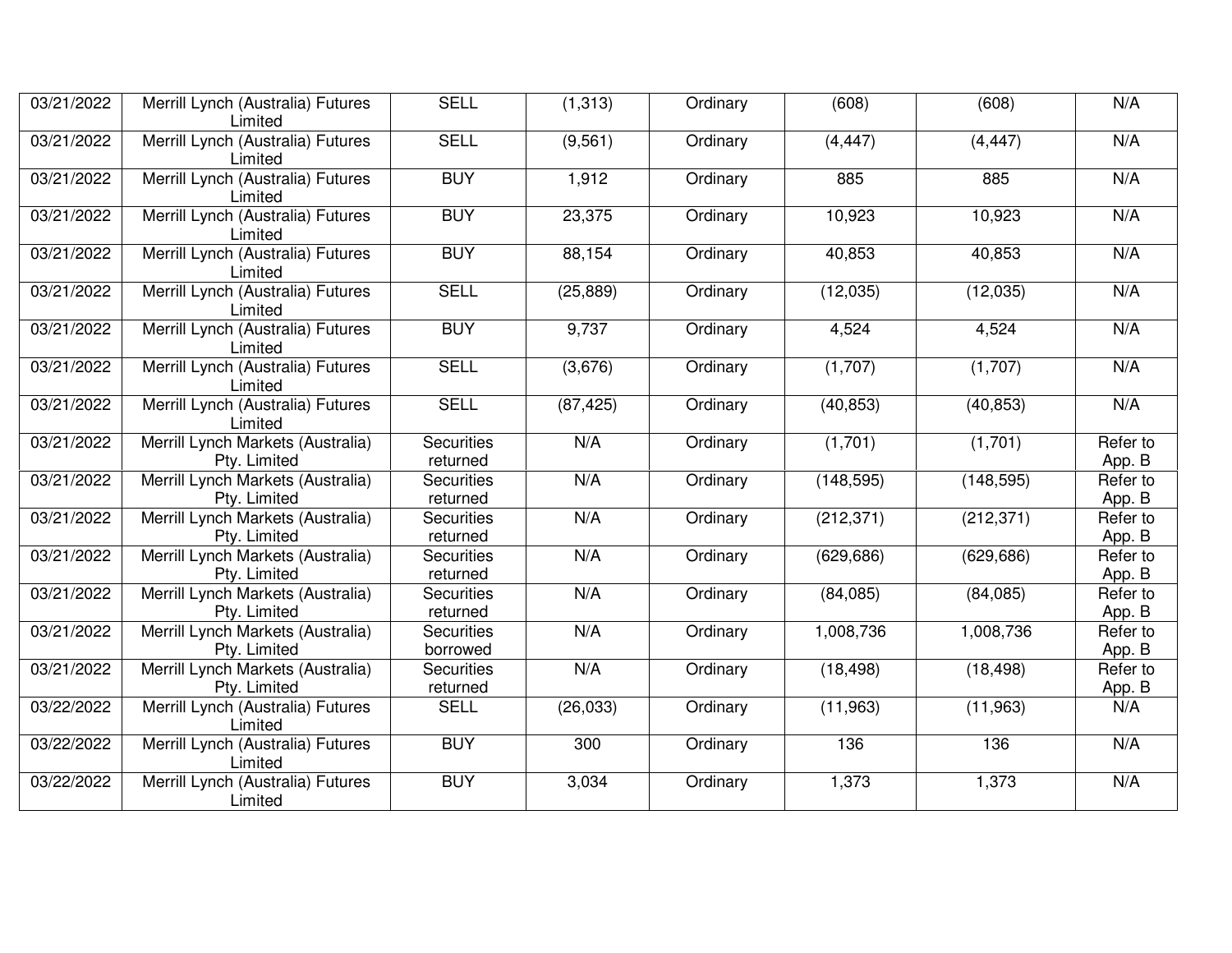| 03/22/2022 | Merrill Lynch (Australia) Futures<br>Limited      | <b>BUY</b>                    | 87,836           | Ordinary | 39,915     | 39,915     | N/A                |
|------------|---------------------------------------------------|-------------------------------|------------------|----------|------------|------------|--------------------|
| 03/22/2022 | Merrill Lynch (Australia) Futures<br>Limited      | <b>SELL</b>                   | (8, 395)         | Ordinary | (3,923)    | (3,923)    | N/A                |
| 03/22/2022 | Merrill Lynch (Australia) Futures<br>Limited      | <b>SELL</b>                   | (8,301)          | Ordinary | (3,861)    | (3,861)    | N/A                |
| 03/22/2022 | Merrill Lynch (Australia) Futures<br>Limited      | <b>SELL</b>                   | (927)            | Ordinary | (430)      | (430)      | N/A                |
| 03/22/2022 | Merrill Lynch (Australia) Futures<br>Limited      | <b>BUY</b>                    | 1,978            | Ordinary | 895        | 895        | N/A                |
| 03/22/2022 | Merrill Lynch (Australia) Futures<br>Limited      | <b>SELL</b>                   | (88, 212)        | Ordinary | (39, 915)  | (39, 915)  | N/A                |
| 03/22/2022 | Merrill Lynch (Australia) Futures<br>Limited      | <b>SELL</b>                   | (272)            | Ordinary | (124)      | (124)      | N/A                |
| 03/22/2022 | Merrill Lynch (Australia) Futures<br>Limited      | <b>BUY</b>                    | 24,904           | Ordinary | 11,269     | 11,269     | N/A                |
| 03/22/2022 | Merrill Lynch Markets (Australia)<br>Pty. Limited | <b>Securities</b><br>returned | N/A              | Ordinary | (734, 820) | (734, 820) | Refer to<br>App. B |
| 03/22/2022 | Merrill Lynch Markets (Australia)<br>Pty. Limited | <b>Securities</b><br>returned | N/A              | Ordinary | (419, 777) | (419, 777) | Refer to<br>App. B |
| 03/22/2022 | Merrill Lynch Markets (Australia)<br>Pty. Limited | <b>Securities</b><br>borrowed | N/A              | Ordinary | 1,153,402  | 1,153,402  | Refer to<br>App. B |
| 03/23/2022 | Merrill Lynch (Australia) Futures<br>Limited      | <b>BUY</b>                    | 17,806           | Ordinary | 8,097      | 8,097      | N/A                |
| 03/23/2022 | Merrill Lynch (Australia) Futures<br>Limited      | <b>BUY</b>                    | 41,215           | Ordinary | 18,993     | 18,993     | N/A                |
| 03/23/2022 | Merrill Lynch (Australia) Futures<br>Limited      | <b>SELL</b>                   | (25, 799)        | Ordinary | (11, 616)  | (11,616)   | N/A                |
| 03/23/2022 | Merrill Lynch (Australia) Futures<br>Limited      | <b>SELL</b>                   | (95,060)         | Ordinary | (43, 221)  | (43, 221)  | N/A                |
| 03/23/2022 | Merrill Lynch (Australia) Futures<br>Limited      | <b>SELL</b>                   | (8, 854)         | Ordinary | (4,080)    | (4,080)    | N/A                |
| 03/23/2022 | Merrill Lynch (Australia) Futures<br>Limited      | <b>BUY</b>                    | 121,984          | Ordinary | 55,578     | 55,578     | N/A                |
| 03/23/2022 | Merrill Lynch (Australia) Futures<br>Limited      | <b>SELL</b>                   | (92, 681)        | Ordinary | (42, 710)  | (42, 710)  | N/A                |
| 03/23/2022 | Merrill Lynch Markets (Australia)<br>Pty. Limited | <b>Securities</b><br>returned | N/A              | Ordinary | (19, 554)  | (19, 554)  | Refer to<br>App. B |
| 03/24/2022 | Merrill Lynch International                       | <b>SELL</b>                   | $\overline{(7)}$ | Ordinary | (3)        | (3)        | N/A                |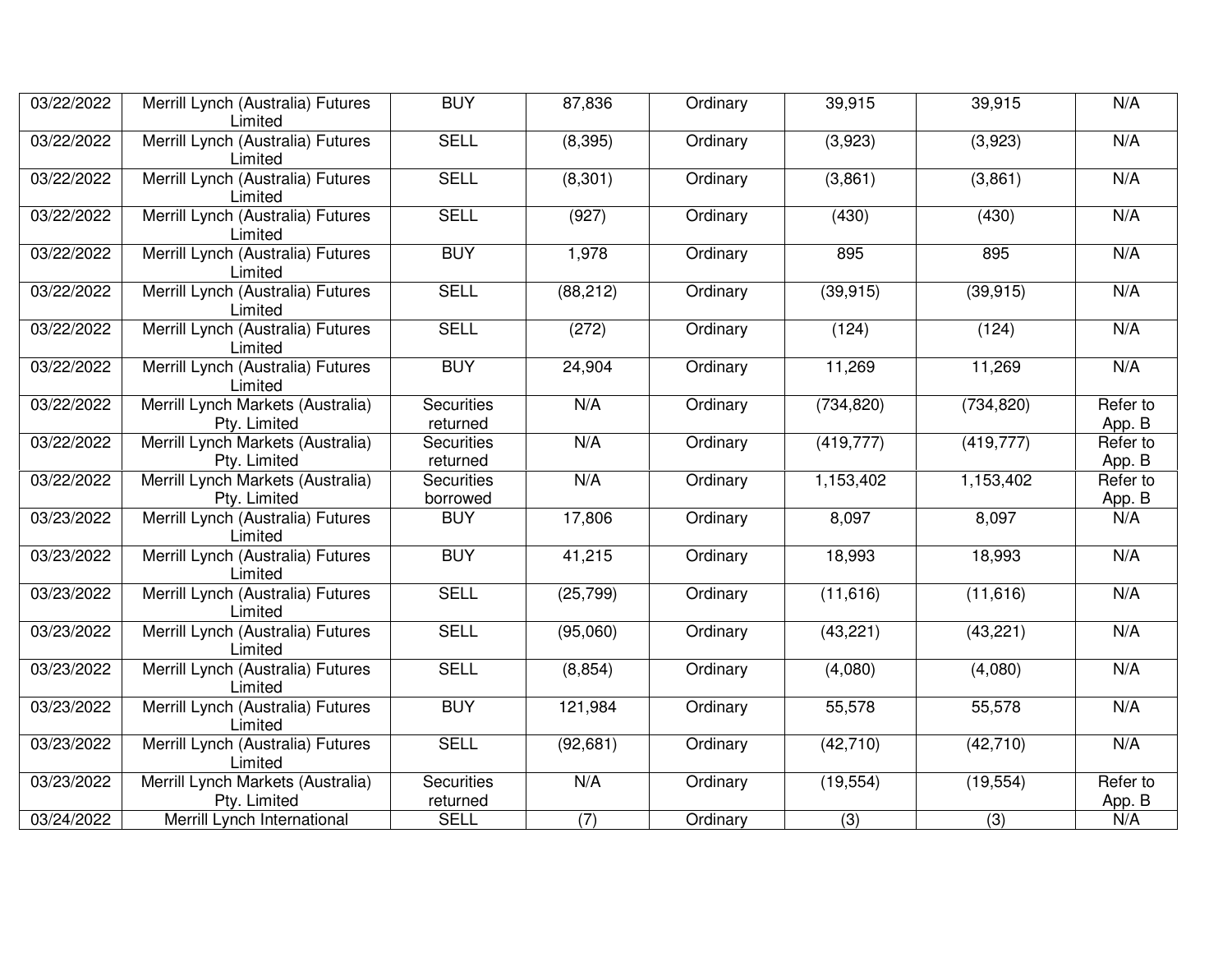| 03/24/2022 | Merrill Lynch International                       | <b>BUY</b>                    | $\overline{4}$   | Ordinary | $\overline{2}$ | $\overline{2}$   | N/A                |
|------------|---------------------------------------------------|-------------------------------|------------------|----------|----------------|------------------|--------------------|
| 03/24/2022 | Merrill Lynch International                       | <b>SELL</b>                   | (4)              | Ordinary | (2)            | $\overline{(2)}$ | N/A                |
| 03/24/2022 | Merrill Lynch International                       | <b>BUY</b>                    | $\overline{7}$   | Ordinary | 3              | 3                | N/A                |
| 03/24/2022 | Merrill Lynch International                       | <b>SELL</b>                   | $\overline{(2)}$ | Ordinary | (1)            | $\overline{(1)}$ | N/A                |
| 03/24/2022 | Merrill Lynch International                       | <b>BUY</b>                    | $\overline{2}$   | Ordinary | $\mathbf{1}$   |                  | N/A                |
| 03/24/2022 | Merrill Lynch International                       | <b>SELL</b>                   | (2)              | Ordinary | (1)            | (1)              | N/A                |
| 03/24/2022 | Merrill Lynch International                       | <b>BUY</b>                    | $\overline{2}$   | Ordinary |                |                  | N/A                |
| 03/24/2022 | Merrill Lynch (Australia) Futures<br>Limited      | <b>BUY</b>                    | 32,585           | Ordinary | 15,298         | 15,298           | N/A                |
| 03/24/2022 | Merrill Lynch (Australia) Futures<br>Limited      | <b>SELL</b>                   | (44, 584)        | Ordinary | (20, 574)      | (20, 574)        | N/A                |
| 03/24/2022 | Merrill Lynch (Australia) Futures<br>Limited      | <b>BUY</b>                    | 151,184          | Ordinary | 70,315         | 70,315           | N/A                |
| 03/24/2022 | Merrill Lynch (Australia) Futures<br>Limited      | <b>SELL</b>                   | (178, 264)       | Ordinary | (83, 692)      | (83, 692)        | N/A                |
| 03/24/2022 | Merrill Lynch (Australia) Futures<br>Limited      | <b>BUY</b>                    | 74,807           | Ordinary | 34,843         | 34,843           | N/A                |
| 03/24/2022 | Merrill Lynch (Australia) Futures<br>Limited      | <b>SELL</b>                   | (26, 674)        | Ordinary | (12, 523)      | (12, 523)        | N/A                |
| 03/24/2022 | Merrill Lynch (Australia) Futures<br>Limited      | <b>BUY</b>                    | 24,357           | Ordinary | 11,382         | 11,382           | N/A                |
| 03/24/2022 | Merrill Lynch (Australia) Futures<br>Limited      | <b>SELL</b>                   | (33, 105)        | Ordinary | (15, 305)      | (15, 305)        | N/A                |
| 03/24/2022 | Merrill Lynch (Australia) Futures<br>Limited      | <b>BUY</b>                    | 1,512            | Ordinary | 695            | 695              | N/A                |
| 03/25/2022 | Merrill Lynch (Australia) Futures<br>Limited      | <b>BUY</b>                    | 50,062           | Ordinary | 23,562         | 23,562           | N/A                |
| 03/25/2022 | Merrill Lynch (Australia) Futures<br>Limited      | <b>BUY</b>                    | 30,397           | Ordinary | 14,271         | 14,271           | N/A                |
| 03/25/2022 | Merrill Lynch (Australia) Futures<br>Limited      | <b>BUY</b>                    | 10,734           | Ordinary | 5,049          | 5,049            | N/A                |
| 03/25/2022 | Merrill Lynch (Australia) Futures<br>Limited      | <b>SELL</b>                   | (32, 585)        | Ordinary | (15, 301)      | (15, 301)        | N/A                |
| 03/25/2022 | Merrill Lynch (Australia) Futures<br>Limited      | <b>SELL</b>                   | (9, 488)         | Ordinary | (4, 453)       | (4, 453)         | N/A                |
| 03/25/2022 | Merrill Lynch (Australia) Futures<br>Limited      | <b>SELL</b>                   | (67, 977)        | Ordinary | (31, 914)      | (31, 914)        | N/A                |
| 03/25/2022 | Merrill Lynch Markets (Australia)<br>Pty. Limited | <b>Securities</b><br>borrowed | N/A              | Ordinary | 1,156,022      | 1,156,022        | Refer to<br>App. B |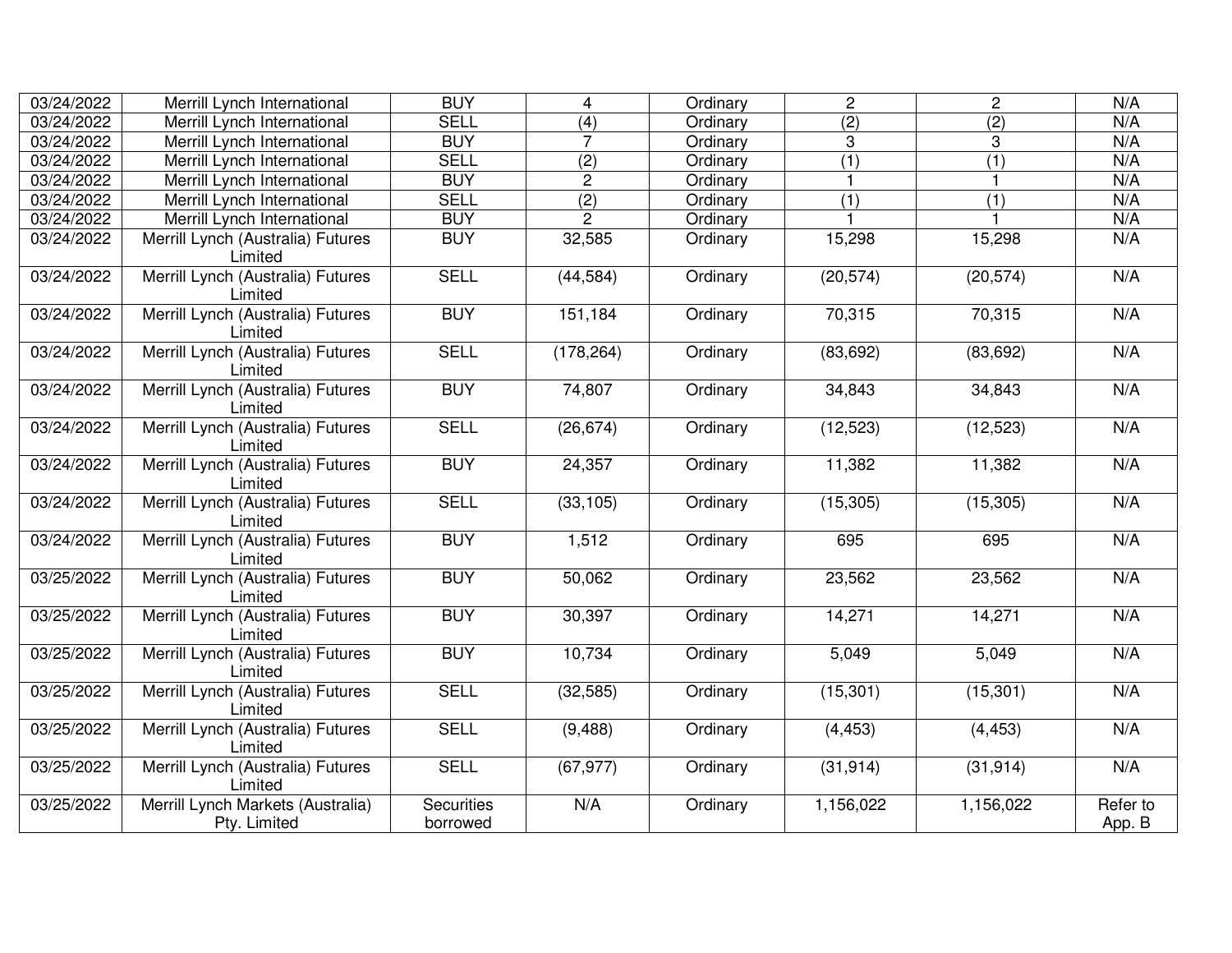| 03/28/2022 | Merrill Lynch (Australia) Futures<br>Limited | <b>SELL</b> | (4,085)   | Ordinary | (1,918)   | (1,918)   | N/A |
|------------|----------------------------------------------|-------------|-----------|----------|-----------|-----------|-----|
| 03/28/2022 | Merrill Lynch (Australia) Futures<br>Limited | <b>SELL</b> | (2, 438)  | Ordinary | (1, 142)  | (1, 142)  | N/A |
| 03/28/2022 | Merrill Lynch (Australia) Futures<br>Limited | <b>SELL</b> | (7, 231)  | Ordinary | (3,379)   | (3,379)   | N/A |
| 03/28/2022 | Merrill Lynch (Australia) Futures<br>Limited | <b>SELL</b> | (32, 781) | Ordinary | (15, 383) | (15, 383) | N/A |
| 03/28/2022 | Merrill Lynch (Australia) Futures<br>Limited | <b>BUY</b>  | 1,827     | Ordinary | 846       | 846       | N/A |
| 03/28/2022 | Merrill Lynch (Australia) Futures<br>Limited | <b>BUY</b>  | 44,066    | Ordinary | 20,762    | 20,762    | N/A |
| 03/28/2022 | Merrill Lynch (Australia) Futures<br>Limited | <b>SELL</b> | (58)      | Ordinary | (27)      | (27)      | N/A |
| 03/28/2022 | Merrill Lynch (Australia) Futures<br>Limited | <b>SELL</b> | (12, 179) | Ordinary | (5,740)   | (5,740)   | N/A |
| 03/28/2022 | Merrill Lynch (Australia) Futures<br>Limited | <b>SELL</b> | (63, 879) | Ordinary | (29,990)  | (29,990)  | N/A |
| 03/29/2022 | Merrill Lynch (Australia) Futures<br>Limited | <b>BUY</b>  | 24,347    | Ordinary | 11,070    | 11,070    | N/A |
| 03/29/2022 | Merrill Lynch (Australia) Futures<br>Limited | <b>SELL</b> | (4, 783)  | Ordinary | (2,200)   | (2,200)   | N/A |
| 03/29/2022 | Merrill Lynch (Australia) Futures<br>Limited | <b>SELL</b> | (13, 126) | Ordinary | (6,077)   | (6,077)   | N/A |
| 03/29/2022 | Merrill Lynch (Australia) Futures<br>Limited | <b>BUY</b>  | 58,652    | Ordinary | 26,682    | 26,682    | N/A |
| 03/29/2022 | Merrill Lynch (Australia) Futures<br>Limited | <b>SELL</b> | (175)     | Ordinary | (82)      | (82)      | N/A |
| 03/29/2022 | Merrill Lynch (Australia) Futures<br>Limited | <b>BUY</b>  | 2,276     | Ordinary | 1,044     | 1,044     | N/A |
| 03/29/2022 | Merrill Lynch (Australia) Futures<br>Limited | <b>SELL</b> | (29, 639) | Ordinary | (13,550)  | (13,550)  | N/A |
| 03/29/2022 | Merrill Lynch (Australia) Futures<br>Limited | <b>SELL</b> | (58, 431) | Ordinary | (26, 803) | (26, 803) | N/A |
| 03/30/2022 | Merrill Lynch International                  | <b>BUY</b>  | 141       | Ordinary | 65        | 65        | N/A |
| 03/30/2022 | Merrill Lynch (Australia) Futures<br>Limited | <b>BUY</b>  | 6,367     | Ordinary | 2,934     | 2,934     | N/A |
| 03/30/2022 | Merrill Lynch (Australia) Futures<br>Limited | <b>BUY</b>  | 22,950    | Ordinary | 10,576    | 10,576    | N/A |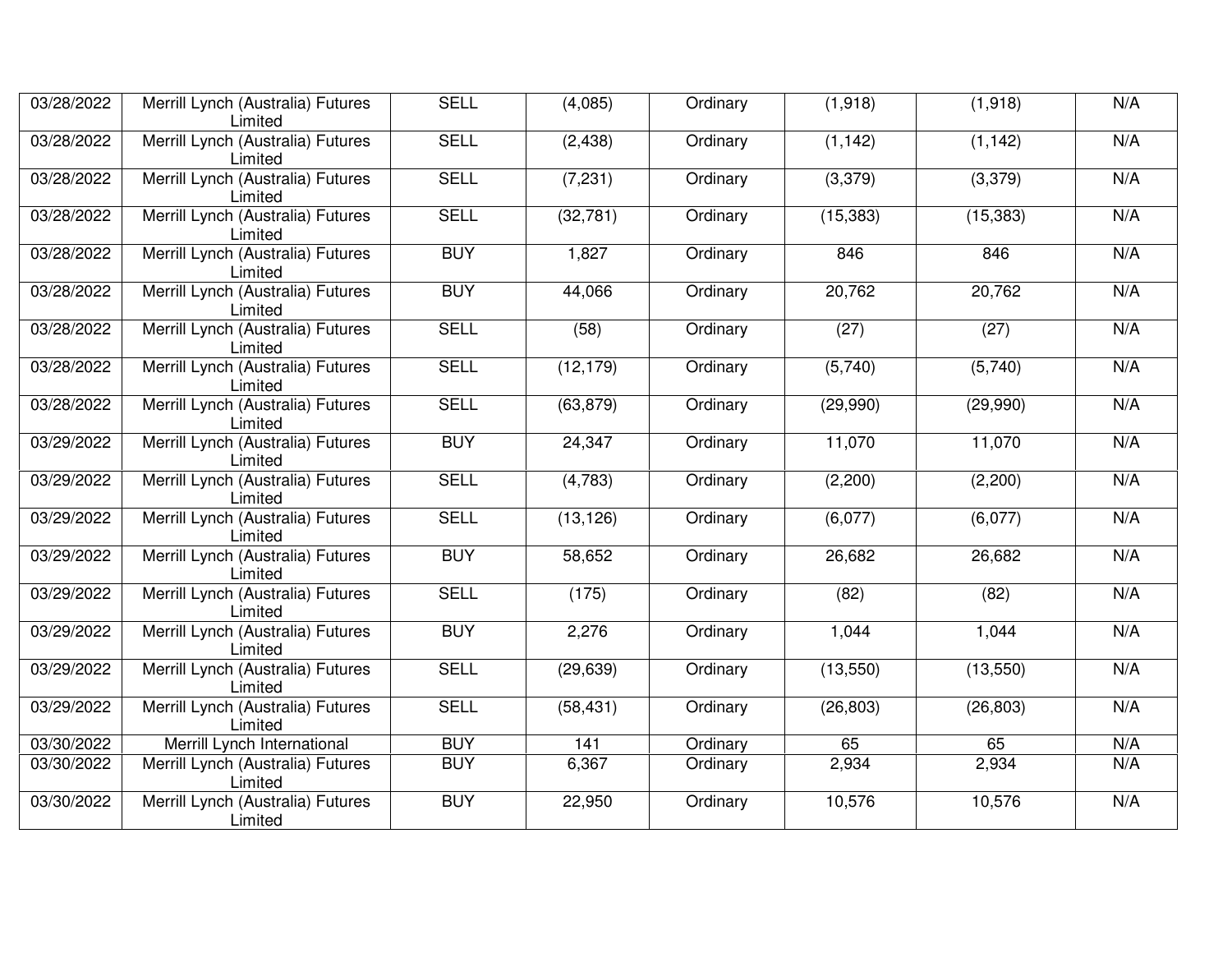| 03/30/2022 | Merrill Lynch (Australia) Futures<br>Limited      | <b>BUY</b>                    | 2,593           | Ordinary | 1,195           | 1,195           | N/A                |
|------------|---------------------------------------------------|-------------------------------|-----------------|----------|-----------------|-----------------|--------------------|
| 03/30/2022 | Merrill Lynch (Australia) Futures<br>Limited      | <b>BUY</b>                    | 40,883          | Ordinary | 18,705          | 18,705          | N/A                |
| 03/30/2022 | Merrill Lynch (Australia) Futures<br>Limited      | <b>SELL</b>                   | (2,591)         | Ordinary | (1, 187)        | (1, 187)        | N/A                |
| 03/30/2022 | Merrill Lynch (Australia) Futures<br>Limited      | <b>SELL</b>                   | (34, 571)       | Ordinary | (15, 828)       | (15, 828)       | N/A                |
| 03/30/2022 | Merrill Lynch (Australia) Futures<br>Limited      | <b>SELL</b>                   | (26, 915)       | Ordinary | (12, 344)       | (12, 344)       | N/A                |
| 03/30/2022 | Merrill Lynch (Australia) Futures<br>Limited      | <b>SELL</b>                   | (47, 365)       | Ordinary | (21, 827)       | (21, 827)       | N/A                |
| 03/30/2022 | Merrill Lynch Markets (Australia)<br>Pty. Limited | <b>Securities</b><br>borrowed | N/A             | Ordinary | 333,262         | 333,262         | Refer to<br>App. B |
| 03/31/2022 | Merrill Lynch International                       | <b>SELL</b>                   | (76)            | Ordinary | (35)            | (35)            | N/A                |
| 03/31/2022 | Merrill Lynch International                       | <b>BUY</b>                    | $\overline{54}$ | Ordinary | $\overline{25}$ | $\overline{25}$ | N/A                |
| 03/31/2022 | Merrill Lynch International                       | <b>BUY</b>                    | 76              | Ordinary | 35              | 35              | N/A                |
| 03/31/2022 | Merrill Lynch International                       | <b>SELL</b>                   | (54)            | Ordinary | (25)            | (25)            | N/A                |
| 03/31/2022 | Merrill Lynch International                       | <b>SELL</b>                   | (4)             | Ordinary | (2)             | (2)             | N/A                |
| 03/31/2022 | Merrill Lynch International                       | <b>BUY</b>                    | $\overline{4}$  | Ordinary | $\overline{c}$  | $\overline{2}$  | N/A                |
| 03/31/2022 | Merrill Lynch International                       | <b>BUY</b>                    | 244             | Ordinary | 109             | 109             | N/A                |
| 03/31/2022 | Merrill Lynch International                       | <b>BUY</b>                    | 244             | Ordinary | 109             | 109             | N/A                |
| 03/31/2022 | Merrill Lynch International                       | <b>SELL</b>                   | (244)           | Ordinary | (109)           | (109)           | N/A                |
| 03/31/2022 | Merrill Lynch (Australia) Futures<br>Limited      | <b>SELL</b>                   | (30, 529)       | Ordinary | (14, 024)       | (14, 024)       | N/A                |
| 03/31/2022 | Merrill Lynch (Australia) Futures<br>Limited      | <b>BUY</b>                    | 7,213           | Ordinary | 3,220           | 3,220           | N/A                |
| 03/31/2022 | Merrill Lynch (Australia) Futures<br>Limited      | <b>BUY</b>                    | 52,502          | Ordinary | 23,810          | 23,810          | N/A                |
| 03/31/2022 | Merrill Lynch (Australia) Futures<br>Limited      | <b>SELL</b>                   | (36, 918)       | Ordinary | (16, 709)       | (16, 709)       | N/A                |
| 03/31/2022 | Merrill Lynch (Australia) Futures<br>Limited      | <b>SELL</b>                   | (12, 890)       | Ordinary | (5,881)         | (5,881)         | N/A                |
| 03/31/2022 | Merrill Lynch (Australia) Futures<br>Limited      | <b>BUY</b>                    | $\overline{2}$  | Ordinary | $\mathbf{1}$    | $\mathbf{1}$    | N/A                |
| 03/31/2022 | Merrill Lynch (Australia) Futures<br>Limited      | <b>SELL</b>                   | (3,997)         | Ordinary | (1, 842)        | (1, 842)        | N/A                |
| 03/31/2022 | Merrill Lynch (Australia) Futures<br>Limited      | <b>SELL</b>                   | (408, 907)      | Ordinary | (185, 353)      | (185, 353)      | N/A                |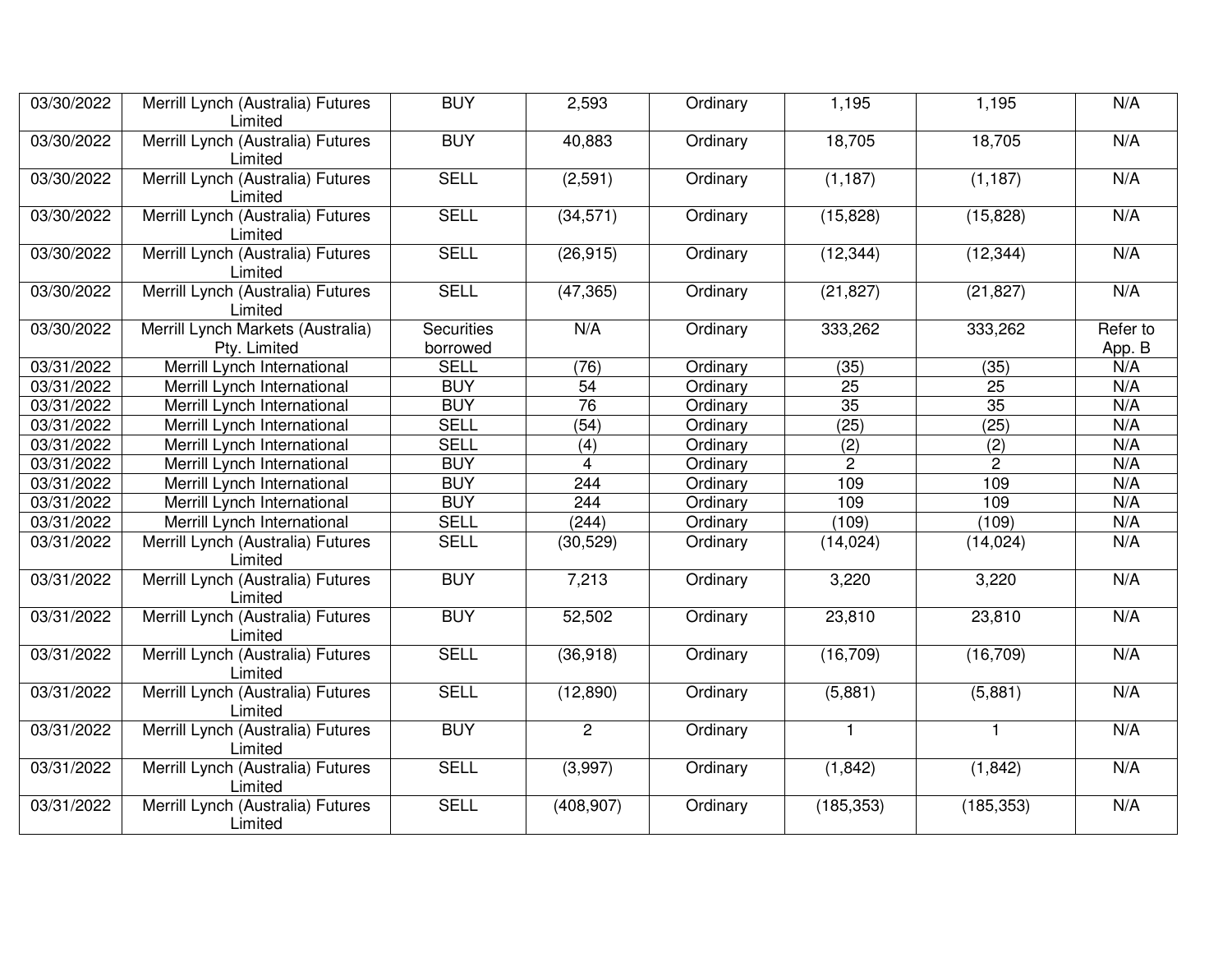| 03/31/2022              | Merrill Lynch (Australia) Futures<br>Limited      | <b>SELL</b>                   | (70, 432)      | Ordinary | (31, 443)  | (31, 443)  | N/A                |
|-------------------------|---------------------------------------------------|-------------------------------|----------------|----------|------------|------------|--------------------|
| 03/31/2022              | Merrill Lynch Markets (Australia)<br>Pty. Limited | <b>Securities</b><br>returned | N/A            | Ordinary | (12, 912)  | (12, 912)  | Refer to<br>App. B |
| 03/31/2022              | Merrill Lynch Markets (Australia)<br>Pty. Limited | <b>Securities</b><br>returned | N/A            | Ordinary | (241, 450) | (241, 450) | Refer to<br>App. B |
| 03/31/2022              | Merrill Lynch Markets (Australia)<br>Pty. Limited | <b>Securities</b><br>returned | N/A            | Ordinary | (84, 779)  | (84, 779)  | Refer to<br>App. B |
| 04/01/2022              | Merrill Lynch International                       | <b>SELL</b>                   | (2)            | Ordinary | (1)        | (1)        | N/A                |
| 04/01/2022              | Merrill Lynch International                       | <b>BUY</b>                    | $\overline{2}$ | Ordinary |            |            | N/A                |
| 04/01/2022              | Merrill Lynch (Australia) Futures<br>Limited      | <b>SELL</b>                   | (245)          | Ordinary | (109)      | (109)      | N/A                |
| 04/01/2022              | Merrill Lynch (Australia) Futures<br>Limited      | <b>BUY</b>                    | 74,235         | Ordinary | 33,090     | 33,090     | N/A                |
| $\overline{04/0}1/2022$ | Merrill Lynch (Australia) Futures<br>Limited      | <b>SELL</b>                   | (15, 211)      | Ordinary | (6,783)    | (6,783)    | N/A                |
| 04/01/2022              | Merrill Lynch (Australia) Futures<br>Limited      | <b>SELL</b>                   | (58, 680)      | Ordinary | (26,080)   | (26,080)   | N/A                |
| 04/01/2022              | Merrill Lynch (Australia) Futures<br>Limited      | <b>BUY</b>                    | 3,321          | Ordinary | 1,476      | 1,476      | N/A                |
| 04/01/2022              | Merrill Lynch (Australia) Futures<br>Limited      | <b>BUY</b>                    | 34,439         | Ordinary | 15,306     | 15,306     | N/A                |
| 04/01/2022              | Merrill Lynch Markets (Australia)<br>Pty. Limited | <b>Securities</b><br>borrowed | N/A            | Ordinary | 340,502    | 340,502    | Refer to<br>App. B |
| 04/04/2022              | Merrill Lynch (Australia) Futures<br>Limited      | <b>BUY</b>                    | 1,463          | Ordinary | 665        | 665        | N/A                |
| 04/04/2022              | Merrill Lynch (Australia) Futures<br>Limited      | <b>SELL</b>                   | (1, 428)       | Ordinary | (649)      | (649)      | N/A                |
| 04/04/2022              | Merrill Lynch (Australia) Futures<br>Limited      | <b>SELL</b>                   | (86, 027)      | Ordinary | (39, 103)  | (39, 103)  | N/A                |
| 04/04/2022              | Merrill Lynch (Australia) Futures<br>Limited      | <b>BUY</b>                    | 26,840         | Ordinary | 12,200     | 12,200     | N/A                |
| 04/04/2022              | Merrill Lynch (Australia) Futures<br>Limited      | <b>SELL</b>                   | (14, 931)      | Ordinary | (6,736)    | (6,736)    | N/A                |
| 04/04/2022              | Merrill Lynch (Australia) Futures<br>Limited      | <b>BUY</b>                    | 53,634         | Ordinary | 24,334     | 24,334     | N/A                |
| 04/04/2022              | Merrill Lynch (Australia) Futures<br>Limited      | <b>SELL</b>                   | (34, 420)      | Ordinary | (15, 409)  | (15, 409)  | N/A                |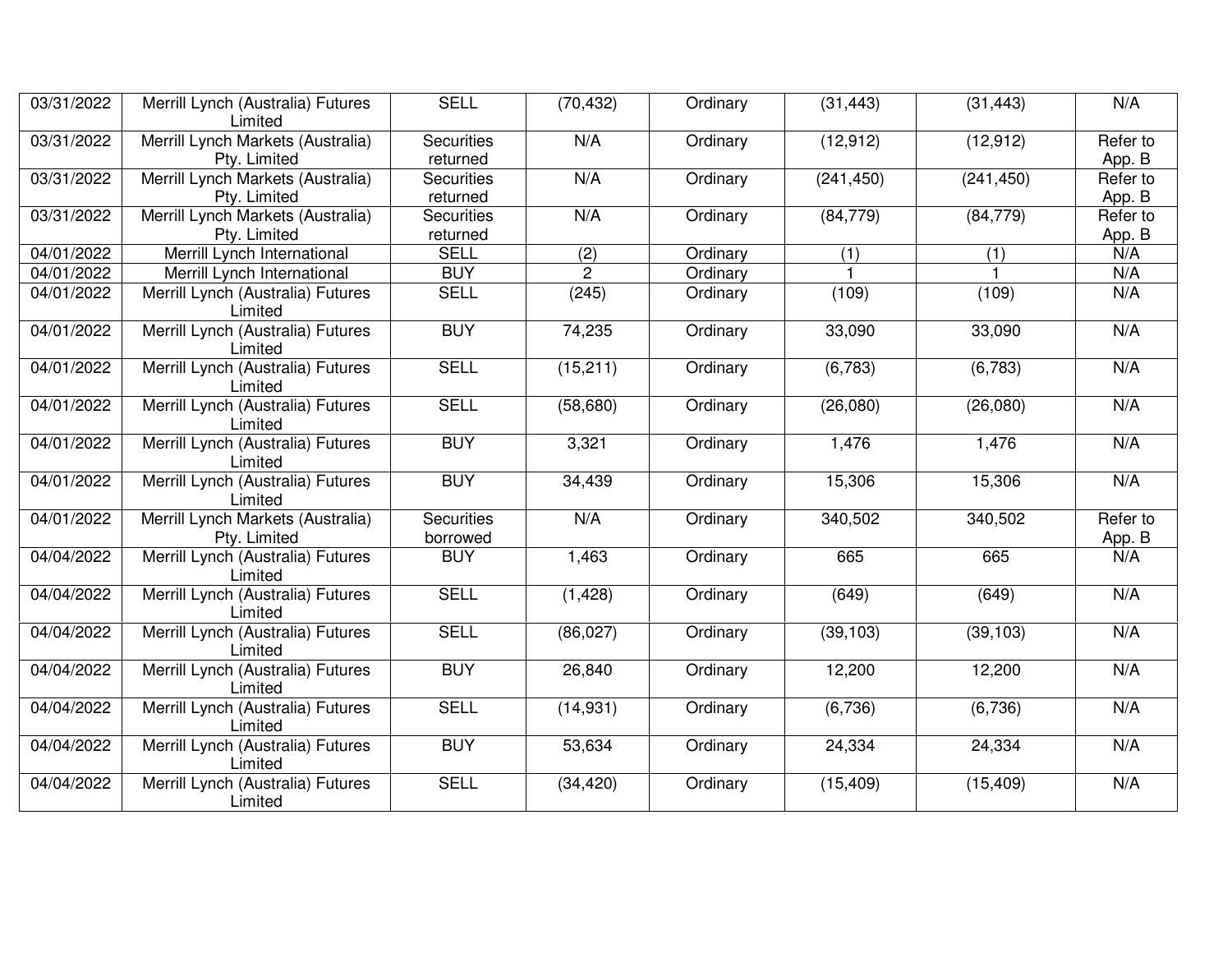| 04/04/2022              | Merrill Lynch (Australia) Futures<br>Limited      | <b>BUY</b>                    | 18,612           | Ordinary | 8,272          | 8,272     | N/A                |
|-------------------------|---------------------------------------------------|-------------------------------|------------------|----------|----------------|-----------|--------------------|
| 04/04/2022              | Merrill Lynch (Australia) Futures<br>Limited      | <b>SELL</b>                   | (406)            | Ordinary | (184)          | (184)     | N/A                |
| 04/04/2022              | Merrill Lynch (Australia) Futures<br>Limited      | <b>SELL</b>                   | (539)            | Ordinary | (246)          | (246)     | N/A                |
| 04/04/2022              | Merrill Lynch (Australia) Futures<br>Limited      | <b>SELL</b>                   | (29)             | Ordinary | (13)           | (13)      | N/A                |
| 04/04/2022              | Merrill Lynch (Australia) Futures<br>Limited      | <b>BUY</b>                    | 6,720            | Ordinary | 3,056          | 3,056     | N/A                |
| 04/04/2022              | Merrill Lynch (Australia) Futures<br>Limited      | <b>SELL</b>                   | (1, 486)         | Ordinary | (675)          | (675)     | N/A                |
| 04/04/2022              | Merrill Lynch (Australia) Futures<br>Limited      | <b>SELL</b>                   | (26)             | Ordinary | (12)           | (12)      | N/A                |
| 04/04/2022              | Merrill Lynch (Australia) Futures<br>Limited      | <b>BUY</b>                    | 4,532            | Ordinary | 2,064          | 2,064     | N/A                |
| 04/04/2022              | Merrill Lynch (Australia) Futures<br>Limited      | <b>SELL</b>                   | (24)             | Ordinary | (11)           | (11)      | N/A                |
| 04/04/2022              | Merrill Lynch (Australia) Futures<br>Limited      | <b>BUY</b>                    | 3,430            | Ordinary | 1,566          | 1,566     | N/A                |
| 04/04/2022              | Merrill Lynch (Australia) Futures<br>Limited      | <b>SELL</b>                   | (26)             | Ordinary | (12)           | (12)      | N/A                |
| 04/04/2022              | Merrill Lynch Markets (Australia)<br>Pty. Limited | <b>Securities</b><br>returned | N/A              | Ordinary | (43,995)       | (43,995)  | Refer to<br>App. B |
| 04/04/2022              | Merrill Lynch Markets (Australia)<br>Pty. Limited | <b>Securities</b><br>borrowed | N/A              | Ordinary | 127,468        | 127,468   | Refer to<br>App. B |
| 04/05/2022              | Merrill Lynch International                       | <b>SELL</b>                   | (9)              | Ordinary | (4)            | (4)       | N/A                |
| 04/05/2022              | Merrill Lynch International                       | <b>BUY</b>                    | 9                | Ordinary | 4              | 4         | N/A                |
| $\overline{04/05}/2022$ | Merrill Lynch International                       | <b>BUY</b>                    | $\overline{9}$   | Ordinary | $\overline{4}$ | 4         | N/A                |
| 04/05/2022              | Merrill Lynch International                       | <b>SELL</b>                   | $\overline{(9)}$ | Ordinary | (4)            | (4)       | N/A                |
| 04/05/2022              | Merrill Lynch (Australia) Futures<br>Limited      | <b>BUY</b>                    | 12,472           | Ordinary | 5,721          | 5,721     | N/A                |
| 04/05/2022              | Merrill Lynch (Australia) Futures<br>Limited      | <b>SELL</b>                   | (24, 677)        | Ordinary | (11, 269)      | (11, 269) | N/A                |
| 04/05/2022              | Merrill Lynch (Australia) Futures<br>Limited      | <b>SELL</b>                   | (21, 479)        | Ordinary | (9,806)        | (9,806)   | N/A                |
| 04/05/2022              | Merrill Lynch (Australia) Futures<br>Limited      | <b>BUY</b>                    | 48,490           | Ordinary | 22,684         | 22,684    | N/A                |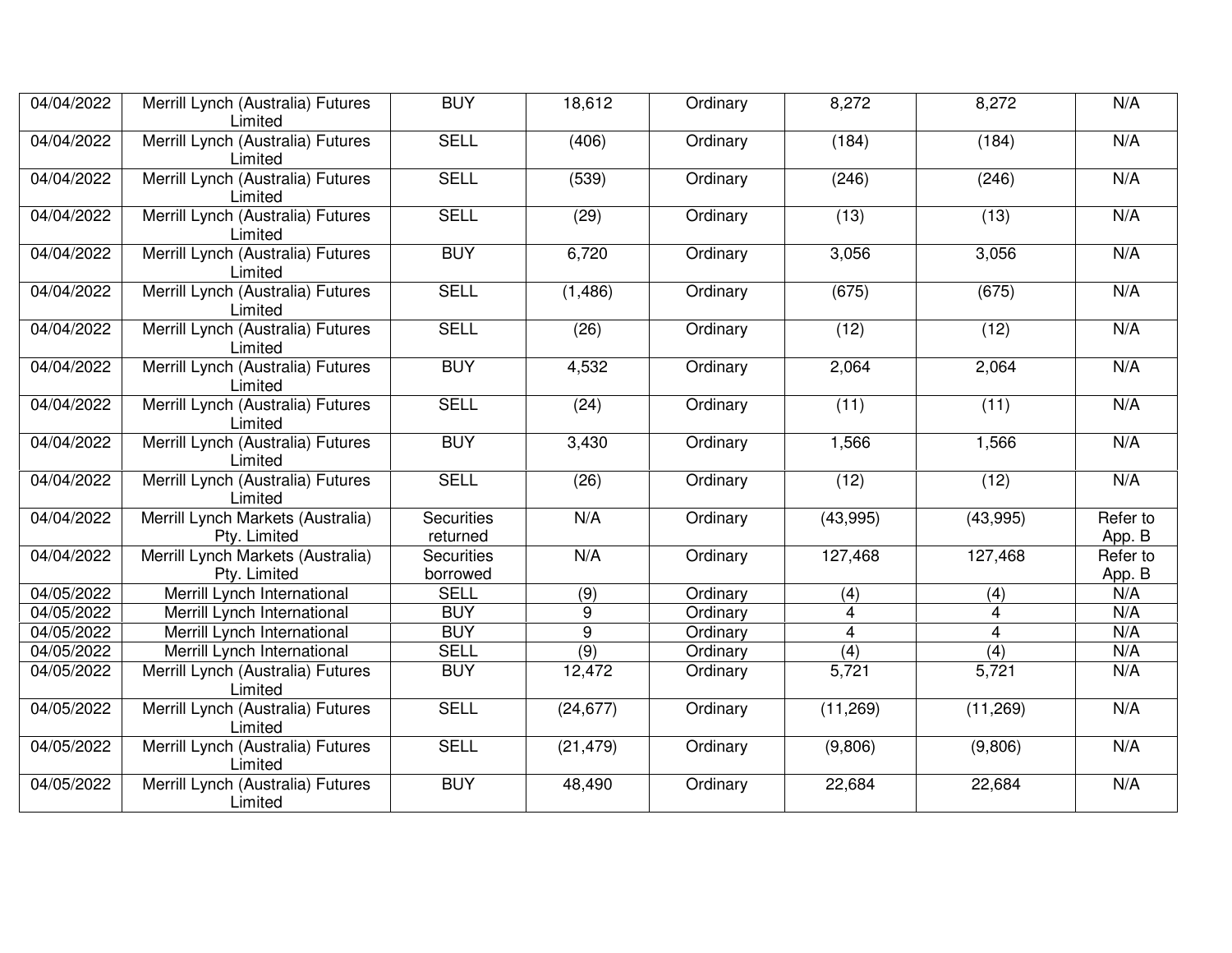| 04/05/2022 | Merrill Lynch (Australia) Futures                 | <b>BUY</b>                    | 39,051    | Ordinary | 18,050     | 18,050     | N/A                |
|------------|---------------------------------------------------|-------------------------------|-----------|----------|------------|------------|--------------------|
|            | Limited                                           |                               |           |          |            |            |                    |
| 04/05/2022 | Merrill Lynch (Australia) Futures<br>Limited      | <b>SELL</b>                   | (47, 904) | Ordinary | (22, 385)  | (22, 385)  | N/A                |
| 04/05/2022 | Merrill Lynch (Australia) Futures<br>Limited      | <b>SELL</b>                   | (331)     | Ordinary | (154)      | (154)      | N/A                |
| 04/05/2022 | Merrill Lynch (Australia) Futures<br>Limited      | <b>SELL</b>                   | (641)     | Ordinary | (299)      | (299)      | N/A                |
| 04/05/2022 | Merrill Lynch (Australia) Futures<br>Limited      | <b>BUY</b>                    | 4,236     | Ordinary | 1,972      | 1,972      | N/A                |
| 04/05/2022 | Merrill Lynch (Australia) Futures<br>Limited      | <b>BUY</b>                    | 34,120    | Ordinary | 15,944     | 15,944     | N/A                |
| 04/05/2022 | Merrill Lynch (Australia) Futures<br>Limited      | <b>SELL</b>                   | (505)     | Ordinary | (236)      | (236)      | N/A                |
| 04/05/2022 | Merrill Lynch Markets (Australia)<br>Pty. Limited | <b>Securities</b><br>returned | N/A       | Ordinary | (107, 834) | (107, 834) | Refer to<br>App. B |
| 04/06/2022 | Merrill Lynch (Australia) Futures<br>Limited      | <b>SELL</b>                   | (6,769)   | Ordinary | (3, 193)   | (3, 193)   | N/A                |
| 04/06/2022 | Merrill Lynch (Australia) Futures<br>Limited      | <b>SELL</b>                   | (905)     | Ordinary | (427)      | (427)      | N/A                |
| 04/06/2022 | Merrill Lynch (Australia) Futures<br>Limited      | <b>BUY</b>                    | 2,818     | Ordinary | 1,333      | 1,333      | N/A                |
| 04/06/2022 | Merrill Lynch (Australia) Futures<br>Limited      | <b>SELL</b>                   | (53,067)  | Ordinary | (25,004)   | (25,004)   | N/A                |
| 04/06/2022 | Merrill Lynch (Australia) Futures<br>Limited      | <b>BUY</b>                    | 23,399    | Ordinary | 11,091     | 11,091     | N/A                |
| 04/06/2022 | Merrill Lynch (Australia) Futures<br>Limited      | <b>SELL</b>                   | (8,026)   | Ordinary | (3,786)    | (3,786)    | N/A                |
| 04/06/2022 | Merrill Lynch (Australia) Futures<br>Limited      | <b>SELL</b>                   | (22, 754) | Ordinary | (10, 751)  | (10, 751)  | N/A                |
| 04/06/2022 | Merrill Lynch (Australia) Futures<br>Limited      | <b>BUY</b>                    | 5,317     | Ordinary | 2,526      | 2,526      | N/A                |
| 04/06/2022 | Merrill Lynch (Australia) Futures<br>Limited      | <b>BUY</b>                    | 492       | Ordinary | 233        | 233        | N/A                |
| 04/06/2022 | Merrill Lynch (Australia) Futures<br>Limited      | <b>SELL</b>                   | (10, 848) | Ordinary | (5, 141)   | (5, 141)   | N/A                |
| 04/06/2022 | Merrill Lynch (Australia) Futures<br>Limited      | <b>SELL</b>                   | (11, 810) | Ordinary | (5,622)    | (5,622)    | N/A                |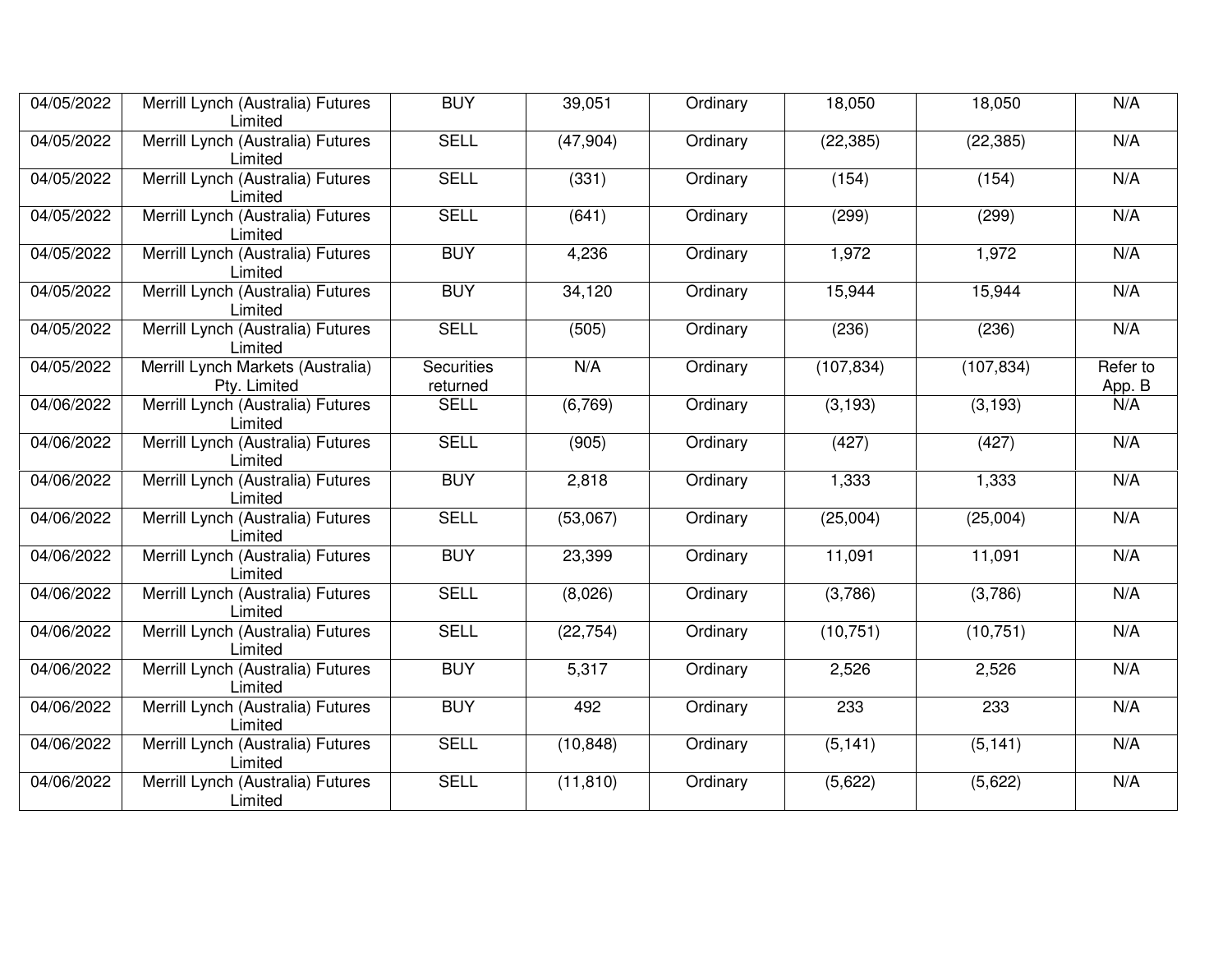| 04/06/2022 | Merrill Lynch (Australia) Futures<br>Limited      | <b>SELL</b>                   | (3,590)        | Ordinary | (1,706)      | (1,706)         | N/A                |
|------------|---------------------------------------------------|-------------------------------|----------------|----------|--------------|-----------------|--------------------|
| 04/06/2022 | Merrill Lynch (Australia) Futures<br>Limited      | <b>BUY</b>                    | 2,371          | Ordinary | 1,129        | 1,129           | N/A                |
| 04/06/2022 | Merrill Lynch (Australia) Futures<br>Limited      | <b>BUY</b>                    | 25             | Ordinary | 12           | $\overline{12}$ | N/A                |
| 04/06/2022 | Merrill Lynch (Australia) Futures<br>Limited      | <b>BUY</b>                    | 1,583          | Ordinary | 754          | 754             | N/A                |
| 04/06/2022 | Merrill Lynch (Australia) Futures<br>Limited      | <b>SELL</b>                   | (1, 182)       | Ordinary | (560)        | (560)           | N/A                |
| 04/06/2022 | Merrill Lynch (Australia) Futures<br>Limited      | <b>BUY</b>                    | 10,750         | Ordinary | 5,095        | 5,095           | N/A                |
| 04/06/2022 | Merrill Lynch (Australia) Futures<br>Limited      | <b>BUY</b>                    | $\overline{2}$ | Ordinary | $\mathbf{1}$ | $\mathbf{1}$    | N/A                |
| 04/06/2022 | Merrill Lynch (Australia) Futures<br>Limited      | <b>SELL</b>                   | (2, 104)       | Ordinary | (997)        | (997)           | N/A                |
| 04/06/2022 | Merrill Lynch (Australia) Futures<br>Limited      | <b>BUY</b>                    | 45,207         | Ordinary | 21,425       | 21,425          | N/A                |
| 04/06/2022 | Merrill Lynch (Australia) Futures<br>Limited      | <b>SELL</b>                   | (89, 405)      | Ordinary | (42, 372)    | (42, 372)       | N/A                |
| 04/06/2022 | Merrill Lynch (Australia) Futures<br>Limited      | <b>SELL</b>                   | (1, 552)       | Ordinary | (739)        | (739)           | N/A                |
| 04/06/2022 | Merrill Lynch Markets (Australia)<br>Pty. Limited | <b>Securities</b><br>borrowed | N/A            | Ordinary | 168,824      | 168,824         | Refer to<br>App. B |
| 04/07/2022 | Merrill Lynch (Australia) Futures<br>Limited      | <b>SELL</b>                   | (20, 045)      | Ordinary | (9,615)      | (9,615)         | N/A                |
| 04/07/2022 | Merrill Lynch (Australia) Futures<br>Limited      | <b>BUY</b>                    | 25,687         | Ordinary | 12,389       | 12,389          | N/A                |
| 04/07/2022 | Merrill Lynch (Australia) Futures<br>Limited      | <b>BUY</b>                    | 1,352          | Ordinary | 653          | 653             | N/A                |
| 04/07/2022 | Merrill Lynch (Australia) Futures<br>Limited      | <b>SELL</b>                   | (6,074)        | Ordinary | (2,918)      | (2,918)         | N/A                |
| 04/07/2022 | Merrill Lynch (Australia) Futures<br>Limited      | <b>SELL</b>                   | (10, 306)      | Ordinary | (4,901)      | (4,901)         | N/A                |
| 04/07/2022 | Merrill Lynch (Australia) Futures<br>Limited      | <b>SELL</b>                   | (486)          | Ordinary | (235)        | (235)           | N/A                |
| 04/07/2022 | Merrill Lynch (Australia) Futures<br>Limited      | <b>SELL</b>                   | (1,066)        | Ordinary | (515)        | (515)           | N/A                |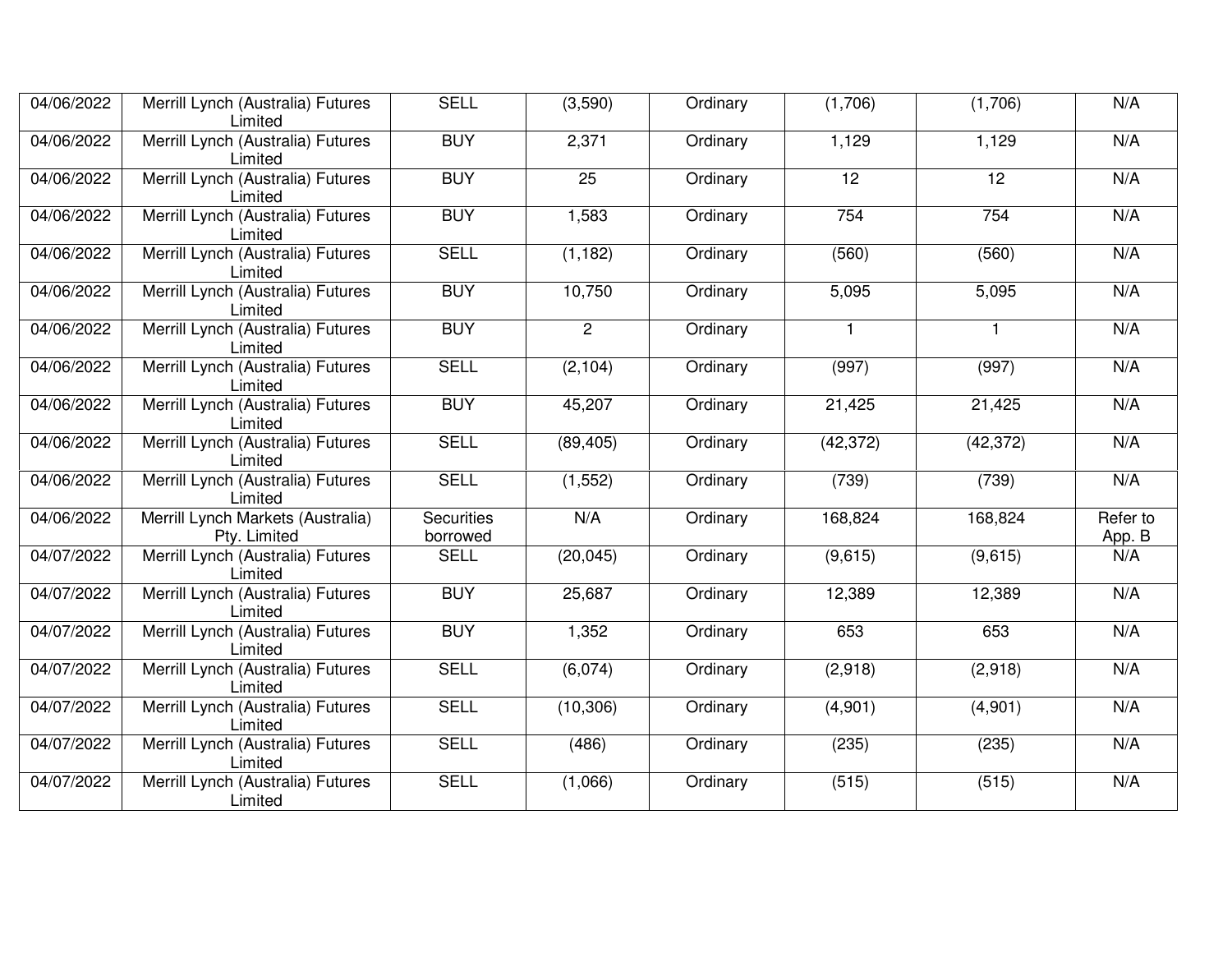| 04/07/2022 | Merrill Lynch (Australia) Futures<br>Limited      | <b>BUY</b>                    | 17,747    | Ordinary | 8,532     | 8,532     | N/A                |
|------------|---------------------------------------------------|-------------------------------|-----------|----------|-----------|-----------|--------------------|
| 04/07/2022 | Merrill Lynch (Australia) Futures<br>Limited      | <b>SELL</b>                   | (894)     | Ordinary | (430)     | (430)     | N/A                |
| 04/07/2022 | Merrill Lynch (Australia) Futures<br>Limited      | <b>BUY</b>                    | 1,726     | Ordinary | 830       | 830       | N/A                |
| 04/07/2022 | Merrill Lynch (Australia) Futures<br>Limited      | <b>SELL</b>                   | (1, 148)  | Ordinary | (552)     | (552)     | N/A                |
| 04/07/2022 | Merrill Lynch (Australia) Futures<br>Limited      | <b>SELL</b>                   | (39, 557) | Ordinary | (19,018)  | (19,018)  | N/A                |
| 04/07/2022 | Merrill Lynch (Australia) Futures<br>Limited      | <b>SELL</b>                   | (1,046)   | Ordinary | (503)     | (503)     | N/A                |
| 04/07/2022 | Merrill Lynch (Australia) Futures<br>Limited      | <b>BUY</b>                    | 1,656     | Ordinary | 800       | 800       | N/A                |
| 04/07/2022 | Merrill Lynch Markets (Australia)<br>Pty. Limited | <b>Securities</b><br>returned | N/A       | Ordinary | (12, 228) | (12, 228) | Refer to<br>App. B |
| 04/07/2022 | Merrill Lynch Markets (Australia)<br>Pty. Limited | <b>Securities</b><br>returned | N/A       | Ordinary | (7, 406)  | (7, 406)  | Refer to<br>App. B |
| 04/07/2022 | Merrill Lynch Markets (Australia)<br>Pty. Limited | <b>Securities</b><br>returned | N/A       | Ordinary | (16, 558) | (16, 558) | Refer to<br>App. B |
| 04/08/2022 | Merrill Lynch International                       | <b>SELL</b>                   | (14)      | Ordinary | (7)       | (7)       | N/A                |
| 04/08/2022 | Merrill Lynch International                       | <b>BUY</b>                    | 14        | Ordinary |           |           | N/A                |
| 04/08/2022 | Merrill Lynch (Australia) Futures<br>Limited      | <b>SELL</b>                   | (19, 553) | Ordinary | (9, 450)  | (9, 450)  | N/A                |
| 04/08/2022 | Merrill Lynch (Australia) Futures<br>Limited      | <b>SELL</b>                   | (5, 150)  | Ordinary | (2,500)   | (2,500)   | N/A                |
| 04/08/2022 | Merrill Lynch (Australia) Futures<br>Limited      | <b>SELL</b>                   | (270)     | Ordinary | (130)     | (130)     | N/A                |
| 04/08/2022 | Merrill Lynch (Australia) Futures<br>Limited      | <b>SELL</b>                   | (10, 168) | Ordinary | (4,936)   | (4,936)   | N/A                |
| 04/08/2022 | Merrill Lynch (Australia) Futures<br>Limited      | <b>SELL</b>                   | (5,746)   | Ordinary | (2,776)   | (2,776)   | N/A                |
| 04/08/2022 | Merrill Lynch (Australia) Futures<br>Limited      | <b>BUY</b>                    | 25,156    | Ordinary | 12,235    | 12,235    | N/A                |
| 04/08/2022 | Merrill Lynch (Australia) Futures<br>Limited      | <b>BUY</b>                    | 555       | Ordinary | 270       | 270       | N/A                |
| 04/08/2022 | Merrill Lynch (Australia) Futures<br>Limited      | <b>BUY</b>                    | 72        | Ordinary | 35        | 35        | N/A                |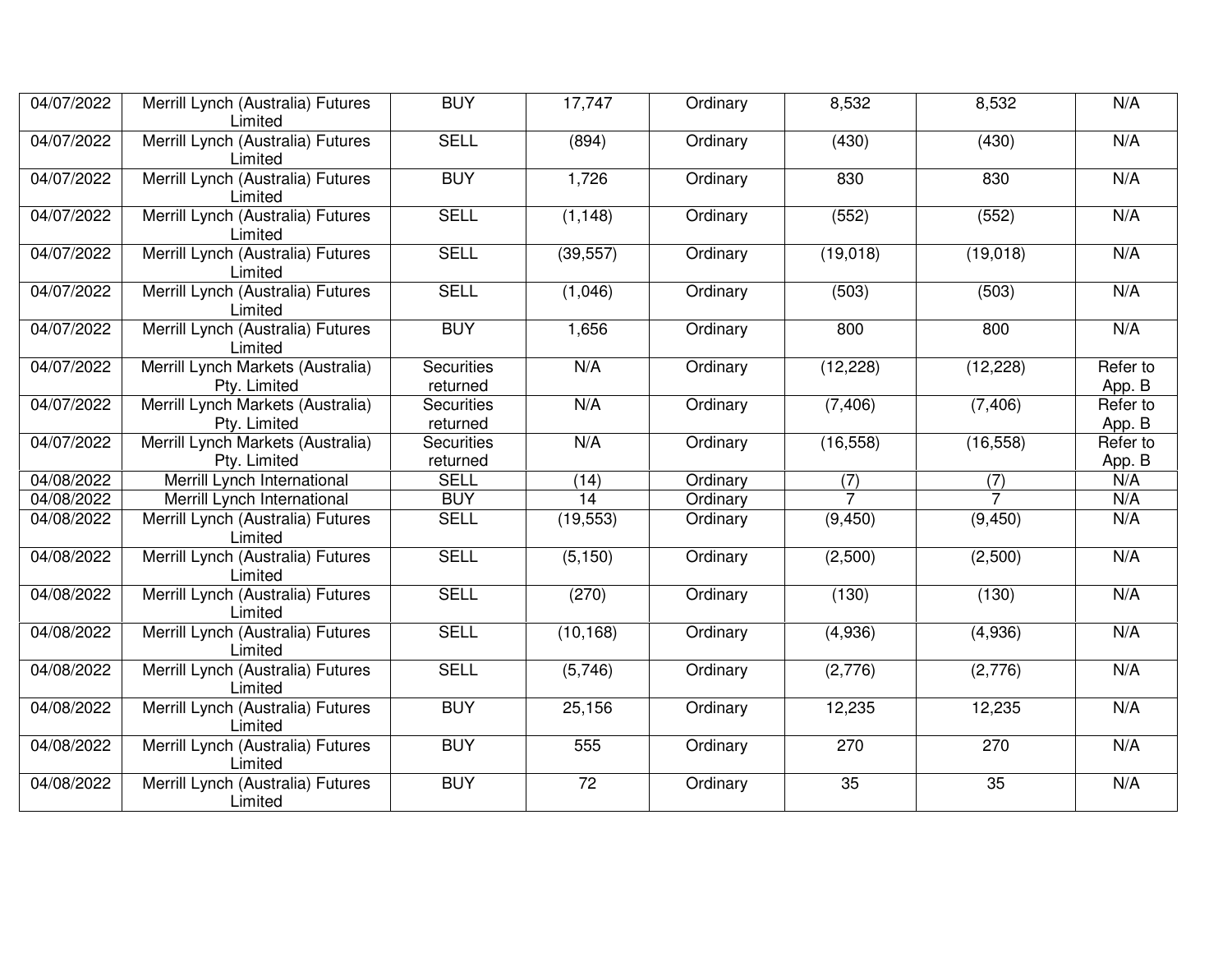| 04/08/2022              | Merrill Lynch (Australia) Futures<br>Limited | <b>BUY</b>  | $\overline{12}$ | Ordinary | 6         | 6                | N/A |
|-------------------------|----------------------------------------------|-------------|-----------------|----------|-----------|------------------|-----|
| 04/08/2022              | Merrill Lynch (Australia) Futures<br>Limited | <b>BUY</b>  | 1,218           | Ordinary | 594       | 594              | N/A |
| 04/08/2022              | Merrill Lynch (Australia) Futures<br>Limited | <b>BUY</b>  | 3,967           | Ordinary | 1,935     | 1,935            | N/A |
| 04/08/2022              | Merrill Lynch (Australia) Futures<br>Limited | <b>BUY</b>  | 11,580          | Ordinary | 5,649     | 5,649            | N/A |
| 04/08/2022              | Merrill Lynch (Australia) Futures<br>Limited | <b>SELL</b> | (60, 508)       | Ordinary | (29, 516) | (29, 516)        | N/A |
| 04/11/2022              | Merrill Lynch International                  | <b>SELL</b> | (20)            | Ordinary | (10)      | (10)             | N/A |
| $\overline{04/11}/2022$ | Merrill Lynch International                  | <b>BUY</b>  | $\overline{2}$  | Ordinary |           |                  | N/A |
| 04/11/2022              | Merrill Lynch International                  | <b>BUY</b>  | $\overline{20}$ | Ordinary | 10        | 10               | N/A |
| 04/11/2022              | Merrill Lynch International                  | <b>SELL</b> | (2)             | Ordinary | (1)       | $\overline{(1)}$ | N/A |
| 04/11/2022              | Merrill Lynch (Australia) Futures<br>Limited | <b>SELL</b> | (5,601)         | Ordinary | (2,780)   | (2,780)          | N/A |
| 04/11/2022              | Merrill Lynch (Australia) Futures<br>Limited | <b>SELL</b> | (25, 245)       | Ordinary | (12, 598) | (12, 598)        | N/A |
| 04/11/2022              | Merrill Lynch (Australia) Futures<br>Limited | <b>SELL</b> | (13, 219)       | Ordinary | (6, 554)  | (6, 554)         | N/A |
| 04/11/2022              | Merrill Lynch (Australia) Futures<br>Limited | <b>BUY</b>  | 3,884           | Ordinary | 1,919     | 1,919            | N/A |
| 04/11/2022              | Merrill Lynch (Australia) Futures<br>Limited | <b>SELL</b> | (767)           | Ordinary | (379)     | (379)            | N/A |
| 04/11/2022              | Merrill Lynch (Australia) Futures<br>Limited | <b>BUY</b>  | 6,561           | Ordinary | 3,248     | 3,248            | N/A |
| 04/11/2022              | Merrill Lynch (Australia) Futures<br>Limited | <b>SELL</b> | (562)           | Ordinary | (278)     | (278)            | N/A |
| 04/11/2022              | Merrill Lynch (Australia) Futures<br>Limited | <b>BUY</b>  | 343             | Ordinary | 170       | 170              | N/A |
| 04/11/2022              | Merrill Lynch (Australia) Futures<br>Limited | <b>SELL</b> | (30, 686)       | Ordinary | (15, 191) | (15, 191)        | N/A |
| 04/11/2022              | Merrill Lynch (Australia) Futures<br>Limited | <b>SELL</b> | (3,845)         | Ordinary | (1, 913)  | (1, 913)         | N/A |
| 04/11/2022              | Merrill Lynch (Australia) Futures<br>Limited | <b>BUY</b>  | 18,518          | Ordinary | 9,230     | 9,230            | N/A |
| 04/11/2022              | Merrill Lynch (Australia) Futures<br>Limited | <b>SELL</b> | (712)           | Ordinary | (352)     | (352)            | N/A |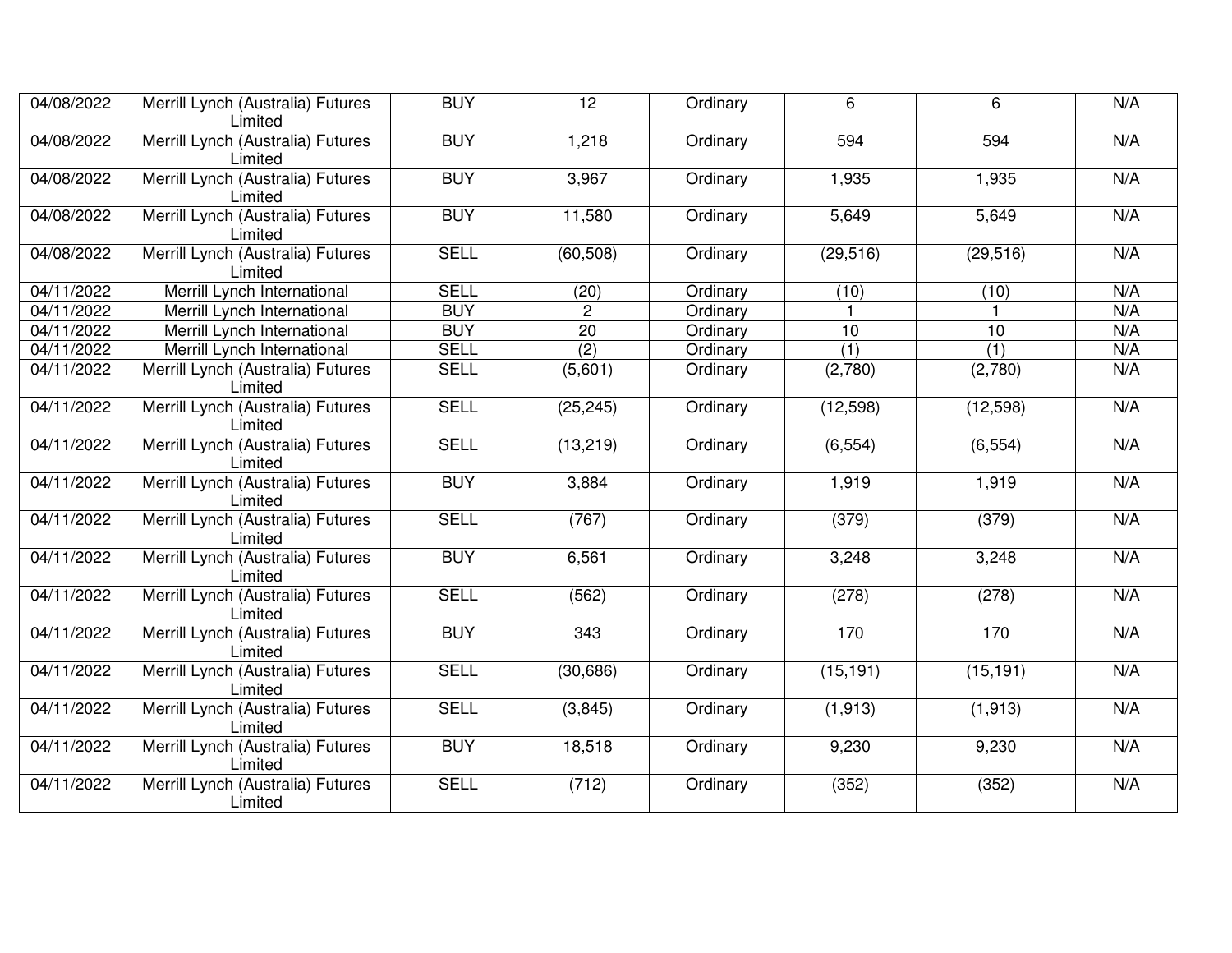| 04/11/2022 | Merrill Lynch (Australia) Futures<br>Limited | <b>BUY</b>        | 2,187            | Ordinary | 1,080            | 1,080            | N/A      |
|------------|----------------------------------------------|-------------------|------------------|----------|------------------|------------------|----------|
| 04/11/2022 | Merrill Lynch Markets (Australia)            | <b>Securities</b> | N/A              | Ordinary | 193,011          | 193,011          | Refer to |
|            | Pty. Limited                                 | borrowed          |                  |          |                  |                  | App. B   |
| 04/12/2022 | Merrill Lynch International                  | <b>BUY</b>        | 10               | Ordinary | 5                | 5                | N/A      |
| 04/12/2022 | Merrill Lynch International                  | <b>SELL</b>       | (10)             | Ordinary | $\overline{(5)}$ | $\overline{(5)}$ | N/A      |
| 04/12/2022 | Merrill Lynch International                  | <b>BUY</b>        | 6                | Ordinary | 3                | 3                | N/A      |
| 04/12/2022 | Merrill Lynch International                  | <b>SELL</b>       | $\overline{(6)}$ | Ordinary | $\overline{(3)}$ | $\overline{(3)}$ | N/A      |
| 04/12/2022 | Merrill Lynch International                  | <b>BUY</b>        | 14               | Ordinary | $\overline{7}$   |                  | N/A      |
| 04/12/2022 | Merrill Lynch International                  | <b>SELL</b>       | (14)             | Ordinary | $\overline{(7)}$ | (7)              | N/A      |
| 04/12/2022 | Merrill Lynch (Australia) Futures<br>Limited | <b>SELL</b>       | (92,001)         | Ordinary | (46, 351)        | (46, 351)        | N/A      |
| 04/12/2022 | Merrill Lynch (Australia) Futures<br>Limited | <b>BUY</b>        | 19,298           | Ordinary | 9,710            | 9,710            | N/A      |
| 04/12/2022 | Merrill Lynch (Australia) Futures<br>Limited | <b>SELL</b>       | (13, 207)        | Ordinary | (6,651)          | (6,651)          | N/A      |
| 04/12/2022 | Merrill Lynch (Australia) Futures<br>Limited | <b>SELL</b>       | (2,737)          | Ordinary | (1, 379)         | (1, 379)         | N/A      |
| 04/12/2022 | Merrill Lynch (Australia) Futures<br>Limited | <b>SELL</b>       | (949)            | Ordinary | (478)            | (478)            | N/A      |
| 04/12/2022 | Merrill Lynch (Australia) Futures<br>Limited | <b>SELL</b>       | (8,616)          | Ordinary | (4, 333)         | (4, 333)         | N/A      |
| 04/12/2022 | Merrill Lynch (Australia) Futures<br>Limited | <b>BUY</b>        | 1,521            | Ordinary | 767              | 767              | N/A      |
| 04/12/2022 | Merrill Lynch (Australia) Futures<br>Limited | <b>SELL</b>       | (4, 145)         | Ordinary | (2,088)          | (2,088)          | N/A      |
| 04/12/2022 | Merrill Lynch (Australia) Futures<br>Limited | <b>BUY</b>        | 1,388            | Ordinary | 700              | 700              | N/A      |
| 04/12/2022 | Merrill Lynch (Australia) Futures<br>Limited | <b>SELL</b>       | (15, 840)        | Ordinary | (7,980)          | (7,980)          | N/A      |
| 04/12/2022 | Merrill Lynch (Australia) Futures<br>Limited | <b>BUY</b>        | 2,985            | Ordinary | 1,500            | 1,500            | N/A      |
| 04/12/2022 | Merrill Lynch (Australia) Futures<br>Limited | <b>SELL</b>       | (13,689)         | Ordinary | (6,890)          | (6,890)          | N/A      |
| 04/12/2022 | Merrill Lynch (Australia) Futures<br>Limited | <b>BUY</b>        | 10,282           | Ordinary | 5,167            | 5,167            | N/A      |
| 04/12/2022 | Merrill Lynch (Australia) Futures<br>Limited | <b>SELL</b>       | (12, 599)        | Ordinary | (6, 331)         | (6, 331)         | N/A      |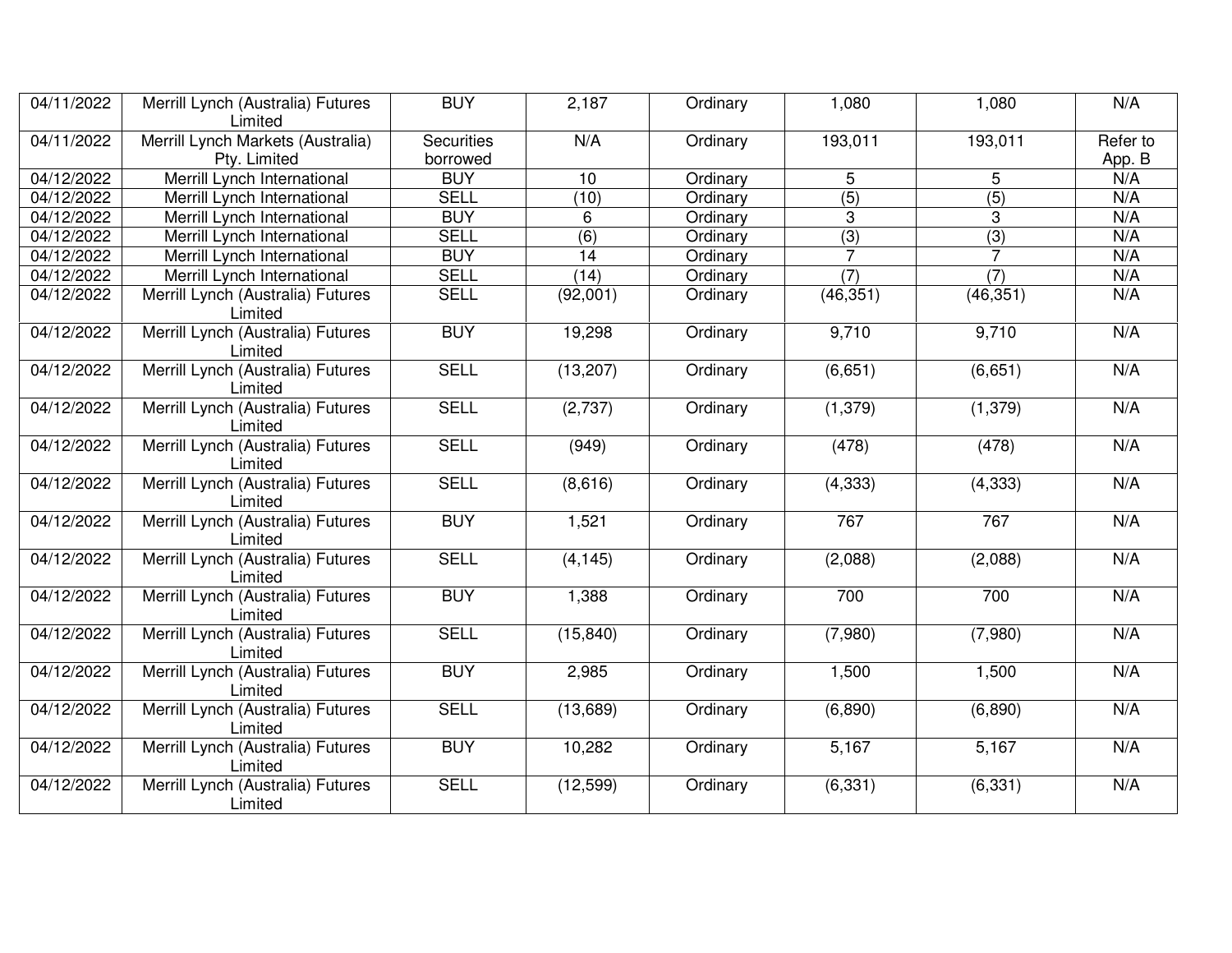| 04/12/2022 | Merrill Lynch (Australia) Futures<br>Limited      | <b>SELL</b>                   | (27, 345) | Ordinary | (13, 741)  | (13, 741)  | N/A                |
|------------|---------------------------------------------------|-------------------------------|-----------|----------|------------|------------|--------------------|
| 04/12/2022 | Merrill Lynch (Australia) Futures<br>Limited      | <b>BUY</b>                    | 10,989    | Ordinary | 5,522      | 5,522      | N/A                |
| 04/12/2022 | Merrill Lynch Markets (Australia)<br>Pty. Limited | <b>Securities</b><br>returned | N/A       | Ordinary | (16, 289)  | (16, 289)  | Refer to<br>App. B |
| 04/12/2022 | Merrill Lynch Markets (Australia)<br>Pty. Limited | <b>Securities</b><br>borrowed | N/A       | Ordinary | 597,051    | 597,051    | Refer to<br>App. B |
| 04/12/2022 | Merrill Lynch Markets (Australia)<br>Pty. Limited | <b>Securities</b><br>returned | N/A       | Ordinary | (152, 266) | (152, 266) | Refer to<br>App. B |
| 04/13/2022 | Merrill Lynch International                       | <b>BUY</b>                    | 419       | Ordinary | 212        | 212        | N/A                |
| 04/13/2022 | Merrill Lynch International                       | <b>BUY</b>                    | 421       | Ordinary | 213        | 213        | N/A                |
| 04/13/2022 | Merrill Lynch International                       | <b>SELL</b>                   | (421)     | Ordinary | (213)      | (213)      | N/A                |
| 04/13/2022 | Merrill Lynch (Australia) Futures<br>Limited      | <b>SELL</b>                   | (1,960)   | Ordinary | (975)      | (975)      | N/A                |
| 04/13/2022 | Merrill Lynch (Australia) Futures<br>Limited      | <b>SELL</b>                   | (87, 468) | Ordinary | (43, 833)  | (43, 833)  | N/A                |
| 04/13/2022 | Merrill Lynch (Australia) Futures<br>Limited      | <b>BUY</b>                    | 9,466     | Ordinary | 4,686      | 4,686      | N/A                |
| 04/13/2022 | Merrill Lynch (Australia) Futures<br>Limited      | <b>SELL</b>                   | (261)     | Ordinary | (131)      | (131)      | N/A                |
| 04/13/2022 | Merrill Lynch (Australia) Futures<br>Limited      | <b>SELL</b>                   | (7,038)   | Ordinary | (3,534)    | (3,534)    | N/A                |
| 04/13/2022 | Merrill Lynch (Australia) Futures<br>Limited      | <b>SELL</b>                   | (3,039)   | Ordinary | (1,531)    | (1, 531)   | N/A                |
| 04/13/2022 | Merrill Lynch (Australia) Futures<br>Limited      | <b>SELL</b>                   | (13,929)  | Ordinary | (7,025)    | (7,025)    | N/A                |
| 04/13/2022 | Merrill Lynch (Australia) Futures<br>Limited      | <b>SELL</b>                   | (286)     | Ordinary | (144)      | (144)      | N/A                |
| 04/13/2022 | Merrill Lynch (Australia) Futures<br>Limited      | <b>SELL</b>                   | (8,678)   | Ordinary | (4, 391)   | (4, 391)   | N/A                |
| 04/13/2022 | Merrill Lynch (Australia) Futures<br>Limited      | <b>BUY</b>                    | 6,328     | Ordinary | 3,200      | 3,200      | N/A                |
| 04/13/2022 | Merrill Lynch (Australia) Futures<br>Limited      | <b>SELL</b>                   | (1,658)   | Ordinary | (838)      | (838)      | N/A                |
| 04/13/2022 | Merrill Lynch (Australia) Futures<br>Limited      | <b>SELL</b>                   | (27, 805) | Ordinary | (14, 043)  | (14, 043)  | N/A                |
| 04/13/2022 | Merrill Lynch (Australia) Futures<br>Limited      | <b>SELL</b>                   | (2, 295)  | Ordinary | (1, 162)   | (1, 162)   | N/A                |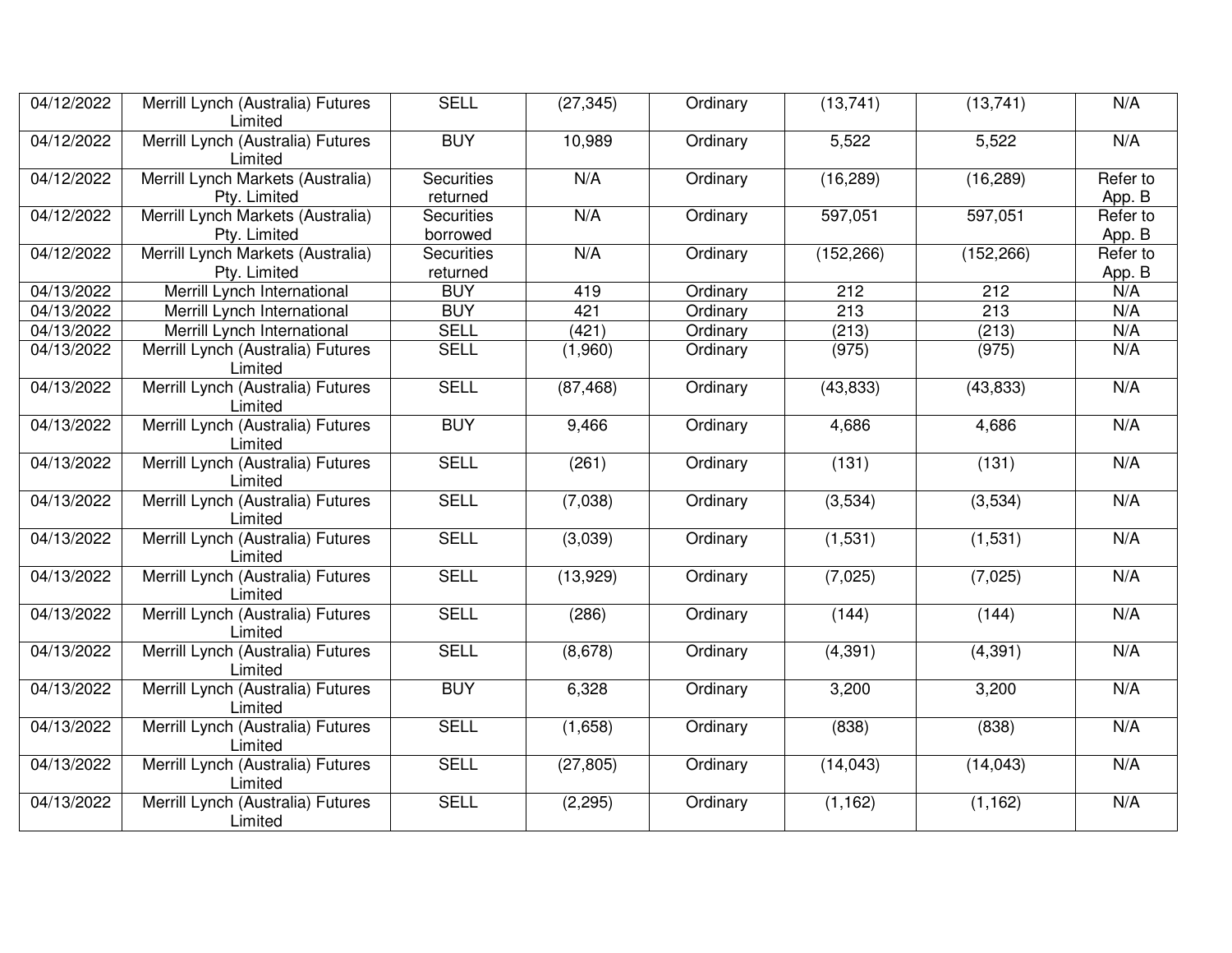| 04/13/2022 | Merrill Lynch (Australia) Futures<br>Limited      | <b>BUY</b>                    | 9,626     | Ordinary | 4,874      | 4,874      | N/A                |
|------------|---------------------------------------------------|-------------------------------|-----------|----------|------------|------------|--------------------|
| 04/13/2022 | Merrill Lynch (Australia) Futures<br>Limited      | <b>BUY</b>                    | 47,114    | Ordinary | 23,855     | 23,855     | N/A                |
| 04/13/2022 | Merrill Lynch (Australia) Futures<br>Limited      | <b>SELL</b>                   | (18, 516) | Ordinary | (9,375)    | (9,375)    | N/A                |
| 04/13/2022 | Merrill Lynch (Australia) Futures<br>Limited      | <b>SELL</b>                   | (17,076)  | Ordinary | (8,646)    | (8,646)    | N/A                |
| 04/13/2022 | Merrill Lynch (Australia) Futures<br>Limited      | <b>SELL</b>                   | (9,976)   | Ordinary | (4,989)    | (4,989)    | N/A                |
| 04/13/2022 | Merrill Lynch (Australia) Futures<br>Limited      | <b>BUY</b>                    | 12,779    | Ordinary | 6,394      | 6,394      | N/A                |
| 04/13/2022 | Merrill Lynch (Australia) Futures<br>Limited      | <b>SELL</b>                   | (25, 411) | Ordinary | (12, 742)  | (12, 742)  | N/A                |
| 04/13/2022 | Merrill Lynch (Australia) Futures<br>Limited      | <b>SELL</b>                   | (1,300)   | Ordinary | (647)      | (647)      | N/A                |
| 04/13/2022 | Merrill Lynch Markets (Australia)<br>Pty. Limited | <b>Securities</b><br>returned | N/A       | Ordinary | (204, 488) | (204, 488) | Refer to<br>App. B |
| 04/13/2022 | Merrill Lynch Markets (Australia)<br>Pty. Limited | <b>Securities</b><br>returned | N/A       | Ordinary | (41, 713)  | (41, 713)  | Refer to<br>App. B |
| 04/13/2022 | Merrill Lynch Markets (Australia)<br>Pty. Limited | <b>Securities</b><br>returned | N/A       | Ordinary | (176, 722) | (176, 722) | Refer to<br>App. B |
| 04/13/2022 | Merrill Lynch Markets (Australia)<br>Pty. Limited | <b>Securities</b><br>borrowed | N/A       | Ordinary | 195,626    | 195,626    | Refer to<br>App. B |
| 04/14/2022 | Merrill Lynch (Australia) Futures<br>Limited      | <b>SELL</b>                   | (2,938)   | Ordinary | (1, 499)   | (1, 499)   | N/A                |
| 04/14/2022 | Merrill Lynch (Australia) Futures<br>Limited      | <b>SELL</b>                   | (3,021)   | Ordinary | (1, 518)   | (1,518)    | N/A                |
| 04/14/2022 | Merrill Lynch (Australia) Futures<br>Limited      | <b>BUY</b>                    | 9,195     | Ordinary | 4,638      | 4,638      | N/A                |
| 04/14/2022 | Merrill Lynch (Australia) Futures<br>Limited      | <b>SELL</b>                   | (28, 608) | Ordinary | (14, 422)  | (14, 422)  | N/A                |
| 04/14/2022 | Merrill Lynch (Australia) Futures<br>Limited      | <b>SELL</b>                   | (27, 232) | Ordinary | (13, 751)  | (13, 751)  | N/A                |
| 04/14/2022 | Merrill Lynch (Australia) Futures<br>Limited      | <b>BUY</b>                    | 2,581     | Ordinary | 1,297      | 1,297      | N/A                |
| 04/14/2022 | Merrill Lynch (Australia) Futures<br>Limited      | <b>SELL</b>                   | (1,098)   | Ordinary | (552)      | (552)      | N/A                |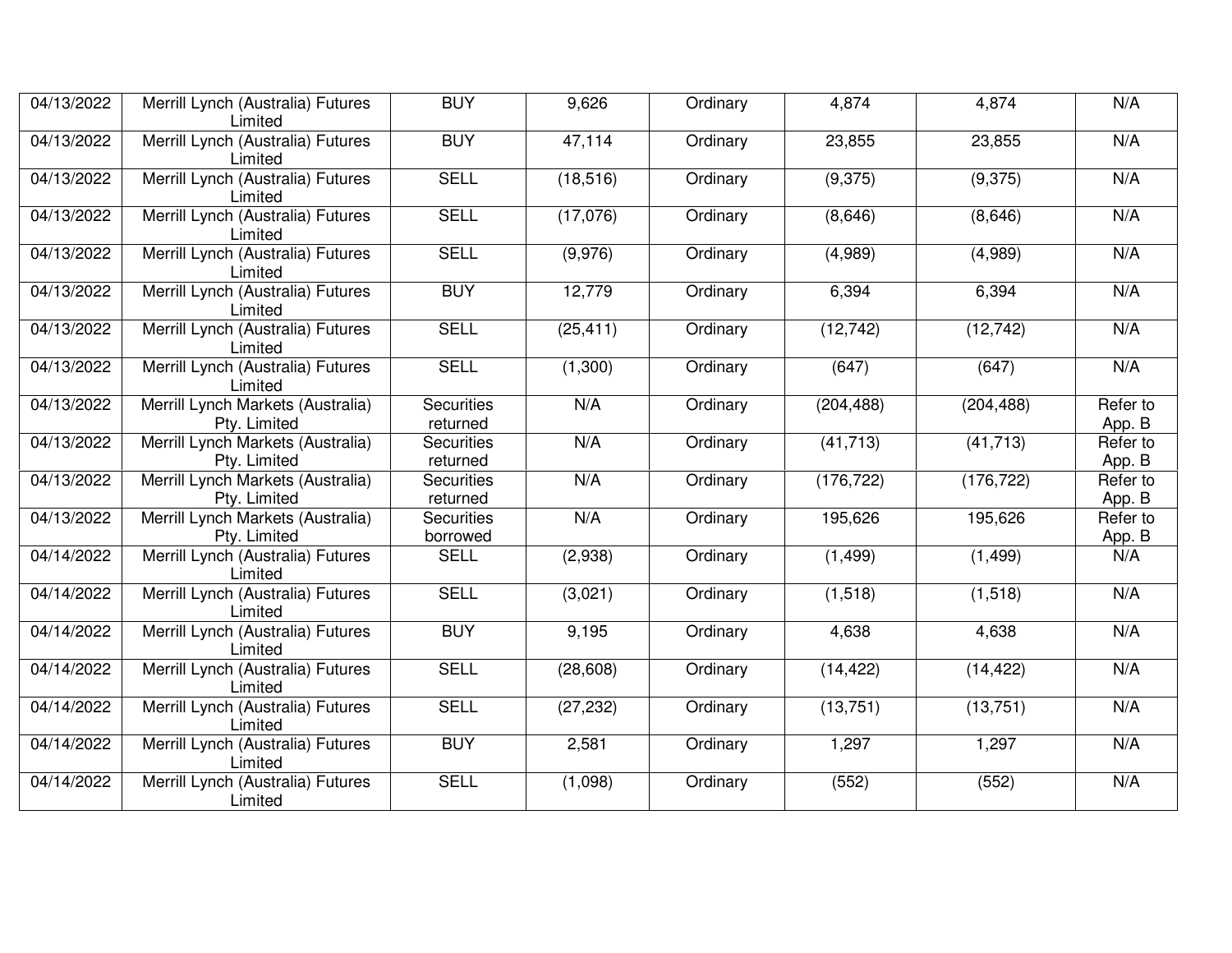| 04/14/2022 | Merrill Lynch (Australia) Futures<br>Limited      | <b>SELL</b>                   | (2,553)          | Ordinary | (1, 284)         | (1, 284)         | N/A                |
|------------|---------------------------------------------------|-------------------------------|------------------|----------|------------------|------------------|--------------------|
| 04/14/2022 | Merrill Lynch (Australia) Futures<br>Limited      | <b>BUY</b>                    | 2,275            | Ordinary | 1,146            | 1,146            | N/A                |
| 04/14/2022 | Merrill Lynch (Australia) Futures<br>Limited      | <b>SELL</b>                   | (2,071)          | Ordinary | (1,043)          | (1,043)          | N/A                |
| 04/14/2022 | Merrill Lynch (Australia) Futures<br>Limited      | <b>SELL</b>                   | (2, 568)         | Ordinary | (1, 297)         | (1, 297)         | N/A                |
| 04/14/2022 | Merrill Lynch (Australia) Futures<br>Limited      | <b>BUY</b>                    | 4,732            | Ordinary | 2,390            | 2,390            | N/A                |
| 04/14/2022 | Merrill Lynch (Australia) Futures<br>Limited      | <b>BUY</b>                    | 139              | Ordinary | $\overline{70}$  | $\overline{70}$  | N/A                |
| 04/14/2022 | Merrill Lynch (Australia) Futures<br>Limited      | <b>SELL</b>                   | (16, 386)        | Ordinary | (8,276)          | (8,276)          | N/A                |
| 04/14/2022 | Merrill Lynch Markets (Australia)<br>Pty. Limited | <b>Securities</b><br>borrowed | N/A              | Ordinary | 250,851          | 250,851          | Refer to<br>App. B |
| 04/19/2022 | Merrill Lynch International                       | <b>BUY</b>                    | $\overline{2}$   | Ordinary | $\mathbf{1}$     | 1                | N/A                |
| 04/19/2022 | Merrill Lynch International                       | <b>SELL</b>                   | $\overline{(2)}$ | Ordinary | $\overline{(1)}$ | $\overline{(1)}$ | N/A                |
| 04/19/2022 | Merrill Lynch (Australia) Futures<br>Limited      | <b>SELL</b>                   | (16, 501)        | Ordinary | (8, 406)         | (8, 406)         | N/A                |
| 04/19/2022 | Merrill Lynch (Australia) Futures<br>Limited      | <b>SELL</b>                   | (598)            | Ordinary | (299)            | (299)            | N/A                |
| 04/19/2022 | Merrill Lynch (Australia) Futures<br>Limited      | <b>BUY</b>                    | 14,007           | Ordinary | 7,202            | 7,202            | N/A                |
| 04/19/2022 | Merrill Lynch (Australia) Futures<br>Limited      | <b>BUY</b>                    | 73,740           | Ordinary | 37,278           | 37,278           | N/A                |
| 04/19/2022 | Merrill Lynch (Australia) Futures<br>Limited      | <b>BUY</b>                    | 9,950            | Ordinary | 5,084            | 5,084            | N/A                |
| 04/19/2022 | Merrill Lynch (Australia) Futures<br>Limited      | <b>BUY</b>                    | 235              | Ordinary | $\overline{118}$ | $\overline{118}$ | N/A                |
| 04/19/2022 | Merrill Lynch (Australia) Futures<br>Limited      | <b>BUY</b>                    | 3,407            | Ordinary | 1,712            | 1,712            | N/A                |
| 04/19/2022 | Merrill Lynch (Australia) Futures<br>Limited      | <b>BUY</b>                    | 259              | Ordinary | 130              | 130              | N/A                |
| 04/19/2022 | Merrill Lynch (Australia) Futures<br>Limited      | <b>SELL</b>                   | (9,299)          | Ordinary | (4,673)          | (4,673)          | N/A                |
| 04/19/2022 | Merrill Lynch (Australia) Futures<br>Limited      | <b>SELL</b>                   | (80, 842)        | Ordinary | (40, 624)        | (40, 624)        | N/A                |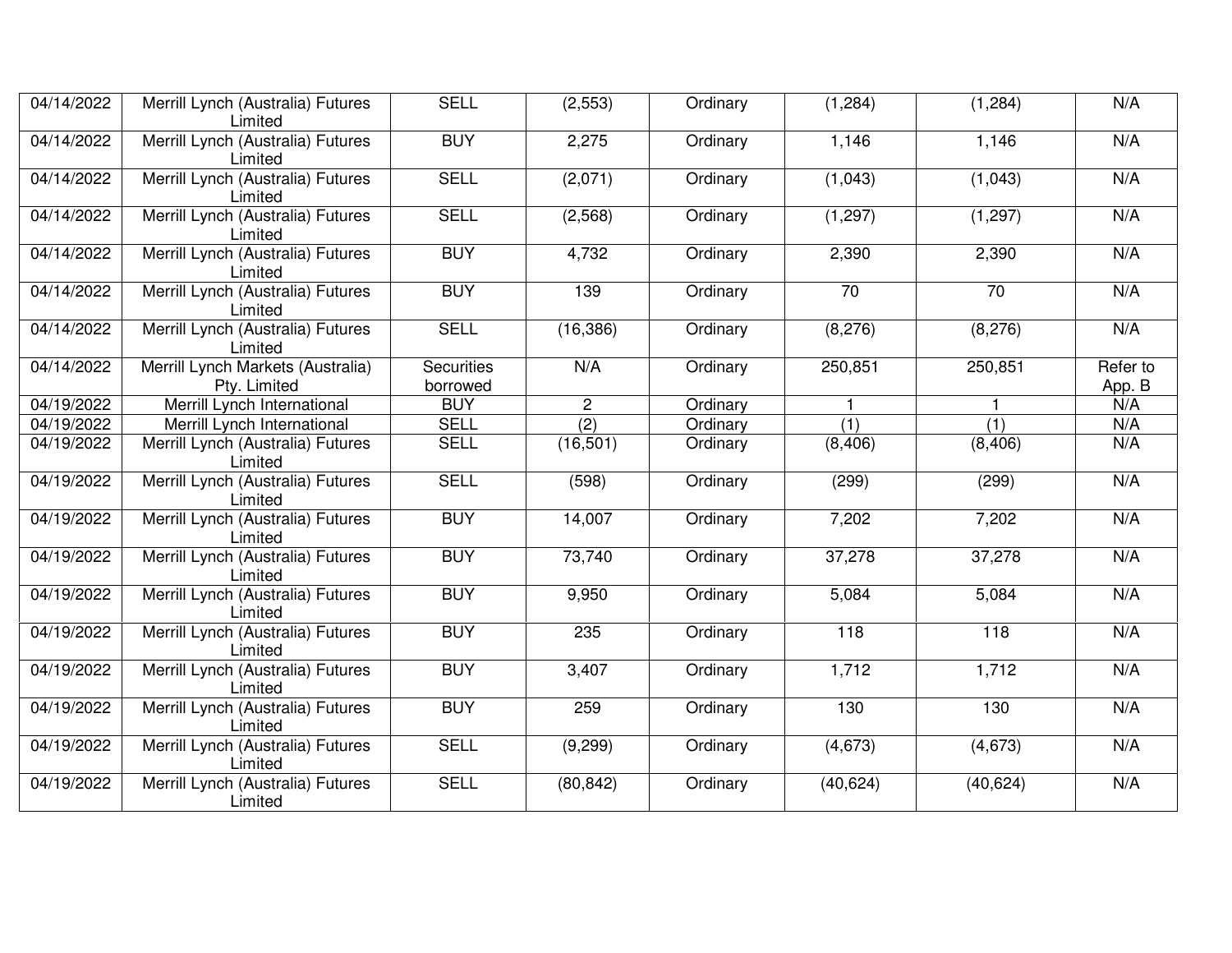| 04/19/2022 | Merrill Lynch Markets (Australia)                 | <b>Securities</b>             | N/A              | Ordinary | (73, 288)      | (73, 288)        | Refer to           |
|------------|---------------------------------------------------|-------------------------------|------------------|----------|----------------|------------------|--------------------|
|            | Pty. Limited                                      | returned                      |                  |          |                |                  | App. B             |
| 04/19/2022 | Merrill Lynch Markets (Australia)                 | <b>Securities</b>             | N/A              | Ordinary | 133,738        | 133,738          | Refer to           |
|            | Pty. Limited                                      | borrowed                      |                  |          |                |                  | App. B             |
| 04/20/2022 | Merrill Lynch International                       | <b>SELL</b>                   | (2)              | Ordinary | (1)            | (1)              | N/A                |
| 04/20/2022 | Merrill Lynch International                       | <b>BUY</b>                    | $\overline{c}$   | Ordinary |                | 1                | N/A                |
| 04/20/2022 | Merrill Lynch International                       | <b>BUY</b>                    | $\overline{4}$   | Ordinary | $\overline{2}$ | $\overline{c}$   | N/A                |
| 04/20/2022 | Merrill Lynch International                       | <b>SELL</b>                   | $\overline{(4)}$ | Ordinary | (2)            | $\overline{(2)}$ | N/A                |
| 04/20/2022 | Merrill Lynch (Australia) Futures<br>Limited      | <b>SELL</b>                   | (1,013)          | Ordinary | (504)          | (504)            | N/A                |
| 04/20/2022 | Merrill Lynch (Australia) Futures<br>Limited      | <b>SELL</b>                   | (7, 852)         | Ordinary | (3,879)        | (3,879)          | N/A                |
| 04/20/2022 | Merrill Lynch (Australia) Futures<br>Limited      | <b>BUY</b>                    | 31,365           | Ordinary | 15,363         | 15,363           | N/A                |
| 04/20/2022 | Merrill Lynch (Australia) Futures<br>Limited      | <b>BUY</b>                    | 53,447           | Ordinary | 26,413         | 26,413           | N/A                |
| 04/20/2022 | Merrill Lynch (Australia) Futures<br>Limited      | <b>SELL</b>                   | (654)            | Ordinary | (324)          | (324)            | N/A                |
| 04/20/2022 | Merrill Lynch (Australia) Futures<br>Limited      | <b>BUY</b>                    | 6,637            | Ordinary | 3,300          | 3,300            | N/A                |
| 04/20/2022 | Merrill Lynch (Australia) Futures<br>Limited      | <b>BUY</b>                    | 9,650            | Ordinary | 4,787          | 4,787            | N/A                |
| 04/20/2022 | Merrill Lynch (Australia) Futures<br>Limited      | <b>BUY</b>                    | 11,572           | Ordinary | 5,757          | 5,757            | N/A                |
| 04/20/2022 | Merrill Lynch (Australia) Futures<br>Limited      | <b>BUY</b>                    | 6,988            | Ordinary | 3,460          | 3,460            | N/A                |
| 04/20/2022 | Merrill Lynch (Australia) Futures<br>Limited      | <b>SELL</b>                   | (70, 744)        | Ordinary | (35, 196)      | (35, 196)        | N/A                |
| 04/20/2022 | Merrill Lynch Markets (Australia)<br>Pty. Limited | <b>Securities</b><br>returned | N/A              | Ordinary | (87,700)       | (87,700)         | Refer to<br>App. B |
| 04/20/2022 | Merrill Lynch Markets (Australia)<br>Pty. Limited | <b>Securities</b><br>borrowed | N/A              | Ordinary | 168,600        | 168,600          | Refer to<br>App. B |
| 04/21/2022 | Merrill Lynch (Australia) Futures<br>Limited      | <b>SELL</b>                   | (14, 582)        | Ordinary | (7, 440)       | (7, 440)         | N/A                |
| 04/21/2022 | Merrill Lynch (Australia) Futures<br>Limited      | <b>SELL</b>                   | (10, 555)        | Ordinary | (5,320)        | (5,320)          | N/A                |
| 04/21/2022 | Merrill Lynch (Australia) Futures<br>Limited      | <b>BUY</b>                    | 32,841           | Ordinary | 16,566         | 16,566           | N/A                |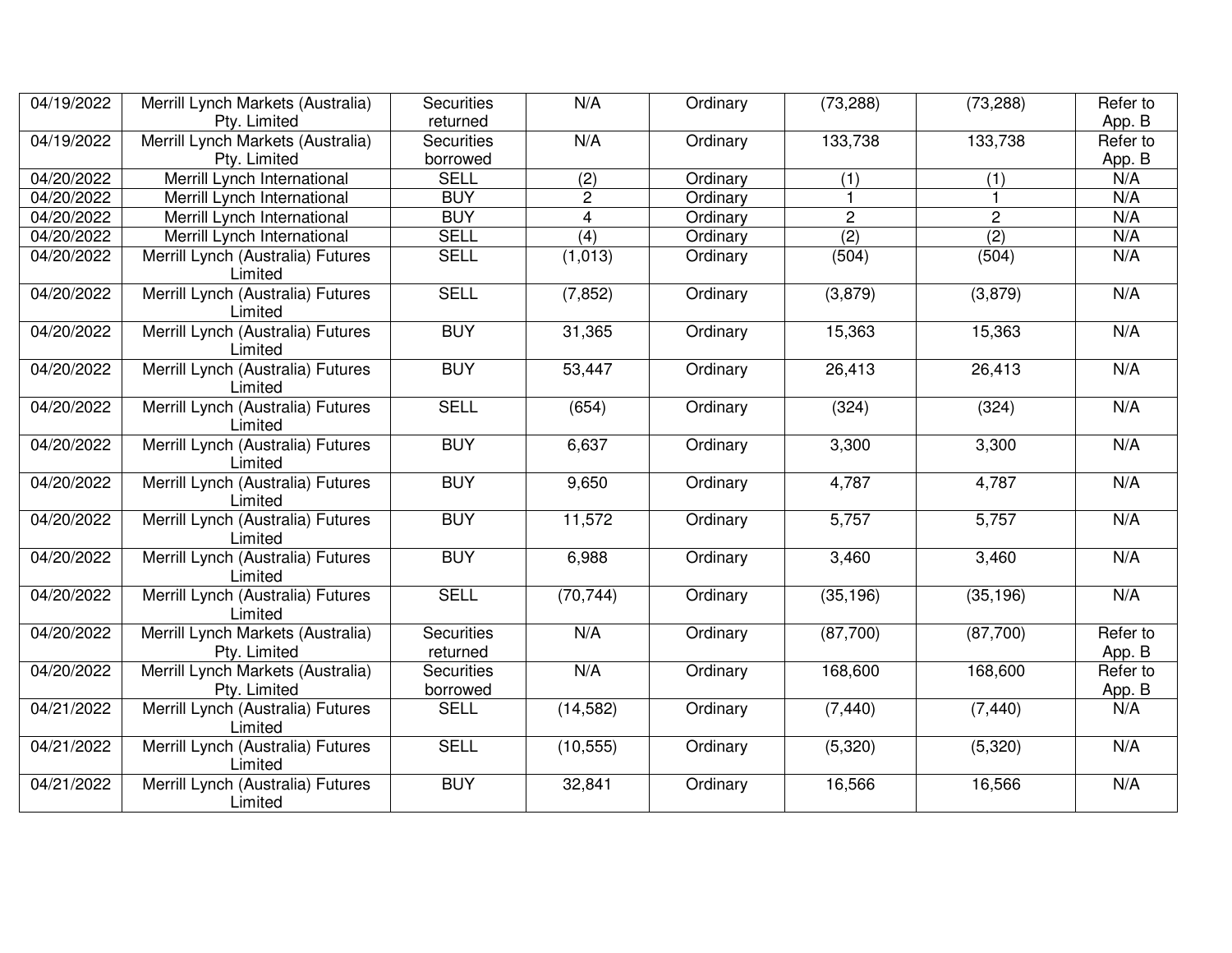| 04/21/2022 | Merrill Lynch (Australia) Futures<br>Limited      | <b>BUY</b>                    | $\overline{2}$ | Ordinary |                  |           | N/A                |
|------------|---------------------------------------------------|-------------------------------|----------------|----------|------------------|-----------|--------------------|
| 04/21/2022 | Merrill Lynch (Australia) Futures<br>Limited      | <b>BUY</b>                    | 2,334          | Ordinary | 1,196            | 1,196     | N/A                |
| 04/21/2022 | Merrill Lynch (Australia) Futures<br>Limited      | <b>BUY</b>                    | 3,499          | Ordinary | 1,788            | 1,788     | N/A                |
| 04/21/2022 | Merrill Lynch (Australia) Futures<br>Limited      | <b>BUY</b>                    | 665            | Ordinary | $\overline{340}$ | 340       | N/A                |
| 04/21/2022 | Merrill Lynch (Australia) Futures<br>Limited      | <b>BUY</b>                    | 4,535          | Ordinary | 2,318            | 2,318     | N/A                |
| 04/21/2022 | Merrill Lynch (Australia) Futures<br>Limited      | <b>BUY</b>                    | $\overline{2}$ | Ordinary | $\mathbf{1}$     | 1         | N/A                |
| 04/21/2022 | Merrill Lynch (Australia) Futures<br>Limited      | <b>BUY</b>                    | 14,843         | Ordinary | 7,612            | 7,612     | N/A                |
| 04/21/2022 | Merrill Lynch (Australia) Futures<br>Limited      | <b>SELL</b>                   | (43, 194)      | Ordinary | (22, 151)        | (22, 151) | N/A                |
| 04/21/2022 | Merrill Lynch Markets (Australia)<br>Pty. Limited | <b>Securities</b><br>returned | N/A            | Ordinary | (18, 540)        | (18, 540) | Refer to<br>App. B |
| 04/21/2022 | Merrill Lynch Markets (Australia)<br>Pty. Limited | <b>Securities</b><br>borrowed | N/A            | Ordinary | 106,154          | 106,154   | Refer to<br>App. B |
| 04/21/2022 | Merrill Lynch Markets (Australia)<br>Pty. Limited | <b>Securities</b><br>returned | N/A            | Ordinary | (34, 638)        | (34, 638) | Refer to<br>App. B |
| 04/22/2022 | Merrill Lynch (Australia) Futures<br>Limited      | <b>BUY</b>                    | 17,372         | Ordinary | 8,950            | 8,950     | N/A                |
| 04/22/2022 | Merrill Lynch (Australia) Futures<br>Limited      | <b>BUY</b>                    | 8,050          | Ordinary | 4,152            | 4,152     | N/A                |
| 04/22/2022 | Merrill Lynch (Australia) Futures<br>Limited      | <b>SELL</b>                   | (1,938)        | Ordinary | (1,004)          | (1,004)   | N/A                |
| 04/22/2022 | Merrill Lynch (Australia) Futures<br>Limited      | <b>SELL</b>                   | (62, 110)      | Ordinary | (32,093)         | (32,093)  | N/A                |
| 04/22/2022 | Merrill Lynch (Australia) Futures<br>Limited      | <b>SELL</b>                   | (8, 455)       | Ordinary | (4, 336)         | (4, 336)  | N/A                |
| 04/22/2022 | Merrill Lynch (Australia) Futures<br>Limited      | <b>BUY</b>                    | 2,453          | Ordinary | 1,261            | 1,261     | N/A                |
| 04/22/2022 | Merrill Lynch (Australia) Futures<br>Limited      | <b>BUY</b>                    | 3,510          | Ordinary | 1,805            | 1,805     | N/A                |
| 04/22/2022 | Merrill Lynch (Australia) Futures<br>Limited      | <b>SELL</b>                   | (11, 427)      | Ordinary | (5,890)          | (5,890)   | N/A                |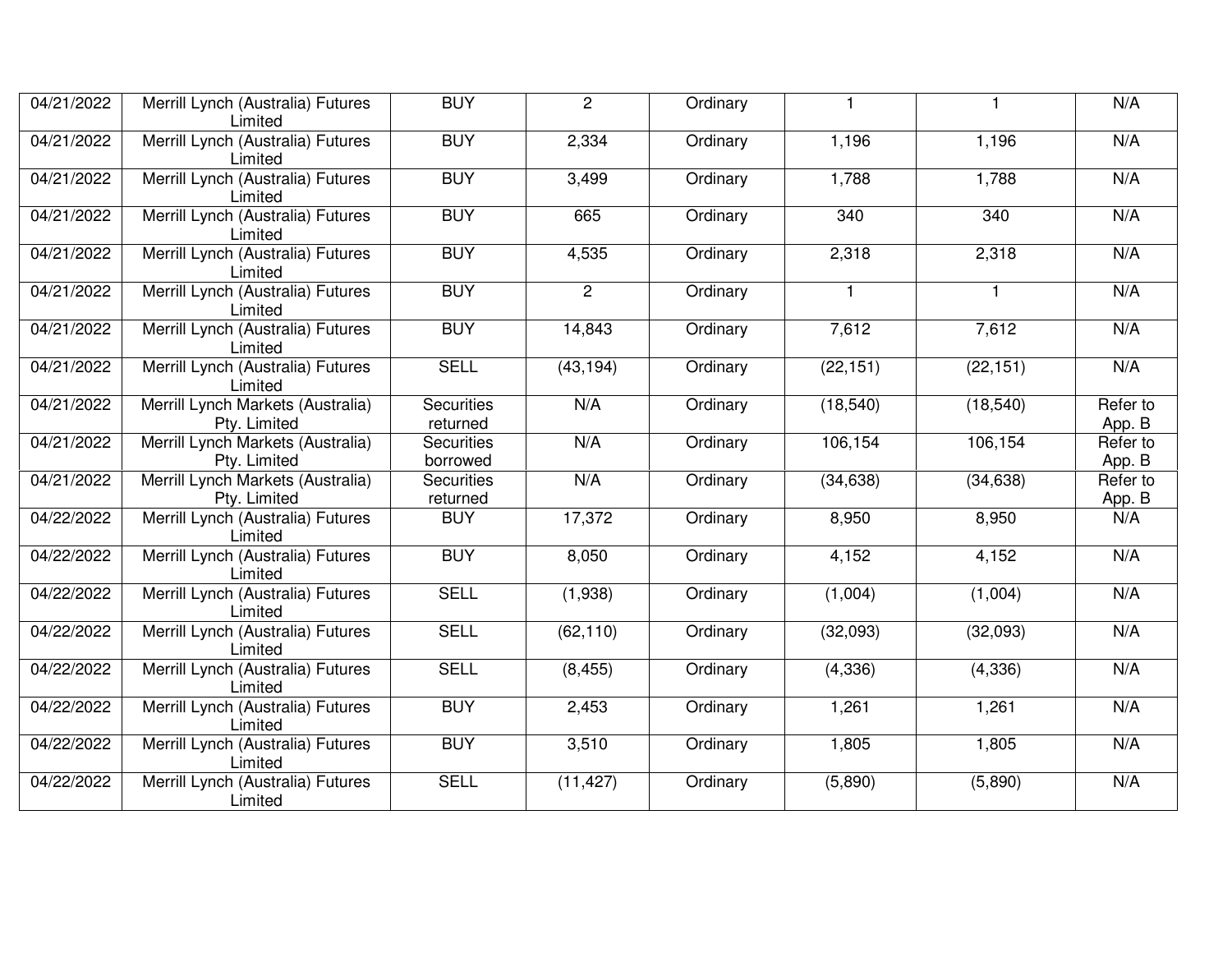| 04/22/2022 | Merrill Lynch (Australia) Futures<br>Limited      | <b>BUY</b>                    | 1,204           | Ordinary | 619       | 619       | N/A                |
|------------|---------------------------------------------------|-------------------------------|-----------------|----------|-----------|-----------|--------------------|
| 04/22/2022 | Merrill Lynch (Australia) Futures<br>Limited      | <b>BUY</b>                    | 932             | Ordinary | 479       | 479       | N/A                |
| 04/22/2022 | Merrill Lynch (Australia) Futures<br>Limited      | <b>BUY</b>                    | 634             | Ordinary | 326       | 326       | N/A                |
| 04/22/2022 | Merrill Lynch (Australia) Futures<br>Limited      | <b>BUY</b>                    | 6,415           | Ordinary | 3,298     | 3,298     | N/A                |
| 04/22/2022 | Merrill Lynch (Australia) Futures<br>Limited      | <b>SELL</b>                   | (72, 126)       | Ordinary | (37,083)  | (37,083)  | N/A                |
| 04/22/2022 | Merrill Lynch Markets (Australia)<br>Pty. Limited | <b>Securities</b><br>borrowed | N/A             | Ordinary | 243,735   | 243,735   | Refer to<br>App. B |
| 04/26/2022 | Merrill Lynch (Australia) Futures<br>Limited      | <b>BUY</b>                    | 2,713           | Ordinary | 1,422     | 1,422     | N/A                |
| 04/26/2022 | Merrill Lynch (Australia) Futures<br>Limited      | <b>BUY</b>                    | 23,623          | Ordinary | 12,480    | 12,480    | N/A                |
| 04/26/2022 | Merrill Lynch (Australia) Futures<br>Limited      | <b>BUY</b>                    | 4,922           | Ordinary | 2,581     | 2,581     | N/A                |
| 04/26/2022 | Merrill Lynch (Australia) Futures<br>Limited      | <b>BUY</b>                    | 537             | Ordinary | 282       | 282       | N/A                |
| 04/26/2022 | Merrill Lynch (Australia) Futures<br>Limited      | <b>BUY</b>                    | 162             | Ordinary | 85        | 85        | N/A                |
| 04/26/2022 | Merrill Lynch (Australia) Futures<br>Limited      | <b>BUY</b>                    | 12,207          | Ordinary | 6,391     | 6,391     | N/A                |
| 04/26/2022 | Merrill Lynch (Australia) Futures<br>Limited      | <b>BUY</b>                    | 840             | Ordinary | 440       | 440       | N/A                |
| 04/26/2022 | Merrill Lynch (Australia) Futures<br>Limited      | <b>SELL</b>                   | (46, 449)       | Ordinary | (24, 319) | (24, 319) | N/A                |
| 04/26/2022 | Merrill Lynch Markets (Australia)<br>Pty. Limited | <b>Securities</b><br>returned | N/A             | Ordinary | (69, 819) | (69, 819) | Refer to<br>App. B |
| 04/26/2022 | Merrill Lynch Markets (Australia)<br>Pty. Limited | <b>Securities</b><br>returned | N/A             | Ordinary | (98, 928) | (98, 928) | Refer to<br>App. B |
| 04/26/2022 | Merrill Lynch Markets (Australia)<br>Pty. Limited | <b>Securities</b><br>returned | N/A             | Ordinary | (7, 226)  | (7, 226)  | Refer to<br>App. B |
| 04/27/2022 | Merrill Lynch International                       | <b>BUY</b>                    | $\overline{26}$ | Ordinary | 14        | 14        | N/A                |
| 04/27/2022 | Merrill Lynch (Australia) Futures<br>Limited      | <b>BUY</b>                    | 21,813          | Ordinary | 11,640    | 11,640    | N/A                |
| 04/27/2022 | Merrill Lynch (Australia) Futures<br>Limited      | <b>BUY</b>                    | 30,147          | Ordinary | 16,049    | 16,049    | N/A                |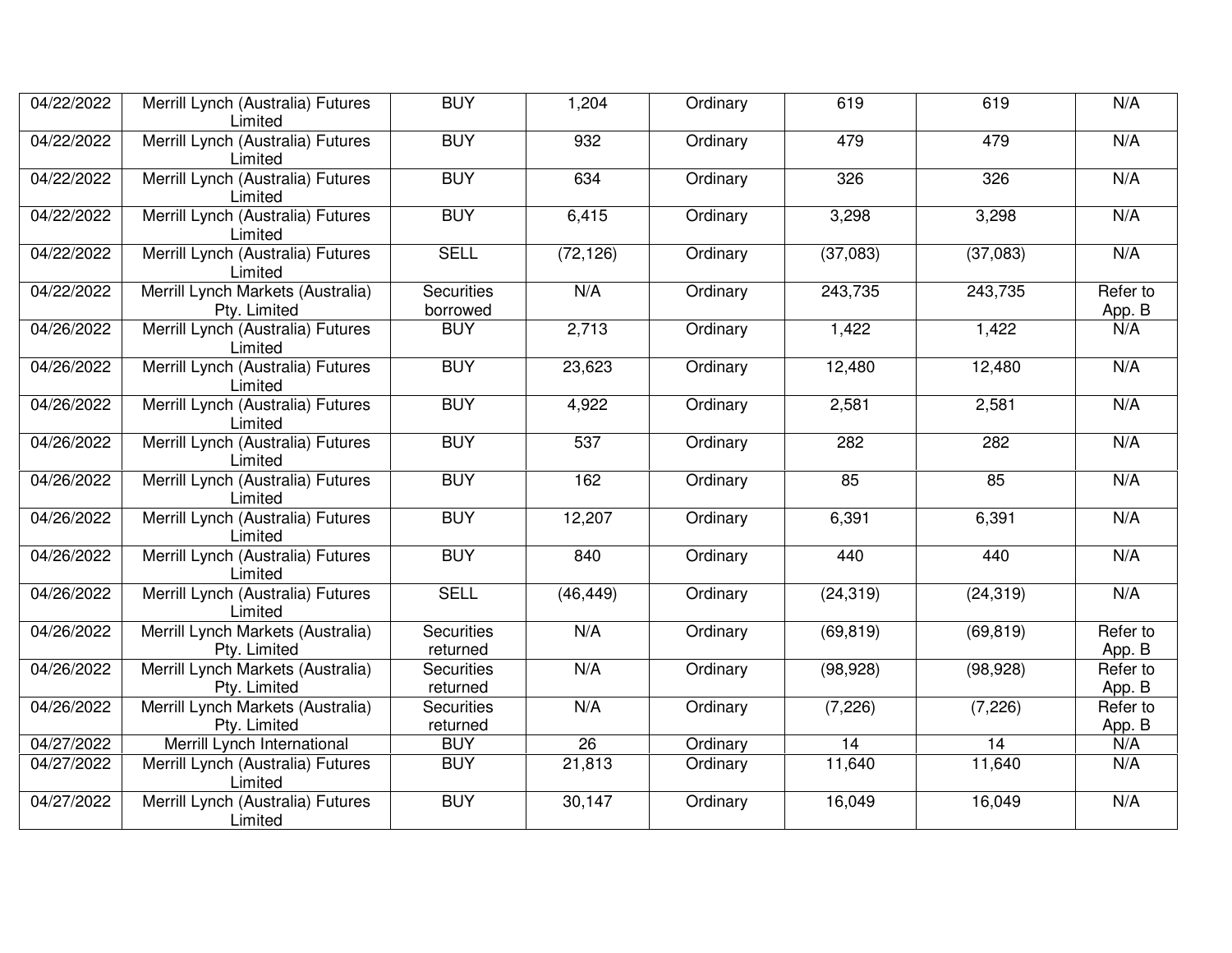| 04/27/2022 | Merrill Lynch (Australia) Futures<br>Limited      | <b>BUY</b>                    | 1,120           | Ordinary | 594            | 594              | N/A                |
|------------|---------------------------------------------------|-------------------------------|-----------------|----------|----------------|------------------|--------------------|
| 04/27/2022 | Merrill Lynch (Australia) Futures<br>Limited      | <b>BUY</b>                    | 3,308           | Ordinary | 1,755          | 1,755            | N/A                |
| 04/27/2022 | Merrill Lynch (Australia) Futures<br>Limited      | <b>BUY</b>                    | 1,122           | Ordinary | 595            | 595              | N/A                |
| 04/27/2022 | Merrill Lynch (Australia) Futures<br>Limited      | <b>BUY</b>                    | 32,344          | Ordinary | 17,324         | 17,324           | N/A                |
| 04/27/2022 | Merrill Lynch (Australia) Futures<br>Limited      | <b>BUY</b>                    | 138,897         | Ordinary | 74,550         | 74,550           | N/A                |
| 04/27/2022 | Merrill Lynch (Australia) Futures<br>Limited      | <b>SELL</b>                   | (3,365)         | Ordinary | (1, 814)       | (1, 814)         | N/A                |
| 04/27/2022 | Merrill Lynch (Australia) Futures<br>Limited      | <b>BUY</b>                    | 716             | Ordinary | 388            | 388              | N/A                |
| 04/27/2022 | Merrill Lynch (Australia) Futures<br>Limited      | <b>BUY</b>                    | $\overline{2}$  | Ordinary | $\mathbf{1}$   | $\mathbf{1}$     | N/A                |
| 04/27/2022 | Merrill Lynch (Australia) Futures<br>Limited      | <b>SELL</b>                   | (9, 431)        | Ordinary | (5,030)        | (5,030)          | N/A                |
| 04/27/2022 | Merrill Lynch (Australia) Futures<br>Limited      | <b>SELL</b>                   | (928)           | Ordinary | (495)          | (495)            | N/A                |
| 04/27/2022 | Merrill Lynch (Australia) Futures<br>Limited      | <b>SELL</b>                   | (9,932)         | Ordinary | (5,269)        | (5,269)          | N/A                |
| 04/27/2022 | Merrill Lynch (Australia) Futures<br>Limited      | <b>SELL</b>                   | (101, 128)      | Ordinary | (53, 935)      | (53, 935)        | N/A                |
| 04/27/2022 | Merrill Lynch Markets (Australia)<br>Pty. Limited | <b>Securities</b><br>borrowed | N/A             | Ordinary | 191,182        | 191,182          | Refer to<br>App. B |
| 04/28/2022 | Merrill Lynch International                       | <b>SELL</b>                   | (20)            | Ordinary | (11)           | (11)             | N/A                |
| 04/28/2022 | Merrill Lynch International                       | <b>BUY</b>                    | 20              | Ordinary | 11             | 11               | N/A                |
| 04/28/2022 | Merrill Lynch International                       | <b>BUY</b>                    | $\overline{13}$ | Ordinary | $\overline{7}$ |                  | N/A                |
| 04/28/2022 | Merrill Lynch International                       | <b>SELL</b>                   | (13)            | Ordinary | (7)            | $\overline{(7)}$ | N/A                |
| 04/28/2022 | Merrill Lynch (Australia) Futures<br>Limited      | <b>BUY</b>                    | 34,207          | Ordinary | 18,890         | 18,890           | N/A                |
| 04/28/2022 | Merrill Lynch (Australia) Futures<br>Limited      | <b>SELL</b>                   | (1,032)         | Ordinary | (558)          | (558)            | N/A                |
| 04/28/2022 | Merrill Lynch (Australia) Futures<br>Limited      | <b>BUY</b>                    | 58,976          | Ordinary | 32,319         | 32,319           | N/A                |
| 04/28/2022 | Merrill Lynch (Australia) Futures<br>Limited      | <b>BUY</b>                    | 623             | Ordinary | 337            | 337              | N/A                |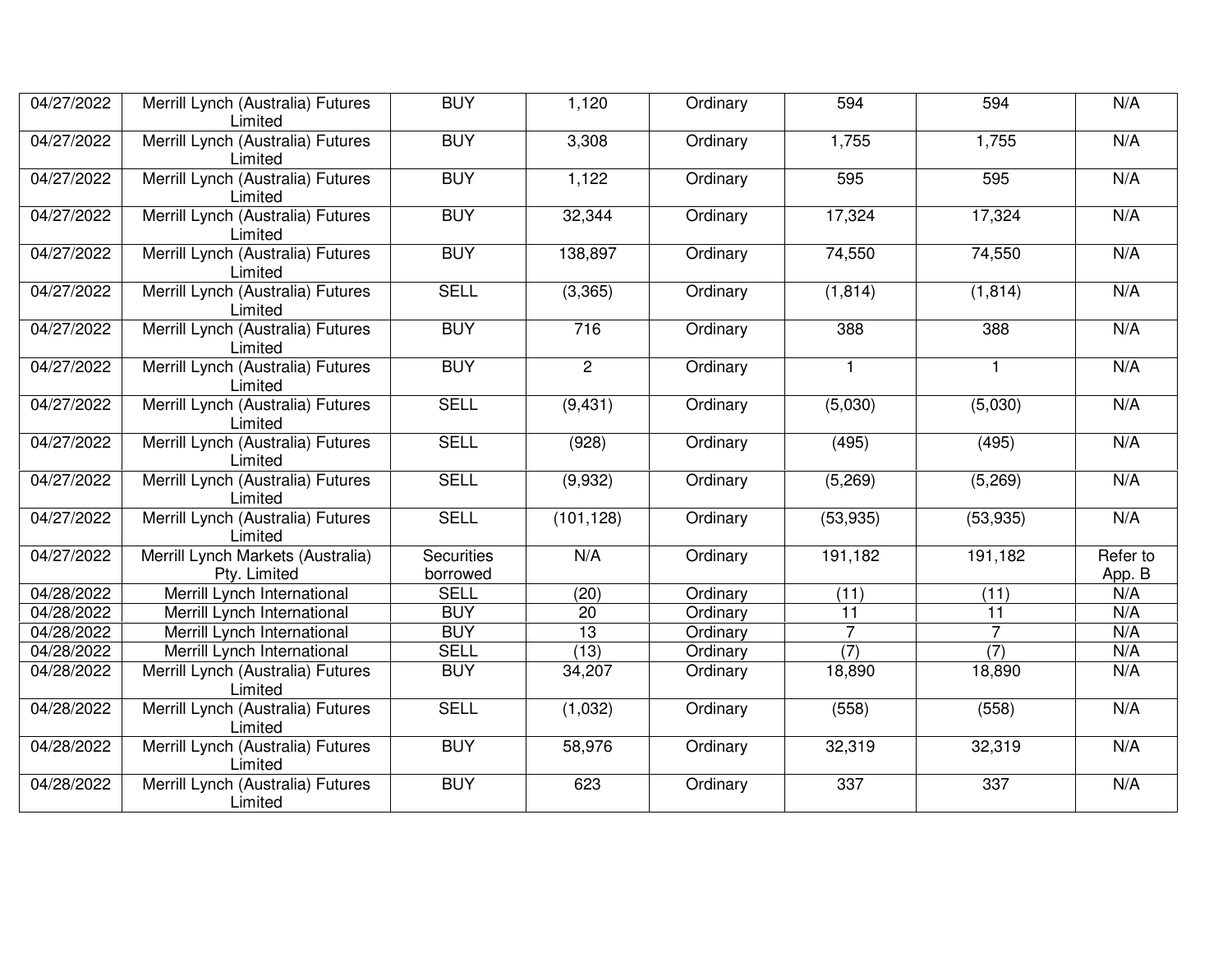| 04/28/2022 | Merrill Lynch (Australia) Futures<br>Limited      | <b>BUY</b>                    | 2,842     | Ordinary | 1,605     | 1,605     | N/A                |
|------------|---------------------------------------------------|-------------------------------|-----------|----------|-----------|-----------|--------------------|
| 04/28/2022 | Merrill Lynch (Australia) Futures<br>Limited      | <b>BUY</b>                    | 10,438    | Ordinary | 5,913     | 5,913     | N/A                |
| 04/28/2022 | Merrill Lynch (Australia) Futures<br>Limited      | <b>BUY</b>                    | 1,098     | Ordinary | 624       | 624       | N/A                |
| 04/28/2022 | Merrill Lynch (Australia) Futures<br>Limited      | <b>SELL</b>                   | (5,506)   | Ordinary | (3,093)   | (3,093)   | N/A                |
| 04/28/2022 | Merrill Lynch (Australia) Futures<br>Limited      | <b>SELL</b>                   | (7,916)   | Ordinary | (4, 447)  | (4, 447)  | N/A                |
| 04/28/2022 | Merrill Lynch (Australia) Futures<br>Limited      | <b>SELL</b>                   | (43, 813) | Ordinary | (24, 614) | (24, 614) | N/A                |
| 04/28/2022 | Merrill Lynch Markets (Australia)<br>Pty. Limited | <b>Securities</b><br>returned | N/A       | Ordinary | (3, 404)  | (3, 404)  | Refer to<br>App. B |
| 04/28/2022 | Merrill Lynch Markets (Australia)<br>Pty. Limited | <b>Securities</b><br>returned | N/A       | Ordinary | (41, 975) | (41, 975) | Refer to<br>App. B |
| 04/28/2022 | Merrill Lynch Markets (Australia)<br>Pty. Limited | <b>Securities</b><br>returned | N/A       | Ordinary | (66, 918) | (66, 918) | Refer to<br>App. B |
| 04/29/2022 | Merrill Lynch (Australia) Futures<br>Limited      | <b>BUY</b>                    | 43,066    | Ordinary | 23,233    | 23,233    | N/A                |
| 04/29/2022 | Merrill Lynch (Australia) Futures<br>Limited      | <b>BUY</b>                    | 9,211     | Ordinary | 4,952     | 4,952     | N/A                |
| 04/29/2022 | Merrill Lynch (Australia) Futures<br>Limited      | <b>SELL</b>                   | (7,680)   | Ordinary | (4, 165)  | (4, 165)  | N/A                |
| 04/29/2022 | Merrill Lynch (Australia) Futures<br>Limited      | <b>BUY</b>                    | 22,394    | Ordinary | 12,688    | 12,688    | N/A                |
| 04/29/2022 | Merrill Lynch (Australia) Futures<br>Limited      | <b>BUY</b>                    | 47,257    | Ordinary | 25,498    | 25,498    | N/A                |
| 04/29/2022 | Merrill Lynch (Australia) Futures<br>Limited      | <b>BUY</b>                    | 1,483     | Ordinary | 793       | 793       | N/A                |
| 04/29/2022 | Merrill Lynch (Australia) Futures<br>Limited      | <b>BUY</b>                    | 2,128     | Ordinary | 1,131     | 1,131     | N/A                |
| 04/29/2022 | Merrill Lynch (Australia) Futures<br>Limited      | <b>BUY</b>                    | 3,629     | Ordinary | 1,925     | 1,925     | N/A                |
| 04/29/2022 | Merrill Lynch (Australia) Futures<br>Limited      | <b>BUY</b>                    | 9,411     | Ordinary | 5,006     | 5,006     | N/A                |
| 04/29/2022 | Merrill Lynch (Australia) Futures<br>Limited      | <b>BUY</b>                    | 2,829     | Ordinary | 1,505     | 1,505     | N/A                |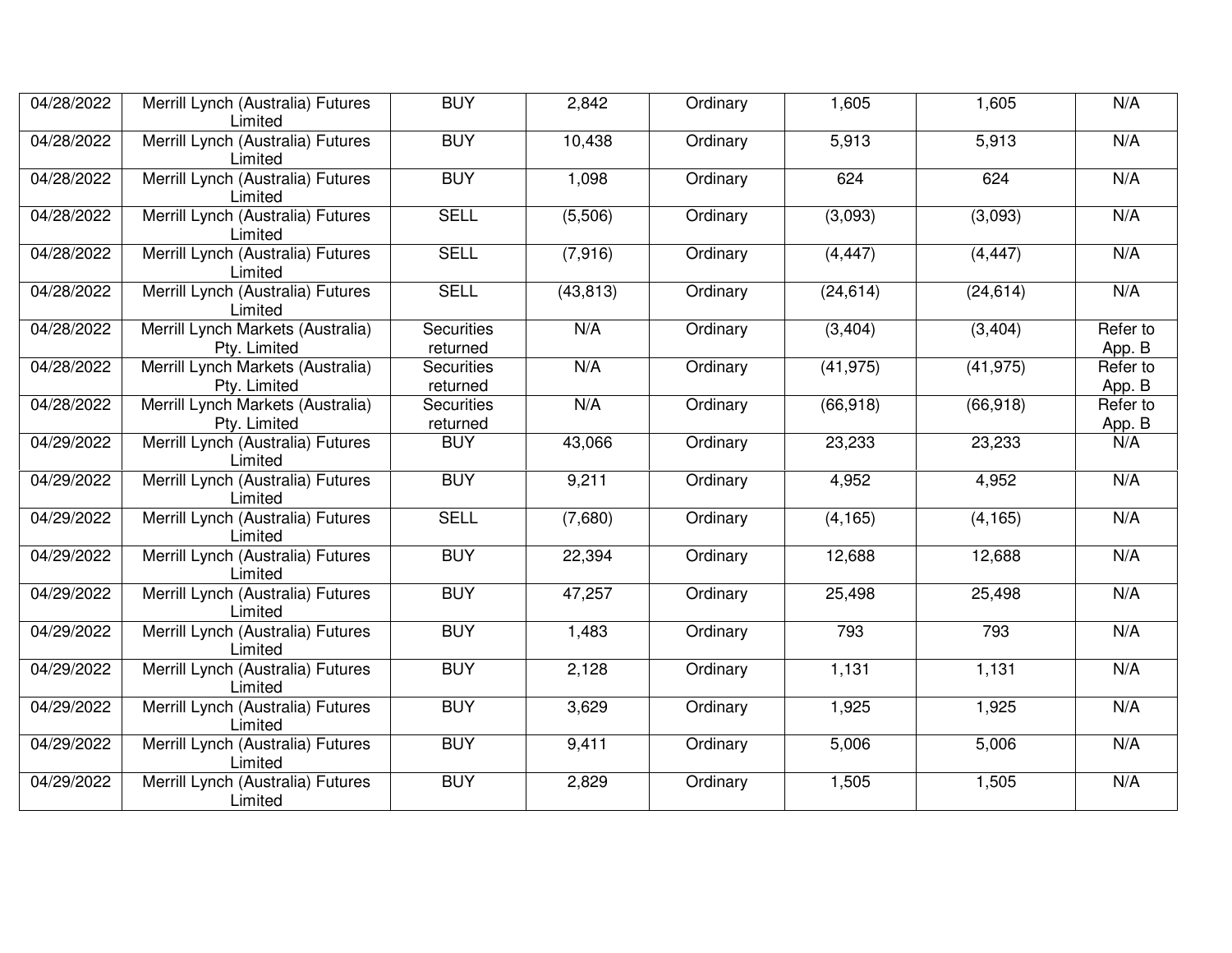| 04/29/2022 | Merrill Lynch (Australia) Futures<br>Limited      | <b>BUY</b>                    | 33,413           | Ordinary | 17,773           | 17,773           | N/A                |
|------------|---------------------------------------------------|-------------------------------|------------------|----------|------------------|------------------|--------------------|
| 04/29/2022 | Merrill Lynch (Australia) Futures<br>Limited      | <b>BUY</b>                    | 3,807            | Ordinary | 2,025            | 2,025            | N/A                |
| 04/29/2022 | Merrill Lynch (Australia) Futures<br>Limited      | <b>SELL</b>                   | (380)            | Ordinary | (203)            | (203)            | N/A                |
| 04/29/2022 | Merrill Lynch (Australia) Futures<br>Limited      | <b>BUY</b>                    | 12,051           | Ordinary | 6,419            | 6,419            | N/A                |
| 04/29/2022 | Merrill Lynch (Australia) Futures<br>Limited      | <b>SELL</b>                   | (93, 739)        | Ordinary | (49, 861)        | (49, 861)        | N/A                |
| 04/29/2022 | Merrill Lynch (Australia) Futures<br>Limited      | <b>BUY</b>                    | 6,475            | Ordinary | 3,458            | 3,458            | N/A                |
| 04/29/2022 | Merrill Lynch Markets (Australia)<br>Pty. Limited | <b>Securities</b><br>borrowed | N/A              | Ordinary | 125,865          | 125,865          | Refer to<br>App. B |
| 05/02/2022 | Merrill Lynch International                       | <b>BUY</b>                    | 9                | Ordinary | 5                | 5                | N/A                |
| 05/02/2022 | Merrill Lynch International                       | <b>SELL</b>                   | $\overline{(9)}$ | Ordinary | $\overline{(5)}$ | $\overline{(5)}$ | N/A                |
| 05/02/2022 | Merrill Lynch International                       | <b>BUY</b>                    | $\overline{11}$  | Ordinary | $6\phantom{1}$   | 6                | N/A                |
| 05/02/2022 | Merrill Lynch International                       | <b>SELL</b>                   | (11)             | Ordinary | (6)              | $\overline{(6)}$ | N/A                |
| 05/02/2022 | Merrill Lynch International                       | <b>SELL</b>                   | (832)            | Ordinary | (445)            | (445)            | N/A                |
| 05/02/2022 | Merrill Lynch International                       | <b>SELL</b>                   | (834)            | Ordinary | (446)            | (446)            | N/A                |
| 05/02/2022 | Merrill Lynch International                       | <b>BUY</b>                    | 834              | Ordinary | 446              | 446              | N/A                |
| 05/02/2022 | Merrill Lynch (Australia) Futures<br>Limited      | <b>SELL</b>                   | (1, 425)         | Ordinary | (770)            | (770)            | N/A                |
| 05/02/2022 | Merrill Lynch (Australia) Futures<br>Limited      | <b>BUY</b>                    | 26,567           | Ordinary | 14,314           | 14,314           | N/A                |
| 05/02/2022 | Merrill Lynch (Australia) Futures<br>Limited      | <b>BUY</b>                    | 1,178            | Ordinary | 637              | 637              | N/A                |
| 05/02/2022 | Merrill Lynch (Australia) Futures<br>Limited      | <b>SELL</b>                   | (16, 669)        | Ordinary | (8,976)          | (8,976)          | N/A                |
| 05/02/2022 | Merrill Lynch (Australia) Futures<br>Limited      | <b>BUY</b>                    | 2,362            | Ordinary | 1,277            | 1,277            | N/A                |
| 05/02/2022 | Merrill Lynch (Australia) Futures<br>Limited      | <b>BUY</b>                    | 3,389            | Ordinary | 1,833            | 1,833            | N/A                |
| 05/02/2022 | Merrill Lynch (Australia) Futures<br>Limited      | <b>BUY</b>                    | 4,915            | Ordinary | 2,665            | 2,665            | N/A                |
| 05/02/2022 | Merrill Lynch (Australia) Futures<br>Limited      | <b>SELL</b>                   | (4, 398)         | Ordinary | (2, 352)         | (2, 352)         | N/A                |
| 05/02/2022 | Merrill Lynch (Australia) Futures<br>Limited      | <b>SELL</b>                   | (54, 449)        | Ordinary | (29, 117)        | (29, 117)        | N/A                |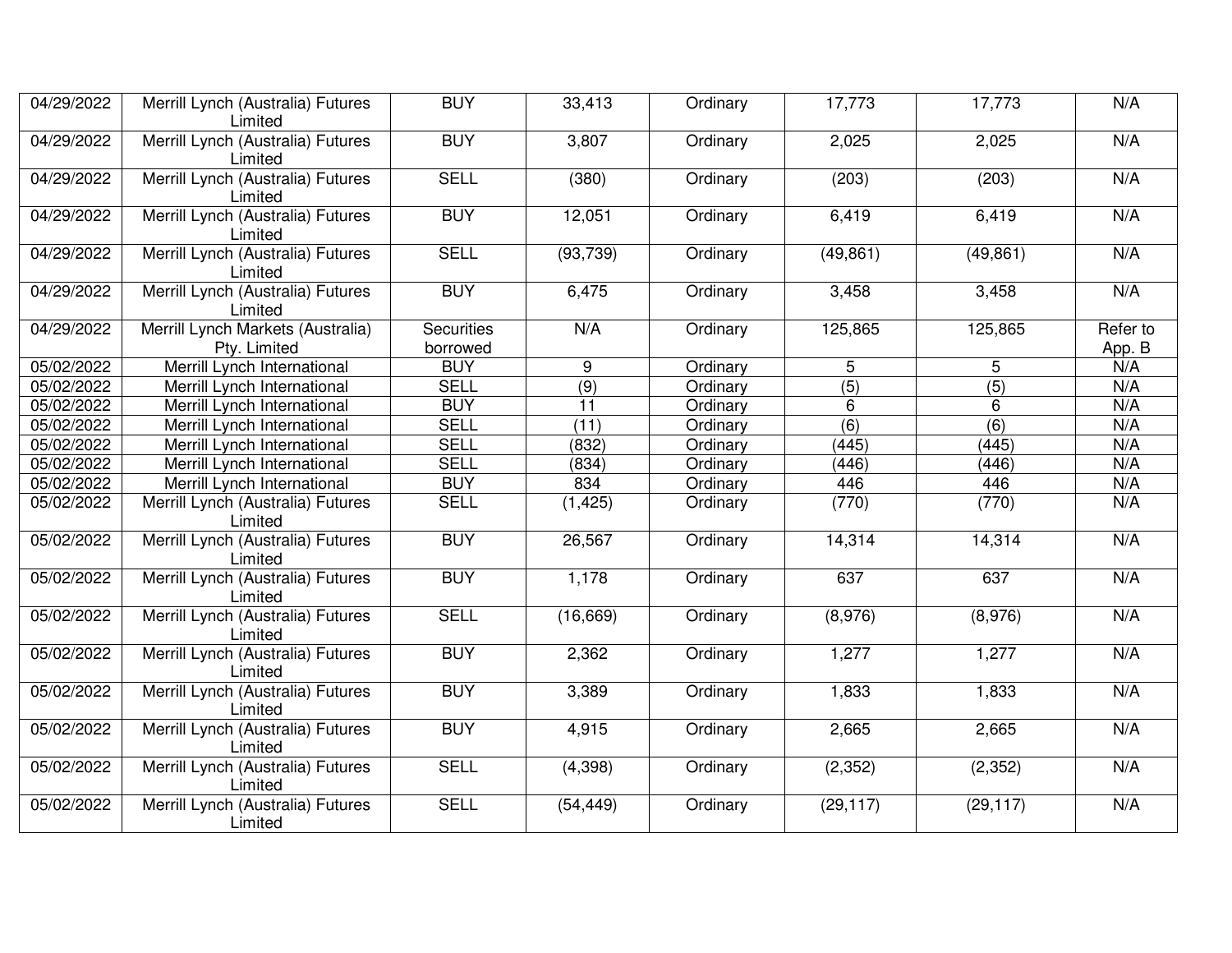| 05/02/2022 | Merrill Lynch (Australia) Futures<br>Limited      | <b>SELL</b>                   | (13,688)  | Ordinary | (7, 320)  | (7, 320)  | N/A                |
|------------|---------------------------------------------------|-------------------------------|-----------|----------|-----------|-----------|--------------------|
| 05/02/2022 | Merrill Lynch Markets (Australia)<br>Pty. Limited | <b>Securities</b><br>returned | N/A       | Ordinary | (20, 968) | (20, 968) | Refer to<br>App. B |
| 05/02/2022 | Merrill Lynch Markets (Australia)<br>Pty. Limited | <b>Securities</b><br>returned | N/A       | Ordinary | (8, 438)  | (8, 438)  | Refer to<br>App. B |
| 05/02/2022 | Merrill Lynch Markets (Australia)<br>Pty. Limited | <b>Securities</b><br>returned | N/A       | Ordinary | (80, 714) | (80, 714) | Refer to<br>App. B |
| 05/03/2022 | Merrill Lynch (Australia) Futures<br>Limited      | <b>SELL</b>                   | (1, 114)  | Ordinary | (602)     | (602)     | N/A                |
| 05/03/2022 | Merrill Lynch (Australia) Futures<br>Limited      | <b>SELL</b>                   | (653)     | Ordinary | (355)     | (355)     | N/A                |
| 05/03/2022 | Merrill Lynch (Australia) Futures<br>Limited      | <b>SELL</b>                   | (86)      | Ordinary | (46)      | (46)      | N/A                |
| 05/03/2022 | Merrill Lynch (Australia) Futures<br>Limited      | <b>SELL</b>                   | (19, 757) | Ordinary | (10, 724) | (10, 724) | N/A                |
| 05/03/2022 | Merrill Lynch (Australia) Futures<br>Limited      | <b>BUY</b>                    | 39,911    | Ordinary | 21,620    | 21,620    | N/A                |
| 05/03/2022 | Merrill Lynch (Australia) Futures<br>Limited      | <b>SELL</b>                   | (2,201)   | Ordinary | (1,206)   | (1,206)   | N/A                |
| 05/03/2022 | Merrill Lynch (Australia) Futures<br>Limited      | <b>SELL</b>                   | (4,703)   | Ordinary | (2, 584)  | (2, 584)  | N/A                |
| 05/03/2022 | Merrill Lynch (Australia) Futures<br>Limited      | <b>SELL</b>                   | (6, 225)  | Ordinary | (3, 422)  | (3, 422)  | N/A                |
| 05/03/2022 | Merrill Lynch (Australia) Futures<br>Limited      | <b>BUY</b>                    | 8,494     | Ordinary | 4,672     | 4,672     | N/A                |
| 05/03/2022 | Merrill Lynch (Australia) Futures<br>Limited      | <b>BUY</b>                    | 1,365     | Ordinary | 750       | 750       | N/A                |
| 05/03/2022 | Merrill Lynch (Australia) Futures<br>Limited      | <b>BUY</b>                    | 3,276     | Ordinary | 1,800     | 1,800     | N/A                |
| 05/03/2022 | Merrill Lynch (Australia) Futures<br>Limited      | <b>SELL</b>                   | (651)     | Ordinary | (354)     | (354)     | N/A                |
| 05/03/2022 | Merrill Lynch (Australia) Futures<br>Limited      | <b>SELL</b>                   | (4,955)   | Ordinary | (2,693)   | (2,693)   | N/A                |
| 05/03/2022 | Merrill Lynch (Australia) Futures<br>Limited      | <b>SELL</b>                   | (15,669)  | Ordinary | (8,516)   | (8, 516)  | N/A                |
| 05/03/2022 | Merrill Lynch (Australia) Futures<br>Limited      | <b>SELL</b>                   | (49, 163) | Ordinary | (26, 719) | (26, 719) | N/A                |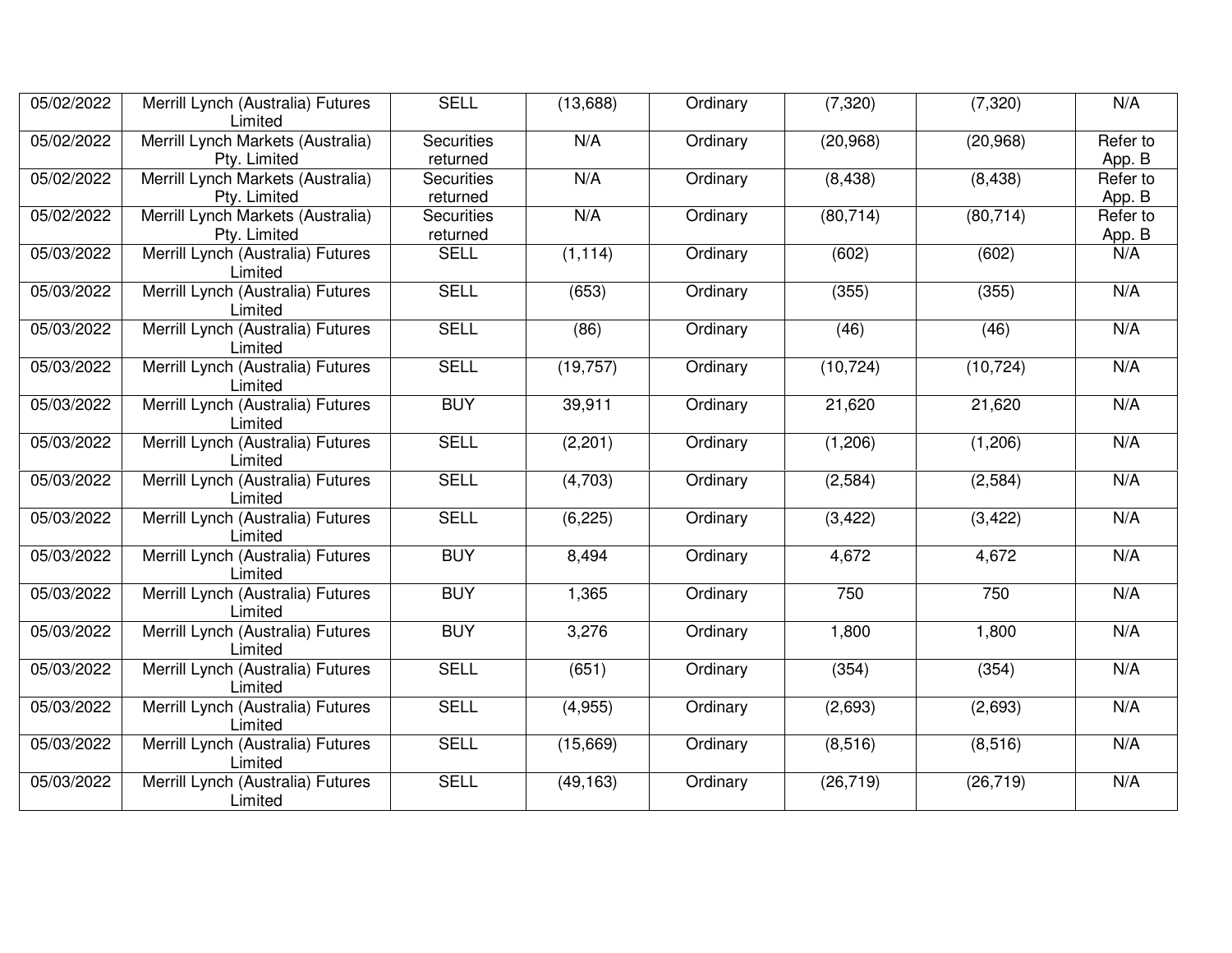| 05/03/2022 | Merrill Lynch Markets (Australia)            | <b>Securities</b> | N/A            | Ordinary | 77,126       | 77,126       | Refer to |
|------------|----------------------------------------------|-------------------|----------------|----------|--------------|--------------|----------|
|            | Pty. Limited                                 | borrowed          |                |          |              |              | App. B   |
| 05/04/2022 | Merrill Lynch (Australia) Futures<br>Limited | <b>SELL</b>       | (1,388)        | Ordinary | (746)        | (746)        | N/A      |
| 05/04/2022 | Merrill Lynch (Australia) Futures<br>Limited | <b>SELL</b>       | (2,318)        | Ordinary | (1, 246)     | (1, 246)     | N/A      |
| 05/04/2022 | Merrill Lynch (Australia) Futures<br>Limited | <b>BUY</b>        | 22,096         | Ordinary | 12,024       | 12,024       | N/A      |
| 05/04/2022 | Merrill Lynch (Australia) Futures<br>Limited | <b>SELL</b>       | (101, 224)     | Ordinary | (55,080)     | (55,080)     | N/A      |
| 05/04/2022 | Merrill Lynch (Australia) Futures<br>Limited | <b>BUY</b>        | 4,883          | Ordinary | 2,611        | 2,611        | N/A      |
| 05/04/2022 | Merrill Lynch (Australia) Futures<br>Limited | <b>SELL</b>       | (7,033)        | Ordinary | (3,756)      | (3,756)      | N/A      |
| 05/04/2022 | Merrill Lynch (Australia) Futures<br>Limited | <b>BUY</b>        | 2,600          | Ordinary | 1,394        | 1,394        | N/A      |
| 05/04/2022 | Merrill Lynch (Australia) Futures<br>Limited | <b>BUY</b>        | $\overline{2}$ | Ordinary | $\mathbf{1}$ | $\mathbf{1}$ | N/A      |
| 05/04/2022 | Merrill Lynch (Australia) Futures<br>Limited | <b>SELL</b>       | (33, 654)      | Ordinary | (18,045)     | (18, 045)    | N/A      |
| 05/05/2022 | Merrill Lynch (Australia) Futures<br>Limited | <b>BUY</b>        | 23,094         | Ordinary | 15,301       | 15,301       | N/A      |
| 05/05/2022 | Merrill Lynch (Australia) Futures<br>Limited | <b>SELL</b>       | (82, 597)      | Ordinary | (56, 754)    | (56, 754)    | N/A      |
| 05/05/2022 | Merrill Lynch (Australia) Futures<br>Limited | <b>BUY</b>        | 88,778         | Ordinary | 60,777       | 60,777       | N/A      |
| 05/05/2022 | Merrill Lynch (Australia) Futures<br>Limited | <b>BUY</b>        | 496,853        | Ordinary | 335,760      | 335,760      | N/A      |
| 05/05/2022 | Merrill Lynch (Australia) Futures<br>Limited | <b>SELL</b>       | (1,051)        | Ordinary | (694)        | (694)        | N/A      |
| 05/05/2022 | Merrill Lynch (Australia) Futures<br>Limited | <b>SELL</b>       | (33, 143)      | Ordinary | (22, 553)    | (22, 553)    | N/A      |
| 05/05/2022 | Merrill Lynch (Australia) Futures<br>Limited | <b>BUY</b>        | 1,125          | Ordinary | 750          | 750          | N/A      |
| 05/05/2022 | Merrill Lynch (Australia) Futures<br>Limited | <b>BUY</b>        | 13,447         | Ordinary | 8,877        | 8,877        | N/A      |
| 05/05/2022 | Merrill Lynch (Australia) Futures<br>Limited | <b>SELL</b>       | (3, 424)       | Ordinary | (2,260)      | (2,260)      | N/A      |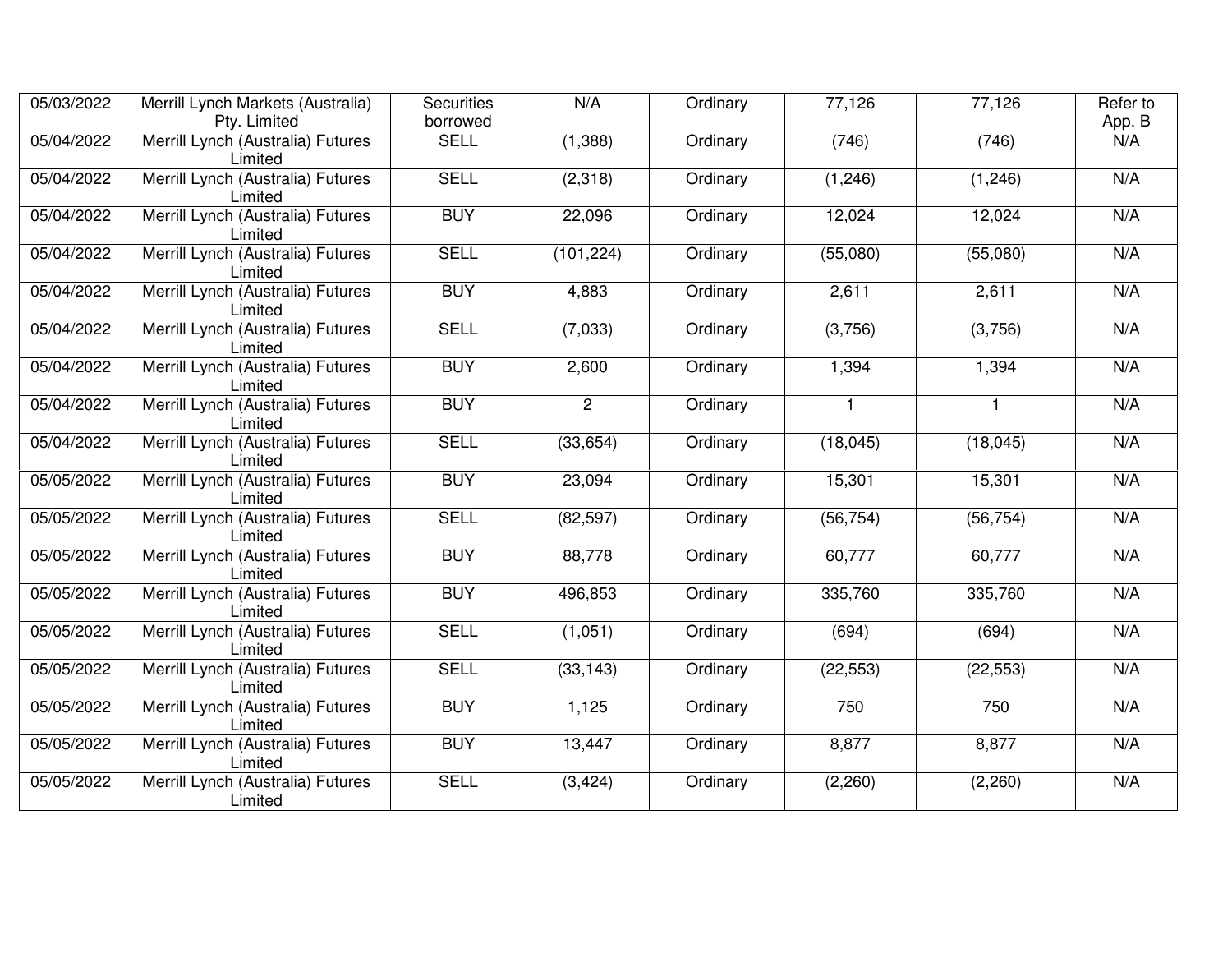| 05/05/2022 | Merrill Lynch (Australia) Futures<br>Limited      | <b>BUY</b>                    | 8,495      | Ordinary | 5,650           | 5,650           | N/A                |
|------------|---------------------------------------------------|-------------------------------|------------|----------|-----------------|-----------------|--------------------|
| 05/05/2022 | Merrill Lynch (Australia) Futures<br>Limited      | <b>SELL</b>                   | (1.48)     | Ordinary | (1)             | (1)             | N/A                |
| 05/05/2022 | Merrill Lynch (Australia) Futures<br>Limited      | <b>BUY</b>                    | 28,967     | Ordinary | 19,572          | 19,572          | N/A                |
| 05/05/2022 | Merrill Lynch (Australia) Futures<br>Limited      | <b>SELL</b>                   | (544, 594) | Ordinary | (367,969)       | (367,969)       | N/A                |
| 05/05/2022 | Merrill Lynch Markets (Australia)<br>Pty. Limited | <b>Securities</b><br>borrowed | N/A        | Ordinary | 141,609         | 141,609         | Refer to<br>App. B |
| 05/06/2022 | Merrill Lynch (Australia) Futures<br>Limited      | <b>BUY</b>                    | 8,536      | Ordinary | 5,990           | 5,990           | N/A                |
| 05/06/2022 | Merrill Lynch (Australia) Futures<br>Limited      | <b>BUY</b>                    | 279        | Ordinary | 197             | 197             | N/A                |
| 05/06/2022 | Merrill Lynch (Australia) Futures<br>Limited      | <b>BUY</b>                    | 24         | Ordinary | $\overline{17}$ | $\overline{17}$ | N/A                |
| 05/06/2022 | Merrill Lynch (Australia) Futures<br>Limited      | <b>BUY</b>                    | 221,067    | Ordinary | 158,063         | 158,063         | N/A                |
| 05/06/2022 | Merrill Lynch (Australia) Futures<br>Limited      | <b>SELL</b>                   | (30, 685)  | Ordinary | (21, 849)       | (21, 849)       | N/A                |
| 05/06/2022 | Merrill Lynch (Australia) Futures<br>Limited      | <b>BUY</b>                    | 1,765      | Ordinary | 1,288           | 1,288           | N/A                |
| 05/06/2022 | Merrill Lynch (Australia) Futures<br>Limited      | <b>BUY</b>                    | 1.38       | Ordinary | $\mathbf{1}$    | $\mathbf{1}$    | N/A                |
| 05/06/2022 | Merrill Lynch (Australia) Futures<br>Limited      | <b>BUY</b>                    | 1,439      | Ordinary | 1,050           | 1,050           | N/A                |
| 05/06/2022 | Merrill Lynch (Australia) Futures<br>Limited      | <b>BUY</b>                    | 12,066     | Ordinary | 8,846           | 8,846           | N/A                |
| 05/06/2022 | Merrill Lynch (Australia) Futures<br>Limited      | <b>BUY</b>                    | 1.38       | Ordinary | $\mathbf{1}$    | $\mathbf{1}$    | N/A                |
| 05/06/2022 | Merrill Lynch (Australia) Futures<br>Limited      | <b>SELL</b>                   | (1,065)    | Ordinary | (780)           | (780)           | N/A                |
| 05/06/2022 | Merrill Lynch (Australia) Futures<br>Limited      | <b>BUY</b>                    | 1.35       | Ordinary | $\mathbf{1}$    | $\mathbf{1}$    | N/A                |
| 05/06/2022 | Merrill Lynch (Australia) Futures<br>Limited      | <b>SELL</b>                   | (2, 279)   | Ordinary | (1,688)         | (1,688)         | N/A                |
| 05/06/2022 | Merrill Lynch (Australia) Futures<br>Limited      | <b>BUY</b>                    | 22,309     | Ordinary | 16,525          | 16,525          | N/A                |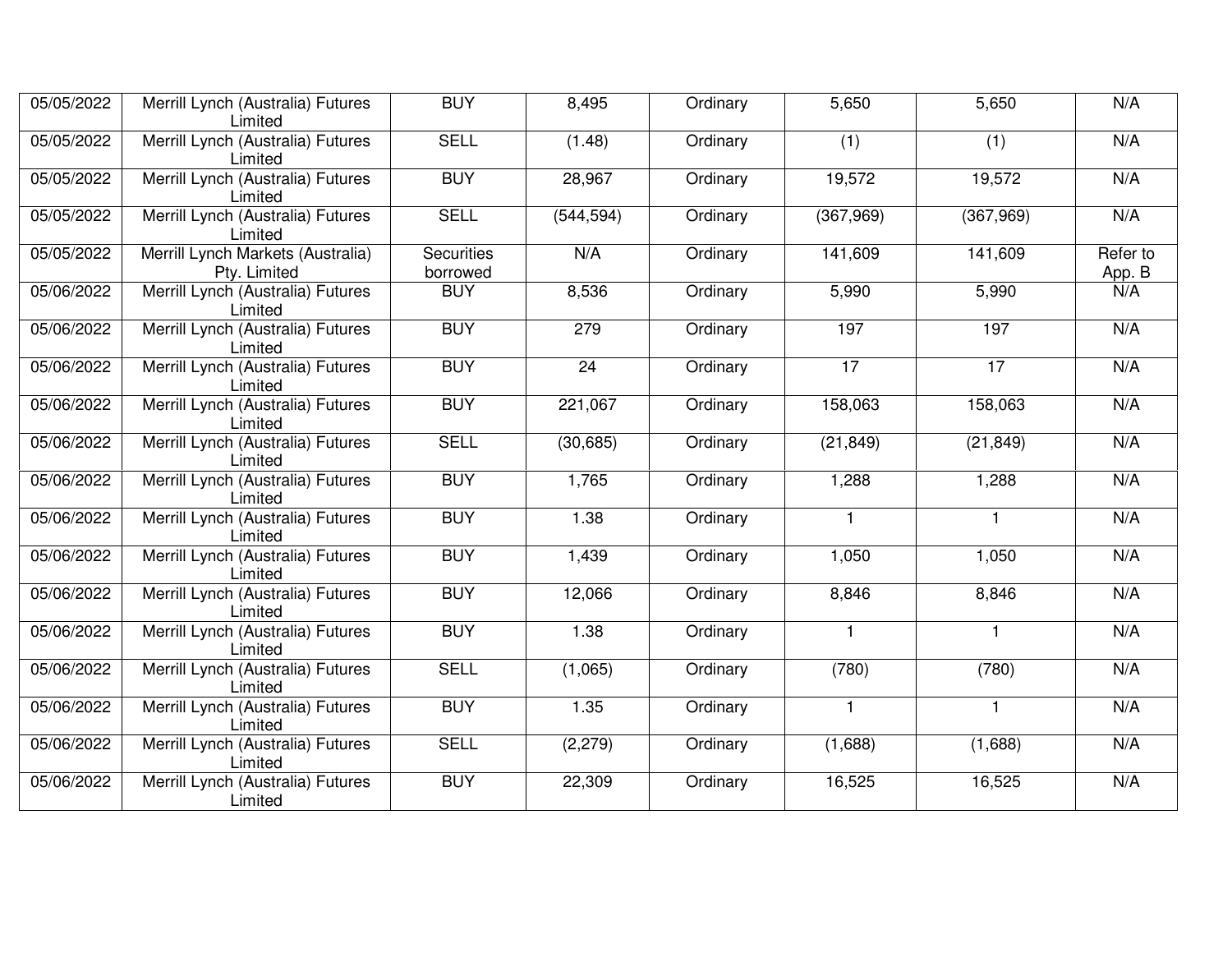| 05/06/2022 | Merrill Lynch (Australia) Futures<br>Limited               | <b>SELL</b>                                                   | (321, 609) | Ordinary                           | (238, 229)               | (238, 229) | N/A                |
|------------|------------------------------------------------------------|---------------------------------------------------------------|------------|------------------------------------|--------------------------|------------|--------------------|
| 05/06/2022 | <b>BUY</b><br>Merrill Lynch (Australia) Futures<br>Limited |                                                               | 6,413      | Ordinary                           | 4,708                    | 4,708      | N/A                |
| 05/06/2022 | Merrill Lynch (Australia) Futures<br>Limited               | <b>BUY</b>                                                    | 13,128     | Ordinary                           | 9,460                    | 9,460      | N/A                |
| 05/06/2022 | Merrill Lynch (Australia) Futures<br>Limited               | <b>SELL</b>                                                   | (13, 490)  | Ordinary                           | (9,740)                  | (9,740)    | N/A                |
| 05/06/2022 | Merrill Lynch (Australia) Futures<br>Limited               | <b>BUY</b>                                                    | 488        | Ordinary                           | 351                      | 351        | N/A                |
| 05/06/2022 | Merrill Lynch (Australia) Futures<br>Limited               | <b>BUY</b>                                                    | 46,904     | Ordinary                           | 33,923                   | 33,923     | N/A                |
| 05/06/2022 | Merrill Lynch Markets (Australia)<br>Pty. Limited          | Securities<br>returned                                        | N/A        | Ordinary                           | (133,002)                | (133,002)  | Refer to<br>App. B |
| 05/06/2022 | Merrill Lynch Markets (Australia)<br>Pty. Limited          | <b>Securities</b><br>returned                                 | N/A        | Ordinary<br>(86, 971)<br>(86, 971) |                          |            | Refer to<br>App. B |
| 05/06/2022 | Merrill Lynch Markets (Australia)<br>Pty. Limited          | <b>Securities</b><br>returned                                 | N/A        | Ordinary                           | (141, 609)<br>(141, 609) |            | Refer to<br>App. B |
| 05/06/2022 | Merrill Lynch Markets (Australia)<br>Pty. Limited          | <b>Securities</b><br>returned                                 | N/A        | Ordinary                           | (30, 456)<br>(30, 456)   |            | Refer to<br>App. B |
| 05/06/2022 | Merrill Lynch Markets (Australia)<br>Pty. Limited          | N/A<br>(77, 126)<br><b>Securities</b><br>Ordinary<br>returned |            | (77, 126)                          | Refer to<br>App. B       |            |                    |
| 05/09/2022 | Merrill Lynch (Australia) Futures<br>Limited               | <b>SELL</b>                                                   | (20, 912)  | Ordinary                           | (15, 264)                | (15, 264)  | N/A                |
| 05/09/2022 | Merrill Lynch (Australia) Futures<br>Limited               | <b>BUY</b>                                                    | 8,100      | Ordinary                           | 6,255                    | 6,255      | N/A                |
| 05/09/2022 | Merrill Lynch (Australia) Futures<br>Limited               | <b>SELL</b>                                                   | (7, 299)   | Ordinary                           | (5,328)                  | (5,328)    | N/A                |
| 05/09/2022 | Merrill Lynch (Australia) Futures<br>Limited               | <b>BUY</b>                                                    | 188,837    | Ordinary                           | 142,399                  | 142,399    | N/A                |
| 05/09/2022 | Merrill Lynch (Australia) Futures<br>Limited               | <b>SELL</b>                                                   | (29, 620)  | Ordinary                           | (21, 941)                | (21, 941)  | N/A                |
| 05/09/2022 | Merrill Lynch (Australia) Futures<br>Limited               | <b>BUY</b>                                                    | 9,103      | Ordinary                           | 7,123                    | 7,123      | N/A                |
| 05/09/2022 | Merrill Lynch (Australia) Futures<br>Limited               | <b>BUY</b>                                                    | 11,977     | Ordinary                           | 9,300                    | 9,300      | N/A                |
| 05/09/2022 | Merrill Lynch (Australia) Futures<br>Limited               | <b>SELL</b>                                                   | (10, 444)  | Ordinary                           | (8,096)                  | (8,096)    | N/A                |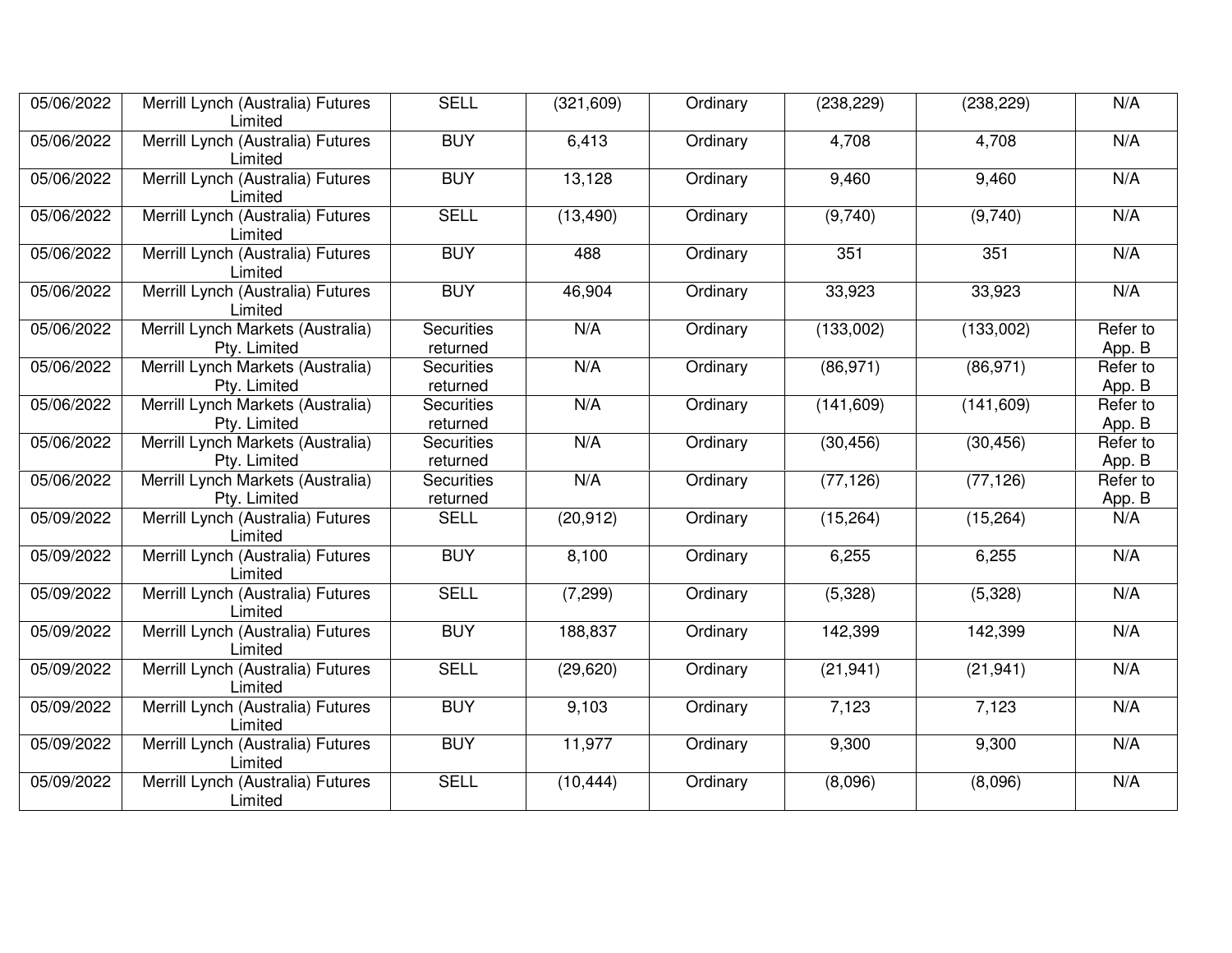| 05/09/2022 | Merrill Lynch (Australia) Futures<br>Limited                        | <b>SELL</b>                   | (1.29)     | Ordinary | (1)        | (1)        | N/A                |
|------------|---------------------------------------------------------------------|-------------------------------|------------|----------|------------|------------|--------------------|
| 05/09/2022 | Merrill Lynch (Australia) Futures<br><b>BUY</b><br>4,574<br>Limited |                               |            | Ordinary | 3,549      | 3,549      | N/A                |
| 05/09/2022 | Merrill Lynch (Australia) Futures<br>Limited                        | <b>SELL</b>                   | (241, 607) | Ordinary | (187, 292) | (187, 292) | N/A                |
| 05/09/2022 | Merrill Lynch Markets (Australia)<br>Pty. Limited                   | <b>Securities</b><br>returned | N/A        | Ordinary | (30,065)   | (30,065)   | Refer to<br>App. B |
| 05/09/2022 | Merrill Lynch Markets (Australia)<br>Pty. Limited                   | <b>Securities</b><br>returned | N/A        | Ordinary | (58, 180)  | (58, 180)  | Refer to<br>App. B |
| 05/09/2022 | Merrill Lynch Markets (Australia)<br>Pty. Limited                   | <b>Securities</b><br>borrowed | N/A        | Ordinary | 295,856    | 295,856    | Refer to<br>App. B |
| 05/10/2022 | Merrill Lynch International                                         | <b>SELL</b>                   | (1.27)     | Ordinary | (1)        | (1)        | N/A                |
| 05/10/2022 | Merrill Lynch International                                         | <b>BUY</b>                    | 1.27       | Ordinary |            |            | N/A                |
| 05/10/2022 | Merrill Lynch (Australia) Futures<br>Limited                        | <b>SELL</b>                   | (933)      | Ordinary | (712)      | (712)      | N/A                |
| 05/10/2022 | Merrill Lynch (Australia) Futures<br>Limited                        | <b>BUY</b>                    | 244,234    | Ordinary | 182,685    | 182,685    | N/A                |
| 05/10/2022 | Merrill Lynch (Australia) Futures<br>Limited                        | <b>BUY</b>                    | 19,367     | Ordinary | 14,211     | 14,211     | N/A                |
| 05/10/2022 | Merrill Lynch (Australia) Futures<br>Limited                        | <b>SELL</b>                   | (1.31)     | Ordinary | (1)        | (1)        | N/A                |
| 05/10/2022 | Merrill Lynch (Australia) Futures<br>Limited                        | <b>SELL</b>                   | (1,801)    | Ordinary | (1,291)    | (1, 291)   | N/A                |
| 05/10/2022 | Merrill Lynch (Australia) Futures<br>Limited                        | <b>BUY</b>                    | 18,263     | Ordinary | 13,163     | 13,163     | N/A                |
| 05/10/2022 | Merrill Lynch (Australia) Futures<br>Limited                        | <b>BUY</b>                    | 1,486      | Ordinary | 1,058      | 1,058      | N/A                |
| 05/10/2022 | Merrill Lynch (Australia) Futures<br>Limited                        | <b>SELL</b>                   | (1.41)     | Ordinary | (1)        | (1)        | N/A                |
| 05/10/2022 | Merrill Lynch (Australia) Futures<br>Limited                        | <b>SELL</b>                   | (22, 037)  | Ordinary | (15,685)   | (15,685)   | N/A                |
| 05/10/2022 | Merrill Lynch (Australia) Futures<br>Limited                        | <b>BUY</b>                    | 3,825      | Ordinary | 2,758      | 2,758      | N/A                |
| 05/10/2022 | Merrill Lynch (Australia) Futures<br>Limited                        | <b>BUY</b>                    | 15,718     | Ordinary | 11,341     | 11,341     | N/A                |
| 05/10/2022 | Merrill Lynch (Australia) Futures<br>Limited                        | <b>SELL</b>                   | (294, 543) | Ordinary | (209, 639) | (209, 639) | N/A                |
| 05/11/2022 | Merrill Lynch International                                         | <b>SELL</b>                   | (827)      | Ordinary | (608)      | (608)      | N/A                |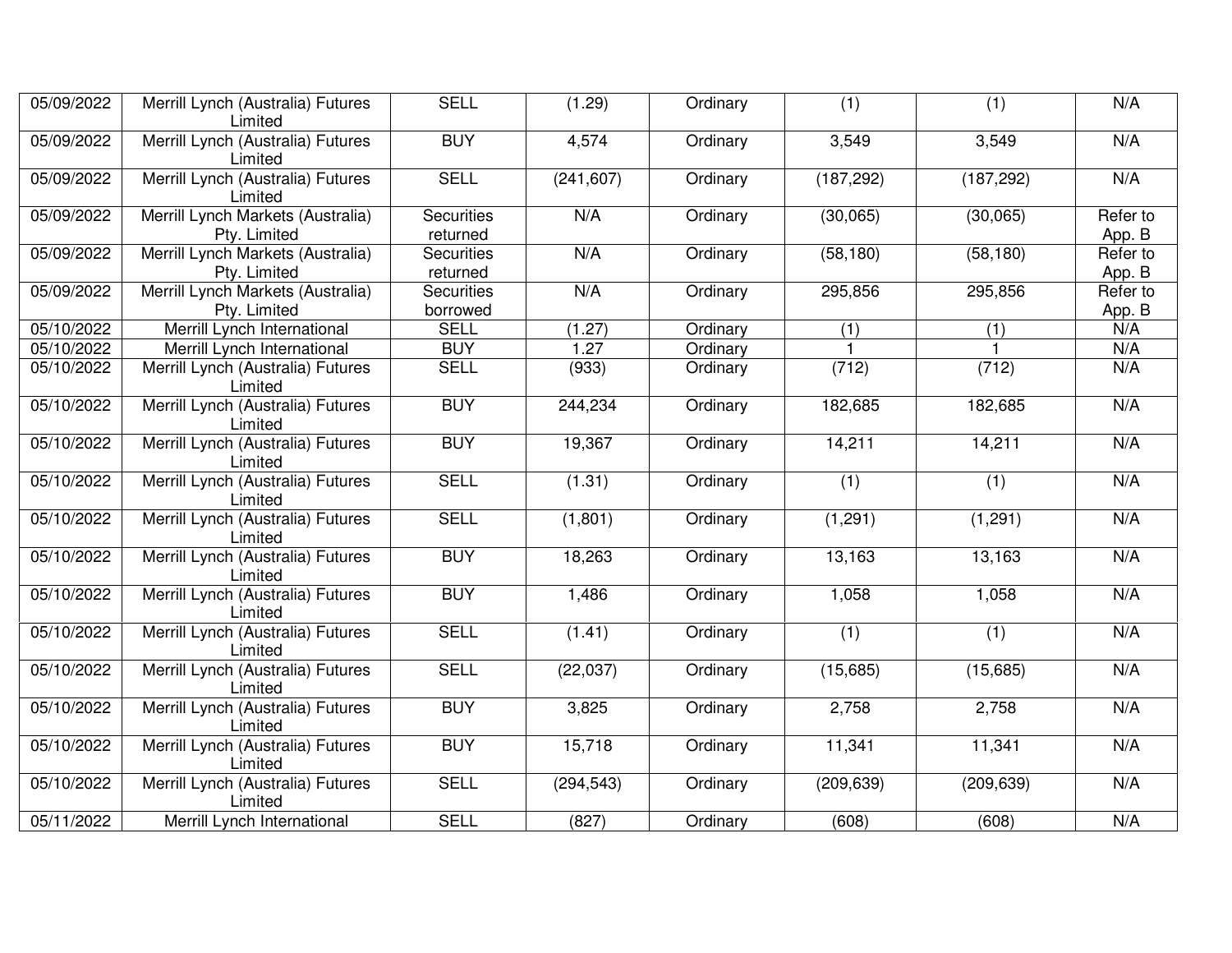| 05/11/2022 | Merrill Lynch International                                | <b>SELL</b>                   | (823)            | Ordinary | (605)            | (605)            | N/A                |
|------------|------------------------------------------------------------|-------------------------------|------------------|----------|------------------|------------------|--------------------|
| 05/11/2022 | Merrill Lynch International                                | <b>BUY</b>                    | 823              | Ordinary | 605              | 605              | N/A                |
| 05/11/2022 | Merrill Lynch (Australia) Futures<br>Limited               | <b>BUY</b>                    | 7,033            | Ordinary | 5,115            | 5,115            | N/A                |
| 05/11/2022 | Merrill Lynch (Australia) Futures<br>Limited               | <b>SELL</b>                   | (31, 218)        | Ordinary | (21,616)         | (21, 616)        | N/A                |
| 05/11/2022 | Merrill Lynch (Australia) Futures<br>Limited               | <b>BUY</b>                    | 113,400          | Ordinary | 81,844           | 81,844           | N/A                |
| 05/11/2022 | Merrill Lynch (Australia) Futures<br>Limited               | <b>BUY</b>                    | 13,185           | Ordinary | 9,640            | 9,640            | N/A                |
| 05/11/2022 | Merrill Lynch (Australia) Futures<br>Limited               | <b>BUY</b>                    | 2,002            | Ordinary | 1,461            | 1,461            | N/A                |
| 05/11/2022 | Merrill Lynch (Australia) Futures<br>Limited               | <b>BUY</b>                    | 996              | Ordinary | 732              | 732              | N/A                |
| 05/11/2022 | Merrill Lynch (Australia) Futures<br>Limited               | <b>BUY</b>                    | 7,555            | Ordinary | 5,550            | 5,550            | N/A                |
| 05/11/2022 | Merrill Lynch (Australia) Futures<br><b>BUY</b><br>Limited |                               | 28,955           | Ordinary | 21,307           | 21,307           | N/A                |
| 05/11/2022 | Merrill Lynch (Australia) Futures<br>Limited               | <b>BUY</b>                    | 6,599            | Ordinary | 4,852<br>4,852   |                  | N/A                |
| 05/11/2022 | Merrill Lynch (Australia) Futures<br>Limited               | <b>SELL</b>                   | (177, 793)       | Ordinary | (130, 730)       | (130, 730)       | N/A                |
| 05/11/2022 | Merrill Lynch Markets (Australia)<br>Pty. Limited          | <b>Securities</b><br>borrowed | N/A              | Ordinary | 103,396          | 103,396          | Refer to<br>App. B |
| 05/12/2022 | Merrill Lynch International                                | <b>SELL</b>                   | $\overline{(8)}$ | Ordinary | $\overline{(6)}$ | $\overline{(6)}$ | N/A                |
| 05/12/2022 | Merrill Lynch International                                | <b>BUY</b>                    | 8                | Ordinary | $\overline{6}$   | 6                | N/A                |
| 05/12/2022 | Merrill Lynch International                                | <b>SELL</b>                   | (664)            | Ordinary | (499)            | (499)            | N/A                |
| 05/12/2022 | Merrill Lynch International                                | <b>SELL</b>                   | (664)            | Ordinary | (499)            | (499)            | N/A                |
| 05/12/2022 | Merrill Lynch International                                | <b>BUY</b>                    | 664              | Ordinary | 499              | 499              | N/A                |
| 05/12/2022 | Merrill Lynch (Australia) Futures<br>Limited               | <b>SELL</b>                   | (7, 540)         | Ordinary | (5, 585)         | (5, 585)         | N/A                |
| 05/12/2022 | Merrill Lynch (Australia) Futures<br>Limited               | <b>BUY</b>                    | 53,647           | Ordinary | 40,440           | 40,440           | N/A                |
| 05/12/2022 | Merrill Lynch (Australia) Futures<br>Limited               | <b>BUY</b>                    | 19,726           | Ordinary | 14,916           | 14,916           | N/A                |
| 05/12/2022 | Merrill Lynch (Australia) Futures<br>Limited               | <b>BUY</b>                    | 535              | Ordinary | 407              | 407              | N/A                |
| 05/12/2022 | Merrill Lynch (Australia) Futures<br>Limited               | <b>BUY</b>                    | 1,320            | Ordinary | 1,000            | 1,000            | N/A                |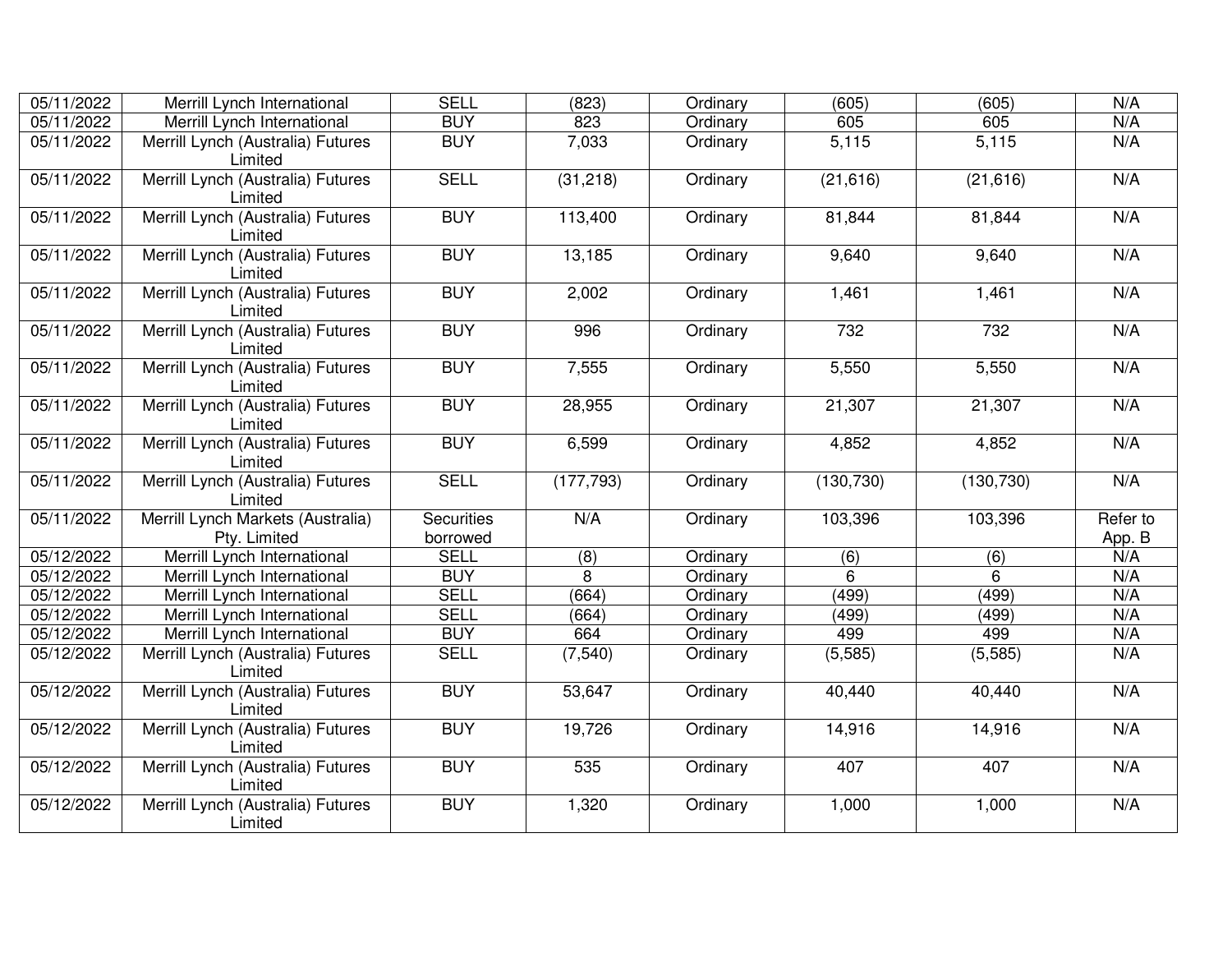| 05/12/2022 | Merrill Lynch (Australia) Futures<br>Limited                        | <b>BUY</b>                    | 821              | Ordinary | 624                    | 624              | N/A                |
|------------|---------------------------------------------------------------------|-------------------------------|------------------|----------|------------------------|------------------|--------------------|
| 05/12/2022 | Merrill Lynch (Australia) Futures<br><b>BUY</b><br>6,996<br>Limited |                               | Ordinary         | 5,300    | 5,300                  | N/A              |                    |
| 05/12/2022 | Merrill Lynch (Australia) Futures<br>Limited                        | <b>SELL</b>                   | (84, 886)        | Ordinary | (63, 824)              | (63, 824)        | N/A                |
| 05/12/2022 | Merrill Lynch Markets (Australia)<br>Pty. Limited                   | <b>Securities</b><br>returned | N/A              | Ordinary | (6,001)                | (6,001)          | Refer to<br>App. B |
| 05/12/2022 | Merrill Lynch Markets (Australia)<br>Pty. Limited                   | <b>Securities</b><br>returned | N/A              | Ordinary | (6,001)                | (6,001)          | Refer to<br>App. B |
| 05/13/2022 | Merrill Lynch International                                         | <b>BUY</b>                    | $\overline{4}$   | Ordinary | 3                      | 3                | N/A                |
| 05/13/2022 | Merrill Lynch International                                         | <b>SELL</b>                   | $\overline{(4)}$ | Ordinary | (3)                    | (3)              | N/A                |
| 05/13/2022 | Merrill Lynch (Australia) Futures<br>Limited                        | <b>BUY</b>                    | 4,988            | Ordinary | 3,783                  | 3,783            | N/A                |
| 05/13/2022 | Merrill Lynch (Australia) Futures<br>Limited                        | <b>BUY</b>                    | 7,500            | Ordinary | 5,660<br>5,660         |                  | N/A                |
| 05/13/2022 | Merrill Lynch (Australia) Futures<br>Limited                        | <b>SELL</b>                   | (85, 333)        | Ordinary | (64, 402)<br>(64, 402) |                  | N/A                |
| 05/13/2022 | Merrill Lynch (Australia) Futures<br>Limited                        | <b>BUY</b>                    | 3,455            | Ordinary | 2,598                  | 2,598            | N/A                |
| 05/13/2022 | Merrill Lynch (Australia) Futures<br>Limited                        | <b>SELL</b>                   | (1,953)          | Ordinary | (1, 474)<br>(1, 474)   |                  | N/A                |
| 05/13/2022 | Merrill Lynch (Australia) Futures<br>Limited                        | <b>SELL</b>                   | (1,653)          | Ordinary | (1, 243)               | (1, 243)         | N/A                |
| 05/13/2022 | Merrill Lynch (Australia) Futures<br>Limited                        | <b>BUY</b>                    | 73,368           | Ordinary | 56,550                 | 56,550           | N/A                |
| 05/13/2022 | Merrill Lynch (Australia) Futures<br>Limited                        | <b>BUY</b>                    | 75,500           | Ordinary | 57,885                 | 57,885           | N/A                |
| 05/13/2022 | Merrill Lynch Markets (Australia)<br>Pty. Limited                   | <b>Securities</b><br>borrowed | N/A              | Ordinary | 281,836                | 281,836          | Refer to<br>App. B |
| 05/16/2022 | Merrill Lynch International                                         | <b>BUY</b>                    | 3                | Ordinary | $\overline{c}$         | $\overline{c}$   | N/A                |
| 05/16/2022 | Merrill Lynch International                                         | <b>SELL</b>                   | (3)              | Ordinary | $\overline{(2)}$       | $\overline{(2)}$ | N/A                |
| 05/16/2022 | Merrill Lynch (Australia) Futures<br>Limited                        | <b>BUY</b>                    | 77,565           | Ordinary | 57,052                 | 57,052           | N/A                |
| 05/16/2022 | Merrill Lynch (Australia) Futures<br>Limited                        | <b>SELL</b>                   | (30, 830)        | Ordinary | (22, 789)              | (22, 789)        | N/A                |
| 05/16/2022 | Merrill Lynch (Australia) Futures<br>Limited                        | <b>BUY</b>                    | 46               | Ordinary | 34                     | 34               | N/A                |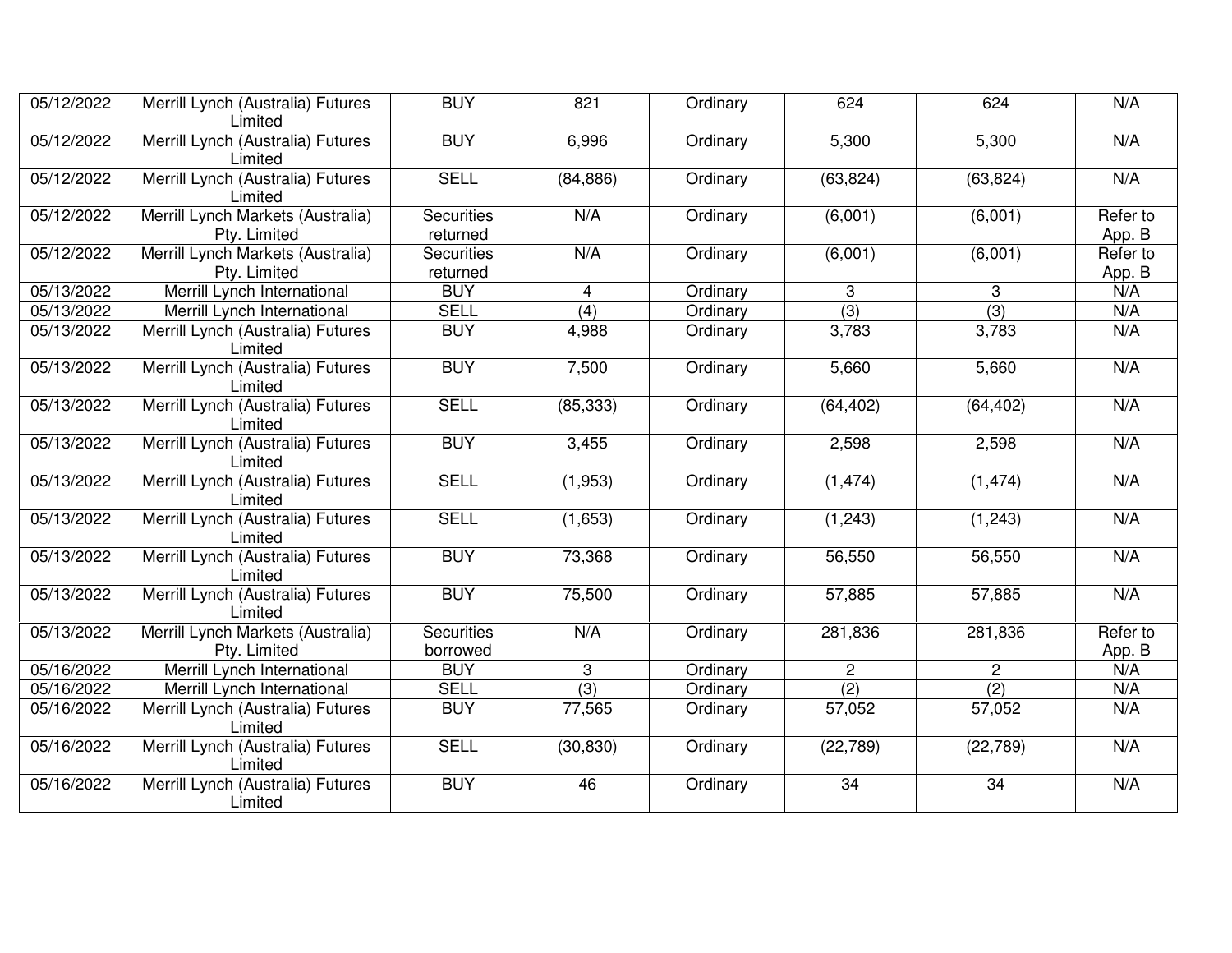| 05/16/2022              | Merrill Lynch (Australia) Futures<br>Limited | <b>BUY</b>                                         | 10,351    | Ordinary  | 7,648      | 7,648        | N/A |
|-------------------------|----------------------------------------------|----------------------------------------------------|-----------|-----------|------------|--------------|-----|
| 05/16/2022              | Merrill Lynch (Australia) Futures<br>Limited | <b>SELL</b>                                        | (2, 557)  | Ordinary  | (1,887)    | (1,887)      | N/A |
| 05/16/2022              | Merrill Lynch (Australia) Futures<br>Limited | <b>SELL</b>                                        | (3, 438)  | Ordinary  | (2,538)    | (2,538)      | N/A |
| 05/16/2022              | Merrill Lynch (Australia) Futures<br>Limited | <b>BUY</b>                                         | 3,120     | Ordinary  | 2,309      | 2,309        | N/A |
| 05/16/2022              | Merrill Lynch (Australia) Futures<br>Limited | <b>BUY</b>                                         | 4,445     | Ordinary  | 3,277      | 3,277        | N/A |
| 05/16/2022              | Merrill Lynch (Australia) Futures<br>Limited | <b>SELL</b>                                        | (4,930)   | Ordinary  | (3,626)    | (3,626)      | N/A |
| 05/16/2022              | Merrill Lynch (Australia) Futures<br>Limited | <b>SELL</b>                                        | (2,633)   | Ordinary  | (1,936)    | (1,936)      | N/A |
| 05/16/2022              | Merrill Lynch (Australia) Futures<br>Limited | <b>BUY</b><br>44,880<br>33,000<br>Ordinary         |           | 33,000    | N/A        |              |     |
| 05/16/2022              | Merrill Lynch (Australia) Futures<br>Limited | <b>SELL</b><br>(107, 994)<br>(79, 407)<br>Ordinary |           | (79, 407) | N/A        |              |     |
| 05/17/2022              | Merrill Lynch International                  | <b>BUY</b>                                         | 1.35      | Ordinary  |            | $\mathbf{1}$ | N/A |
| 05/17/2022              | Merrill Lynch International                  | <b>SELL</b>                                        | (1.35)    | Ordinary  | (1)<br>(1) |              | N/A |
| 05/17/2022              | Merrill Lynch (Australia) Futures<br>Limited | <b>BUY</b>                                         | 34,898    | Ordinary  | 25,908     | 25,908       | N/A |
| 05/17/2022              | Merrill Lynch (Australia) Futures<br>Limited | <b>BUY</b><br>20,334<br>15,077<br>Ordinary         |           | 15,077    | N/A        |              |     |
| 05/17/2022              | Merrill Lynch (Australia) Futures<br>Limited | <b>SELL</b>                                        | (18, 172) | Ordinary  | (13, 504)  | (13, 504)    | N/A |
| 05/17/2022              | Merrill Lynch (Australia) Futures<br>Limited | <b>BUY</b>                                         | 564       | Ordinary  | 419        | 419          | N/A |
| 05/17/2022              | Merrill Lynch (Australia) Futures<br>Limited | <b>BUY</b>                                         | 1,205     | Ordinary  | 899        | 899          | N/A |
| 05/17/2022              | Merrill Lynch (Australia) Futures<br>Limited | <b>SELL</b>                                        | (1,611)   | Ordinary  | (1, 198)   | (1, 198)     | N/A |
| $\overline{05}/17/2022$ | Merrill Lynch (Australia) Futures<br>Limited | <b>BUY</b>                                         | 2,053     | Ordinary  | 1,532      | 1,532        | N/A |
| 05/17/2022              | Merrill Lynch (Australia) Futures<br>Limited | <b>BUY</b>                                         | 2,217     | Ordinary  | 1,661      | 1,661        | N/A |
| 05/17/2022              | Merrill Lynch (Australia) Futures<br>Limited | <b>SELL</b>                                        | (23, 220) | Ordinary  | (17, 393)  | (17, 393)    | N/A |
| 05/18/2022              | Merrill Lynch International                  | <b>SELL</b>                                        | (265)     | Ordinary  | (193)      | (193)        | N/A |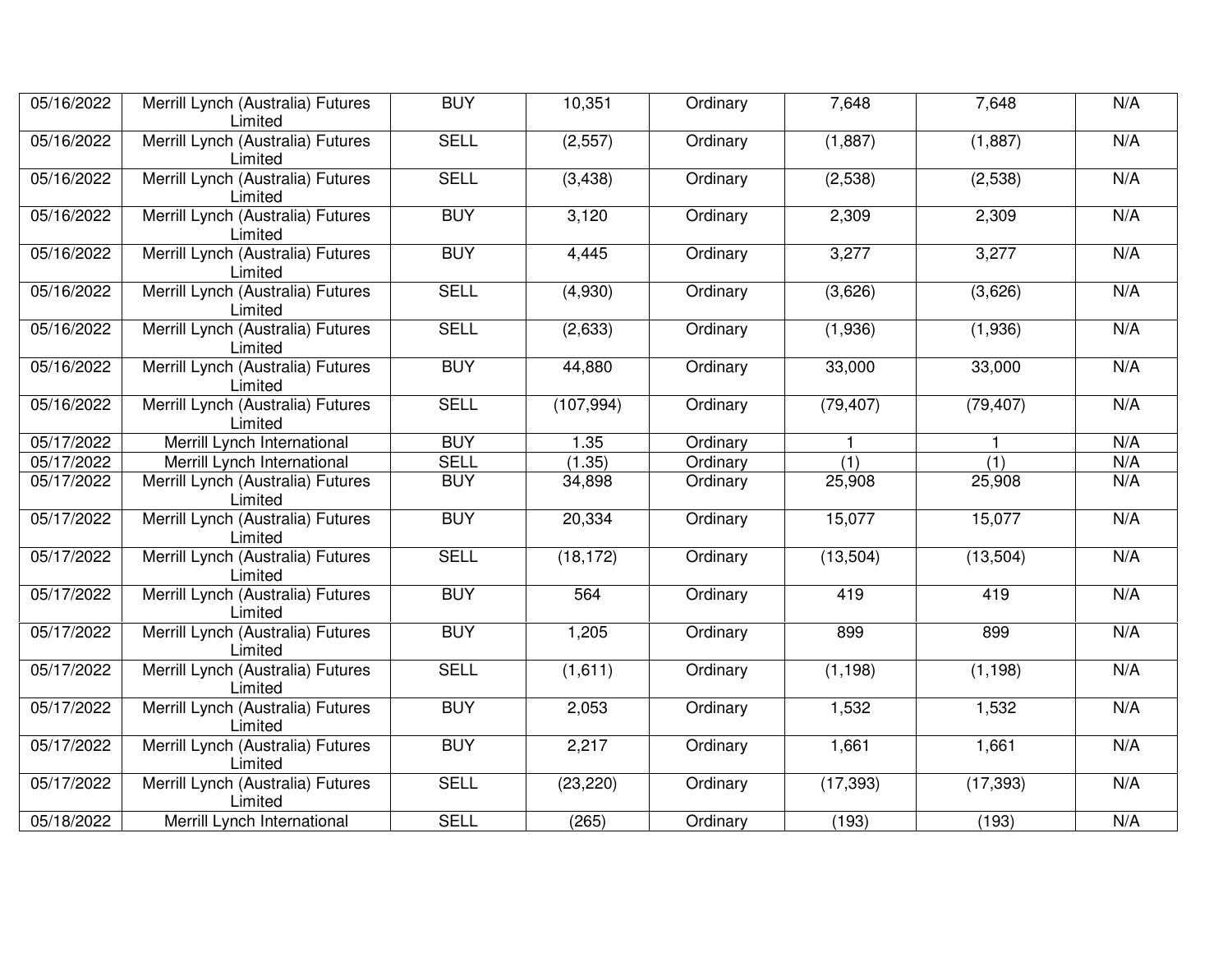| 05/18/2022 | Merrill Lynch International                  | <b>BUY</b>  | 1.38      | Ordinary |           |           | N/A |
|------------|----------------------------------------------|-------------|-----------|----------|-----------|-----------|-----|
| 05/18/2022 | Merrill Lynch International                  | <b>SELL</b> | (1.38)    | Ordinary | (1)       | (1)       | N/A |
| 05/18/2022 | Merrill Lynch (Australia) Futures<br>Limited | <b>BUY</b>  | 25,972    | Ordinary | 19,050    | 19,050    | N/A |
| 05/18/2022 | Merrill Lynch (Australia) Futures<br>Limited | <b>BUY</b>  | 15,479    | Ordinary | 11,286    | 11,286    | N/A |
| 05/18/2022 | Merrill Lynch (Australia) Futures<br>Limited | <b>BUY</b>  | 455       | Ordinary | 332       | 332       | N/A |
| 05/18/2022 | Merrill Lynch (Australia) Futures<br>Limited | <b>SELL</b> | (10, 706) | Ordinary | (7,803)   | (7, 803)  | N/A |
| 05/18/2022 | Merrill Lynch (Australia) Futures<br>Limited | <b>SELL</b> | (520)     | Ordinary | (378)     | (378)     | N/A |
| 05/18/2022 | Merrill Lynch (Australia) Futures<br>Limited | <b>BUY</b>  | 1,998     | Ordinary | 1,453     | 1,453     | N/A |
| 05/18/2022 | Merrill Lynch (Australia) Futures<br>Limited | <b>SELL</b> | (1.38)    | Ordinary | (1)       | (1)       | N/A |
| 05/18/2022 | Merrill Lynch (Australia) Futures<br>Limited | <b>SELL</b> | (28, 936) | Ordinary | (21, 044) | (21, 044) | N/A |
| 05/19/2022 | Merrill Lynch (Australia) Futures<br>Limited | <b>SELL</b> | (5, 491)  | Ordinary | (4,091)   | (4,091)   | N/A |
| 05/19/2022 | Merrill Lynch (Australia) Futures<br>Limited | <b>SELL</b> | (9, 491)  | Ordinary | (7, 163)  | (7, 163)  | N/A |
| 05/19/2022 | Merrill Lynch (Australia) Futures<br>Limited | <b>BUY</b>  | 23,676    | Ordinary | 17,809    | 17,809    | N/A |
| 05/19/2022 | Merrill Lynch (Australia) Futures<br>Limited | <b>BUY</b>  | 5,621     | Ordinary | 4,121     | 4,121     | N/A |
| 05/19/2022 | Merrill Lynch (Australia) Futures<br>Limited | <b>BUY</b>  | 715       | Ordinary | 528       | 528       | N/A |
| 05/19/2022 | Merrill Lynch (Australia) Futures<br>Limited | <b>BUY</b>  | 5,142     | Ordinary | 3,788     | 3,788     | N/A |
| 05/19/2022 | Merrill Lynch (Australia) Futures<br>Limited | <b>SELL</b> | (30, 715) | Ordinary | (22, 752) | (22, 752) | N/A |
| 05/19/2022 | Merrill Lynch (Australia) Futures<br>Limited | <b>BUY</b>  | 1,164,615 | Ordinary | 878,077   | 878,077   | N/A |
| 05/19/2022 | Merrill Lynch (Australia) Futures<br>Limited | <b>SELL</b> | (1.35)    | Ordinary | (1)       | (1)       | N/A |
| 05/19/2022 | Merrill Lynch (Australia) Futures<br>Limited | <b>BUY</b>  | 84,384    | Ordinary | 62,507    | 62,507    | N/A |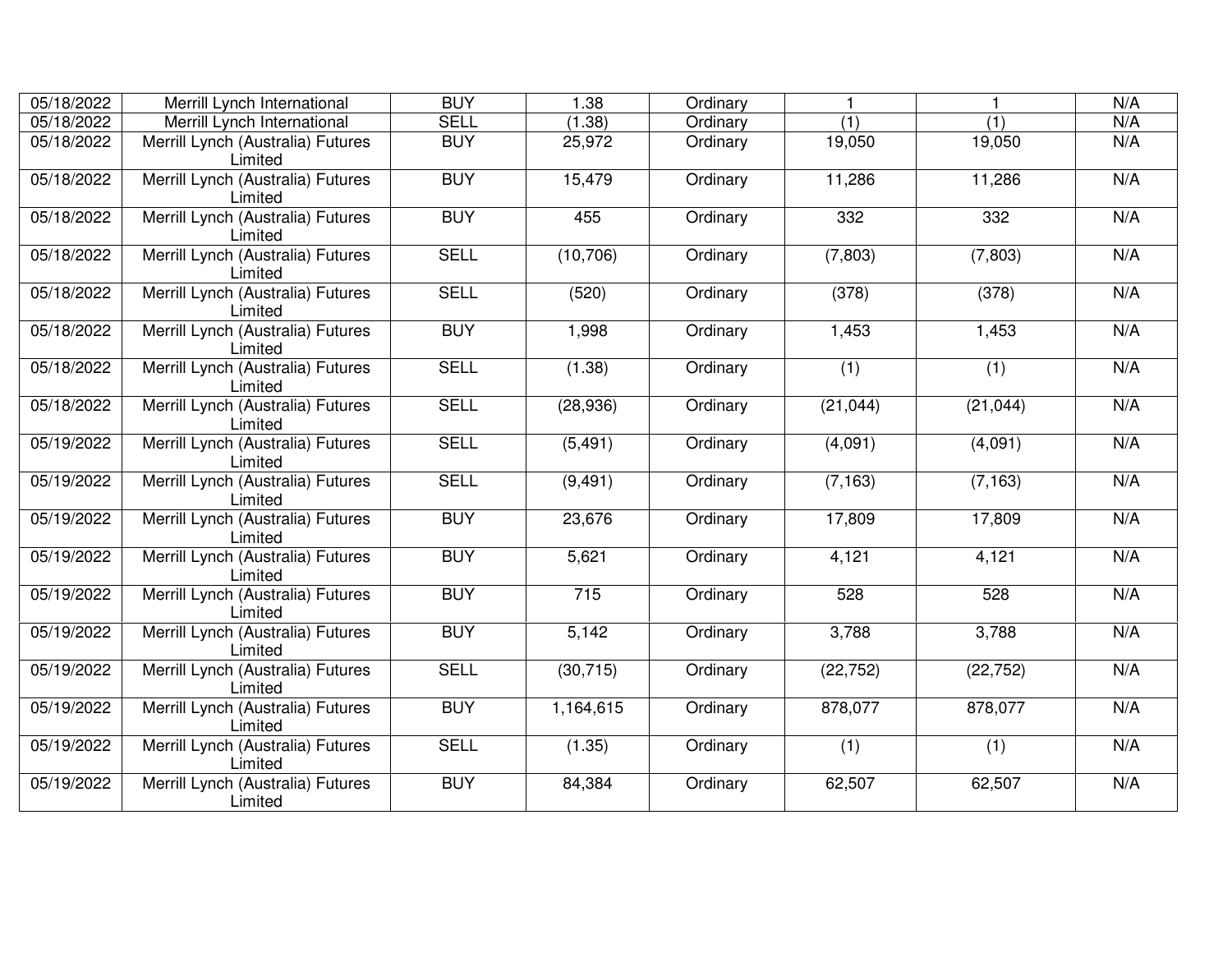| 05/19/2022 | Merrill Lynch Markets (Australia)                 | <b>Securities</b>             | N/A            | Ordinary | 131,117   | 131,117          | Refer to           |
|------------|---------------------------------------------------|-------------------------------|----------------|----------|-----------|------------------|--------------------|
|            | Pty. Limited<br>borrowed                          |                               |                |          |           |                  | App. B             |
| 05/19/2022 | Merrill Lynch Markets (Australia)                 | <b>Securities</b>             | N/A            | Ordinary | (1, 166)  | (1, 166)         | Refer to           |
|            | Pty. Limited                                      | returned                      |                |          |           |                  | App. B             |
| 05/20/2022 | Merrill Lynch International                       | <b>BUY</b>                    | $\overline{7}$ | Ordinary | 5         | 5                | N/A                |
| 05/20/2022 | Merrill Lynch International                       | <b>SELL</b>                   | (7)            | Ordinary | (5)       | $\overline{(5)}$ | N/A                |
| 05/20/2022 | Merrill Lynch (Australia) Futures<br>Limited      | <b>BUY</b>                    | 5,052          | Ordinary | 3,756     | 3,756            | N/A                |
| 05/20/2022 | Merrill Lynch (Australia) Futures<br>Limited      | <b>BUY</b>                    | 28,929         | Ordinary | 21,014    | 21,014           | N/A                |
| 05/20/2022 | Merrill Lynch (Australia) Futures<br>Limited      | <b>SELL</b>                   | (45, 278)      | Ordinary | (33, 107) | (33, 107)        | N/A                |
| 05/20/2022 | Merrill Lynch (Australia) Futures<br>Limited      | <b>SELL</b>                   | (1,901)        | Ordinary | (1, 393)  | (1, 393)         | N/A                |
| 05/20/2022 | Merrill Lynch (Australia) Futures<br>Limited      | <b>BUY</b>                    | 46,959         | Ordinary | 34,333    | 34,333           | N/A                |
| 05/20/2022 | Merrill Lynch (Australia) Futures<br>Limited      | <b>BUY</b>                    | 883            | Ordinary | 651       | 651              | N/A                |
| 05/20/2022 | Merrill Lynch (Australia) Futures<br>Limited      | <b>SELL</b>                   | (5,369)        | Ordinary | (3,948)   | (3,948)          | N/A                |
| 05/20/2022 | Merrill Lynch (Australia) Futures<br>Limited      | <b>BUY</b>                    | 15,017         | Ordinary | 11,042    | 11,042           | N/A                |
| 05/20/2022 | Merrill Lynch (Australia) Futures<br>Limited      | <b>BUY</b>                    | 846            | Ordinary | 622       | 622              | N/A                |
| 05/20/2022 | Merrill Lynch (Australia) Futures<br>Limited      | <b>SELL</b>                   | (1.35)         | Ordinary | (1)       | (1)              | N/A                |
| 05/20/2022 | Merrill Lynch (Australia) Futures<br>Limited      | <b>BUY</b>                    | 29,326         | Ordinary | 21,723    | 21,723           | N/A                |
| 05/20/2022 | Merrill Lynch (Australia) Futures<br>Limited      | <b>BUY</b>                    | 6,094          | Ordinary | 4,514     | 4,514            | N/A                |
| 05/20/2022 | Merrill Lynch (Australia) Futures<br>Limited      | <b>SELL</b>                   | (49, 523)      | Ordinary | (36, 684) | (36, 684)        | N/A                |
| 05/20/2022 | Merrill Lynch (Australia) Futures<br>Limited      | <b>BUY</b>                    | 2,868          | Ordinary | 2,109     | 2,109            | N/A                |
| 05/20/2022 | Merrill Lynch Markets (Australia)<br>Pty. Limited | <b>Securities</b><br>returned | N/A            | Ordinary | (45, 685) | (45, 685)        | Refer to<br>App. B |
| 05/20/2022 | Merrill Lynch Markets (Australia)                 | <b>Securities</b>             | N/A            | Ordinary | 576,267   | 576,267          | Refer to           |
|            | Pty. Limited                                      | borrowed                      |                |          |           |                  | App. B             |
|            |                                                   |                               |                |          |           |                  |                    |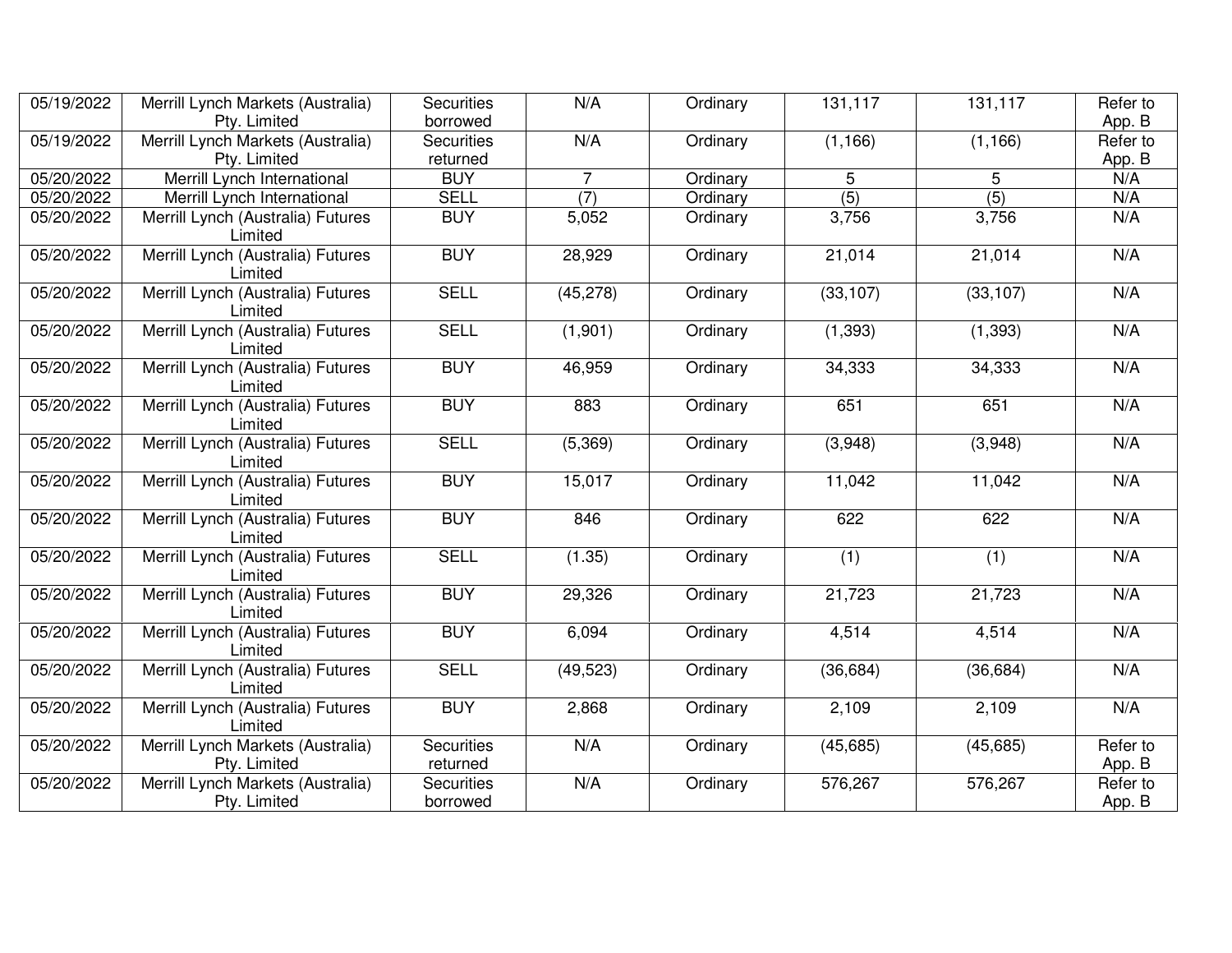| 05/23/2022                                                                                       | Merrill Lynch (Australia) Futures<br>Limited                                                    | <b>BUY</b>             | 6,365      | Ordinary | 4,508     | 4,508     | N/A                |
|--------------------------------------------------------------------------------------------------|-------------------------------------------------------------------------------------------------|------------------------|------------|----------|-----------|-----------|--------------------|
| 05/23/2022                                                                                       | Merrill Lynch (Australia) Futures<br>Limited                                                    | <b>SELL</b>            | (5,749)    | Ordinary | (4,077)   | (4,077)   | N/A                |
| 05/23/2022                                                                                       | Merrill Lynch (Australia) Futures<br>Limited                                                    | <b>SELL</b>            | (27,062)   | Ordinary | (18, 793) | (18, 793) | N/A                |
| 05/23/2022                                                                                       | Merrill Lynch (Australia) Futures<br>Limited                                                    | <b>SELL</b>            | (31, 549)  | Ordinary | (21,909)  | (21, 909) | N/A                |
| 05/23/2022                                                                                       | Merrill Lynch (Australia) Futures<br>Limited                                                    | <b>SELL</b>            | (100, 653) | Ordinary | (69, 898) | (69, 898) | N/A                |
| 05/23/2022                                                                                       | Merrill Lynch (Australia) Futures<br>Limited                                                    | <b>SELL</b>            | (40, 215)  | Ordinary | (28, 647) | (28, 647) | N/A                |
| 05/23/2022                                                                                       | <b>SELL</b><br>Merrill Lynch (Australia) Futures<br>(12, 141)<br>Ordinary<br>(8,490)<br>Limited |                        | (8,490)    | N/A      |           |           |                    |
| 05/23/2022                                                                                       | Merrill Lynch (Australia) Futures<br>Limited                                                    | <b>BUY</b>             | 10,961     | Ordinary | 7,664     | 7,664     | N/A                |
| <b>SELL</b><br>05/23/2022<br>Merrill Lynch (Australia) Futures<br>(1,408)<br>Ordinary<br>Limited |                                                                                                 | (988)                  | (988)      | N/A      |           |           |                    |
| 05/23/2022                                                                                       | Merrill Lynch (Australia) Futures<br>Limited                                                    | <b>BUY</b>             | 15,895     | Ordinary | 11,220    | 11,220    | N/A                |
| 05/23/2022                                                                                       | Merrill Lynch (Australia) Futures<br>Limited                                                    | <b>BUY</b>             | 67,773     | Ordinary | 47,896    | 47,896    | N/A                |
| 05/23/2022                                                                                       | Merrill Lynch (Australia) Futures<br>Limited                                                    | <b>BUY</b>             | 1,534      | Ordinary | 1,136     | 1,136     | N/A                |
| 05/23/2022                                                                                       | Merrill Lynch (Australia) Futures<br>Limited                                                    | <b>BUY</b>             | 58,703     | Ordinary | 41,657    | 41,657    | N/A                |
| 05/23/2022                                                                                       | Merrill Lynch (Australia) Futures<br>Limited                                                    | <b>SELL</b>            | (576)      | Ordinary | (400)     | (400)     | N/A                |
| 05/23/2022                                                                                       | Merrill Lynch Markets (Australia)<br>Pty. Limited                                               | Securities<br>borrowed | N/A        | Ordinary | 116,355   | 116,355   | Refer to<br>App. B |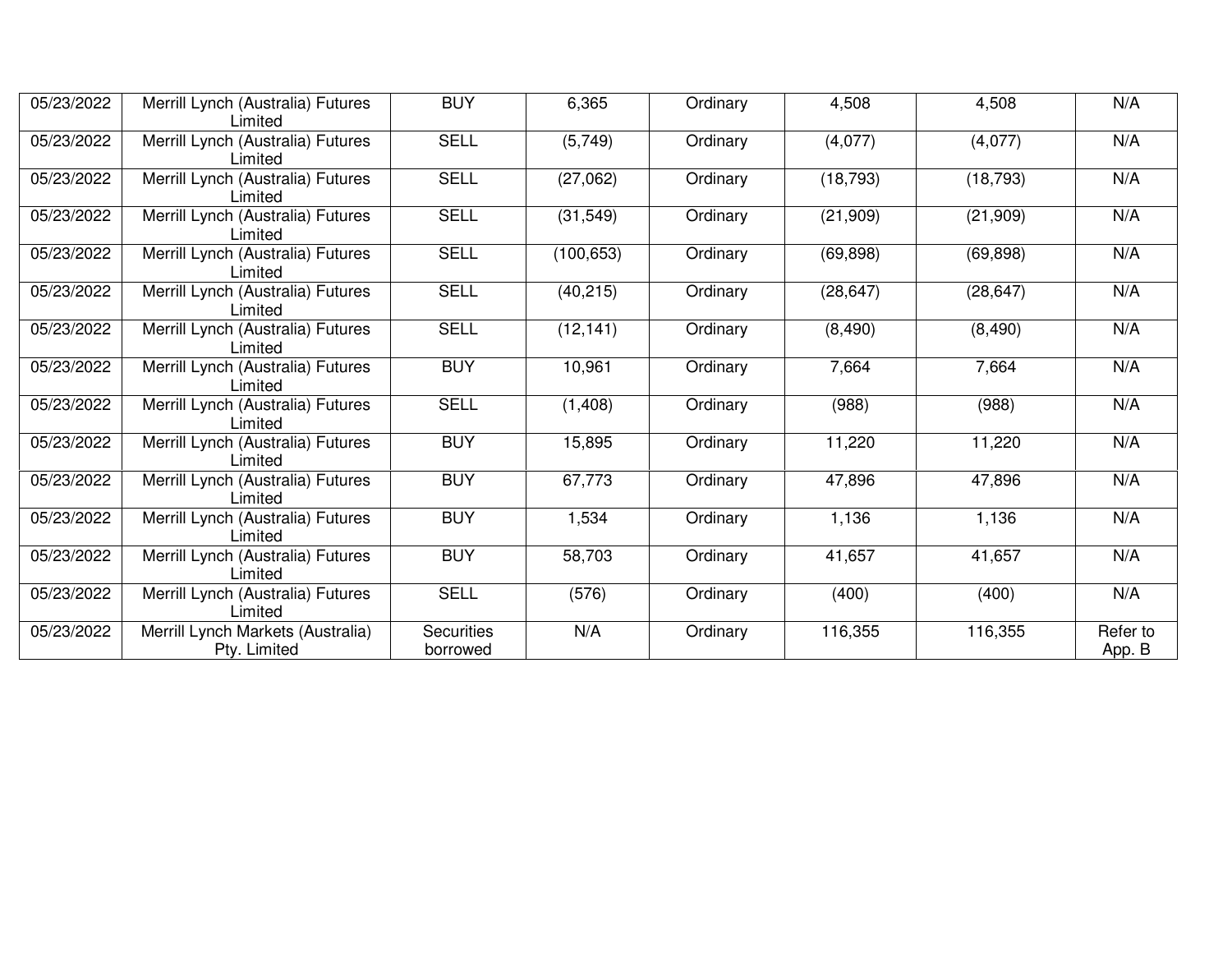# **Appendix B-1: Prescribed information**

| Type of agreement                                       | International Prime Brokerage Agreement                                                                                                                          |
|---------------------------------------------------------|------------------------------------------------------------------------------------------------------------------------------------------------------------------|
| <b>Parties to agreement</b>                             | Merrill Lynch International, Merrill Lynch Markets (Australia) Pty Limited and Regal<br>Funds Management Pty Limited as Trustee of Atlantic Absolute Return Fund |
| Holder of voting<br>rights                              | Securities borrower. Securities lender may instruct the registered holder to vote on<br>securities.                                                              |
| Are there any<br>restrictions on voting<br>rights?      | <b>No</b>                                                                                                                                                        |
| If yes, detail                                          | N/A                                                                                                                                                              |
| <b>Scheduled return</b><br>date (if any)                | On recall of the securities loan by the securities lender.                                                                                                       |
| Does the borrower<br>have the right to<br>return early? | Yes                                                                                                                                                              |
| If yes, detail                                          | Securities borrower will have right to return assets at any time.                                                                                                |
| Does the lender have<br>the right to recall<br>early?   | Yes                                                                                                                                                              |
| If yes, detail                                          | Securities lender will have right to recall assets at any time.                                                                                                  |
| Will the securities be<br>returned on<br>settlement?    | Yes                                                                                                                                                              |
| If yes, detail any<br>exceptions                        | N/A                                                                                                                                                              |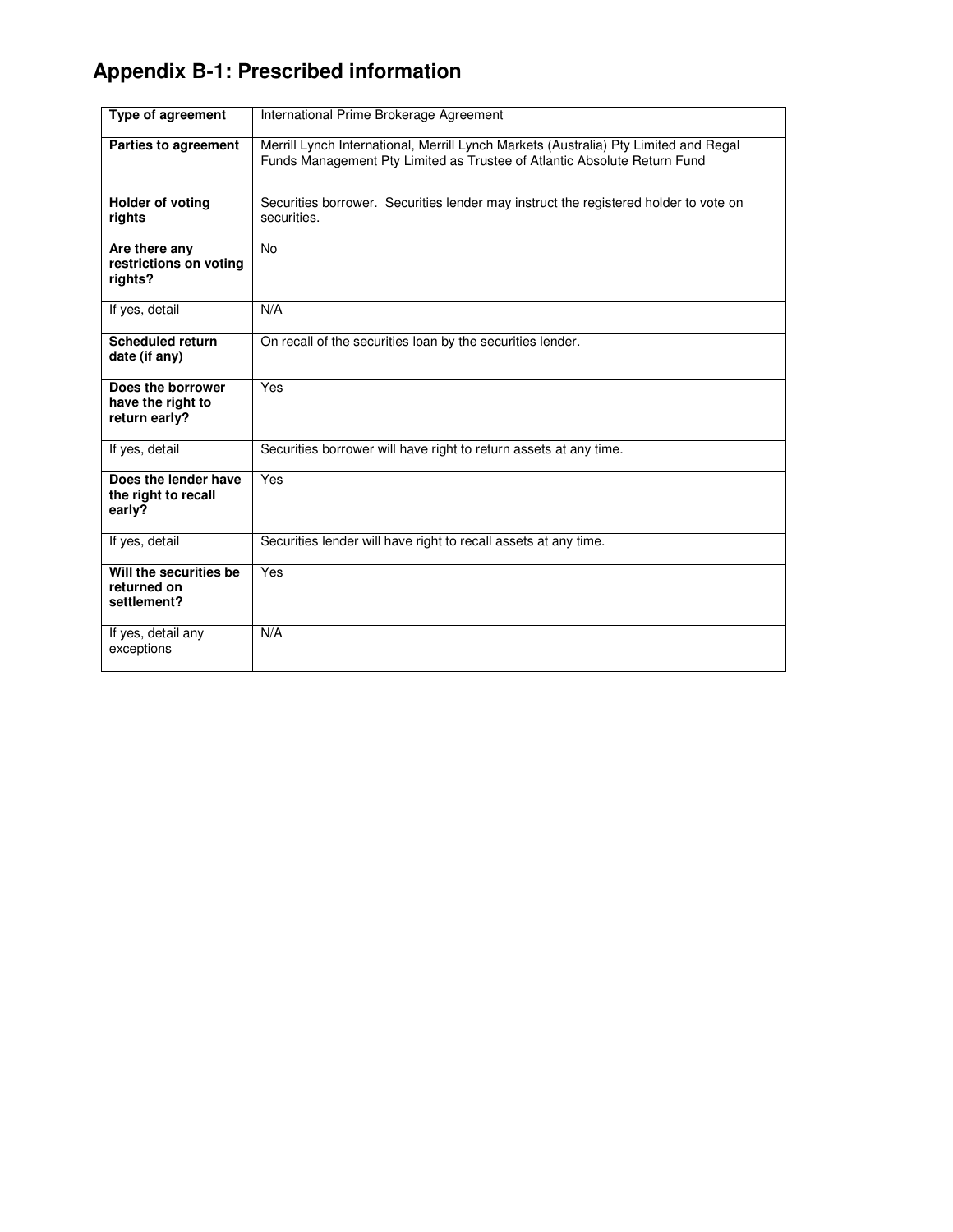## **Appendix B-2: Prescribed information**

| Type of agreement                                       | International Prime Brokerage Agreement                                                                                                                                    |
|---------------------------------------------------------|----------------------------------------------------------------------------------------------------------------------------------------------------------------------------|
| Parties to agreement                                    | Merrill Lynch International, Merrill Lynch Markets (Australia) Pty Limited and Regal<br>Funds Management Pty Limited as Trustee of Regal Australian Long Short Equity Fund |
| Holder of voting<br>rights                              | Securities borrower. Securities lender may instruct the registered holder to vote on<br>securities.                                                                        |
| Are there any<br>restrictions on voting<br>rights?      | <b>No</b>                                                                                                                                                                  |
| If yes, detail                                          | N/A                                                                                                                                                                        |
| <b>Scheduled return</b><br>date (if any)                | On recall of the securities loan by the securities lender.                                                                                                                 |
| Does the borrower<br>have the right to<br>return early? | Yes                                                                                                                                                                        |
| If yes, detail                                          | Securities borrower will have right to return assets at any time.                                                                                                          |
| Does the lender have<br>the right to recall<br>early?   | Yes                                                                                                                                                                        |
| If yes, detail                                          | Securities lender will have right to recall assets at any time.                                                                                                            |
| Will the securities be<br>returned on<br>settlement?    | Yes                                                                                                                                                                        |
| If yes, detail any<br>exceptions                        | N/A                                                                                                                                                                        |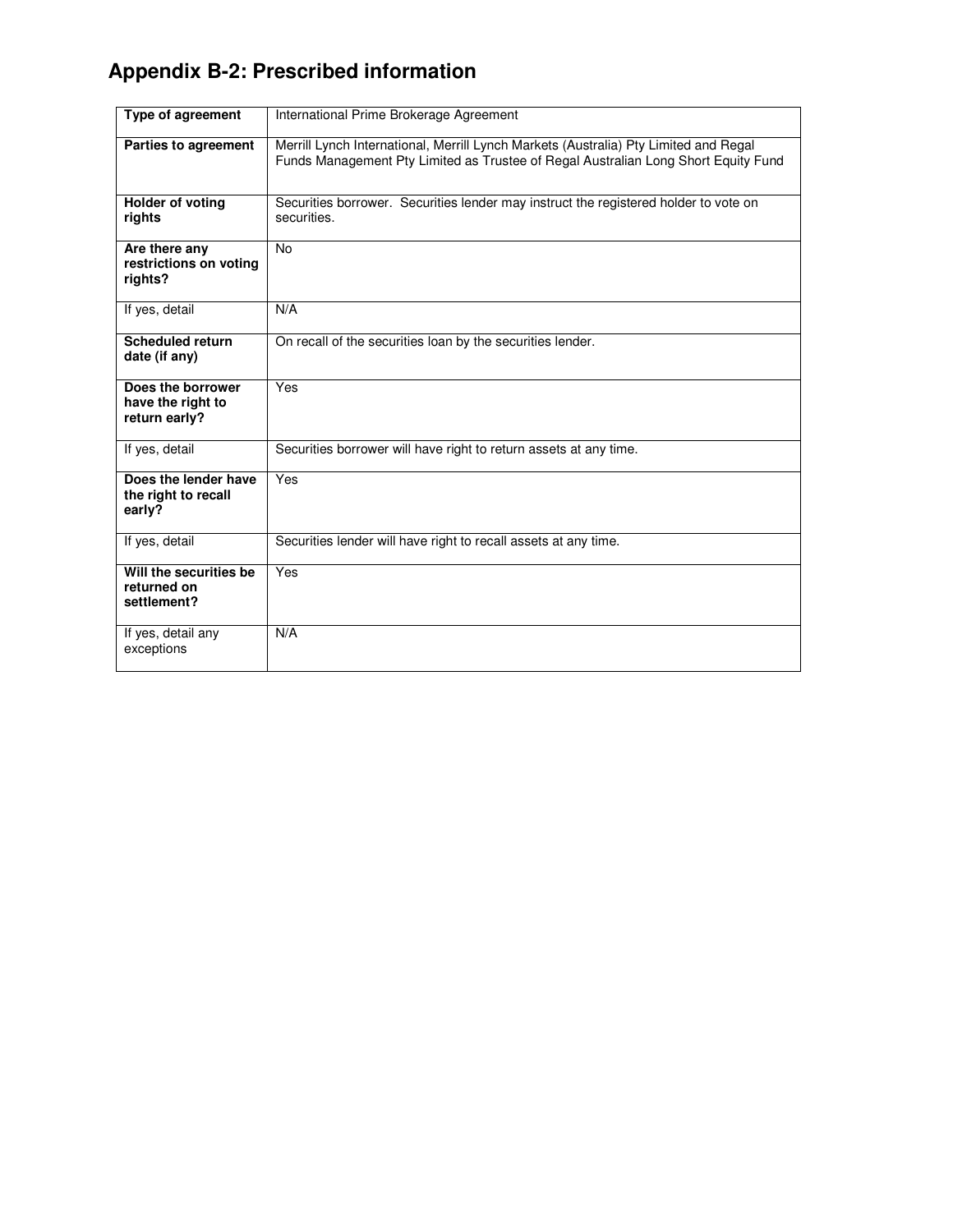# **Appendix B-3: Prescribed information**

| Type of agreement                                       | International Prime Brokerage Agreement                                                                                                                       |
|---------------------------------------------------------|---------------------------------------------------------------------------------------------------------------------------------------------------------------|
| <b>Parties to agreement</b>                             | Merrill Lynch International, Merrill Lynch Markets (Australia) Pty Limited and Regal<br>Funds Management Pty Limited as Trustee of Tasman Market Neutral Fund |
| <b>Holder of voting</b><br>rights                       | Securities borrower. Securities lender may instruct the registered holder to vote on<br>securities.                                                           |
| Are there any<br>restrictions on voting<br>rights?      | <b>No</b>                                                                                                                                                     |
| If yes, detail                                          | N/A                                                                                                                                                           |
| <b>Scheduled return</b><br>date (if any)                | On recall of the securities loan by the securities lender.                                                                                                    |
| Does the borrower<br>have the right to<br>return early? | $Y_{\text{es}}$                                                                                                                                               |
| If yes, detail                                          | Securities borrower will have right to return assets at any time.                                                                                             |
| Does the lender have<br>the right to recall<br>early?   | Yes                                                                                                                                                           |
| If yes, detail                                          | Securities lender will have right to recall assets at any time.                                                                                               |
| Will the securities be<br>returned on<br>settlement?    | Yes                                                                                                                                                           |
| If yes, detail any<br>exceptions                        | N/A                                                                                                                                                           |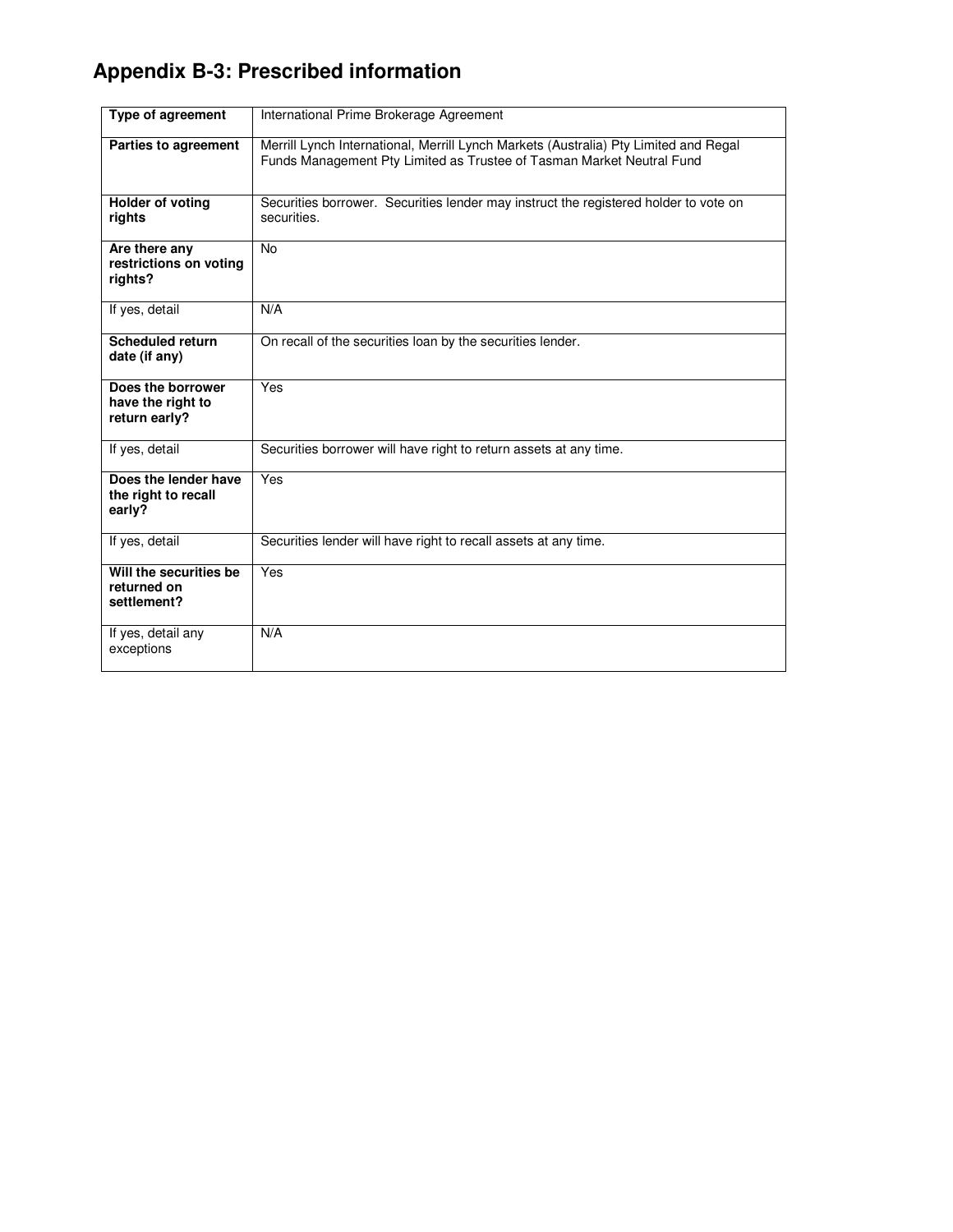## **Appendix B-4: Prescribed information**

| Type of agreement                                       | International Prime Brokerage Agreement                                                                                                                              |
|---------------------------------------------------------|----------------------------------------------------------------------------------------------------------------------------------------------------------------------|
| <b>Parties to agreement</b>                             | Merrill Lynch International, Merrill Lynch Markets (Australia) Pty Limited and Equity<br>Trustees Limited As Trustee And Responsible Entity Of Regal Investment Fund |
| <b>Holder of voting</b><br>rights                       | Securities borrower. Securities lender may instruct the registered holder to vote on<br>securities.                                                                  |
| Are there any<br>restrictions on voting<br>rights?      | <b>No</b>                                                                                                                                                            |
| If yes, detail                                          | N/A                                                                                                                                                                  |
| <b>Scheduled return</b><br>date (if any)                | On recall of the securities loan by the securities lender.                                                                                                           |
| Does the borrower<br>have the right to<br>return early? | Yes                                                                                                                                                                  |
| If yes, detail                                          | Securities borrower will have right to return assets at any time.                                                                                                    |
| Does the lender have<br>the right to recall<br>early?   | Yes                                                                                                                                                                  |
| If yes, detail                                          | Securities lender will have right to recall assets at any time.                                                                                                      |
| Will the securities be<br>returned on<br>settlement?    | Yes                                                                                                                                                                  |
| If yes, detail any<br>exceptions                        | N/A                                                                                                                                                                  |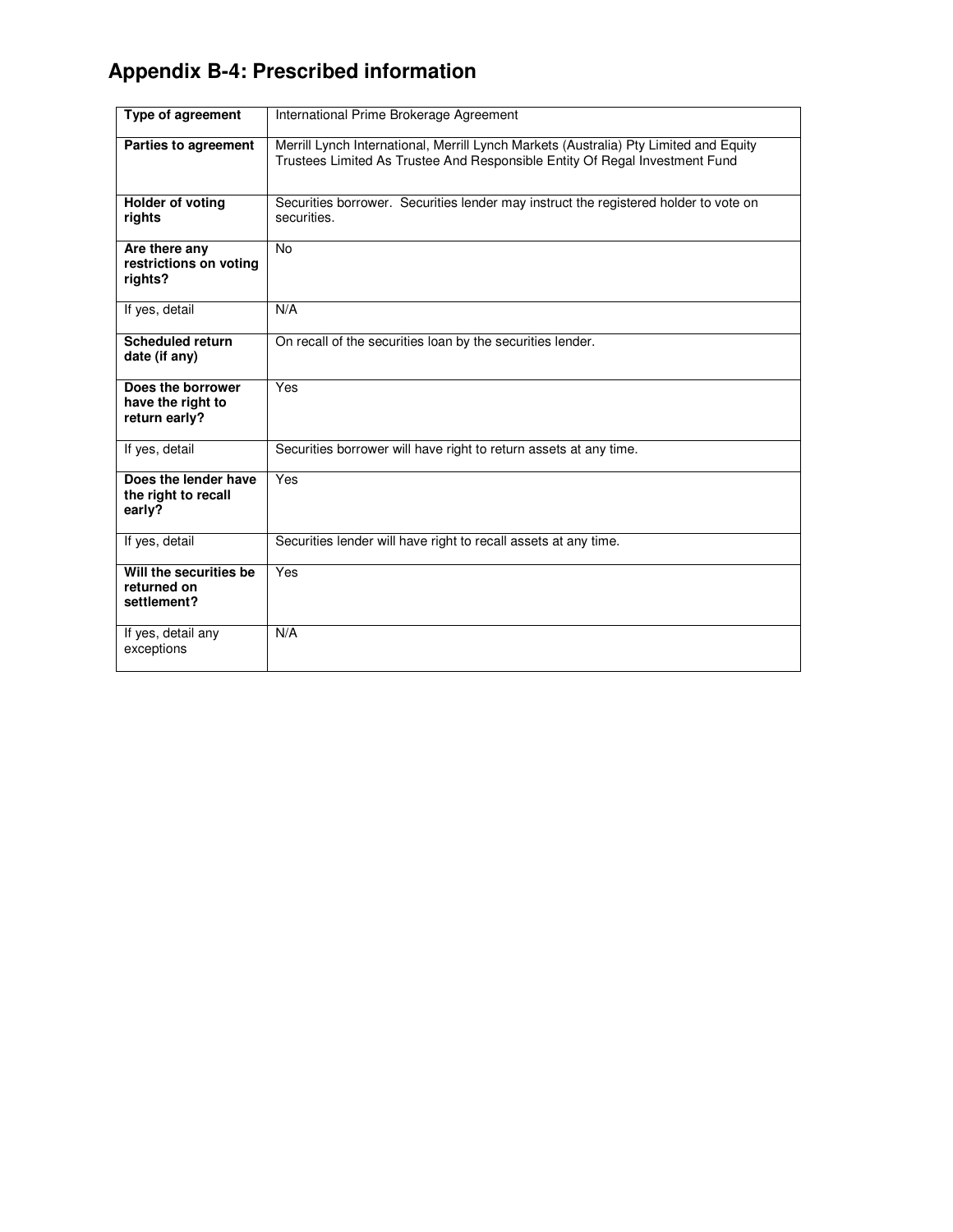# **Appendix B-5: Prescribed information**

| <b>Type of agreement</b>                                | International Prime Brokerage Agreement                                                                       |
|---------------------------------------------------------|---------------------------------------------------------------------------------------------------------------|
| <b>Parties to agreement</b>                             | Merrill Lynch International, Merrill Lynch Markets (Australia) Pty Limited and<br>Susquehanna Pacific Pty Ltd |
| <b>Holder of voting</b><br>rights                       | Securities borrower. Securities lender may instruct the registered holder to vote on<br>securities.           |
| Are there any<br>restrictions on voting<br>rights?      | <b>No</b>                                                                                                     |
| If yes, detail                                          | N/A                                                                                                           |
| <b>Scheduled return</b><br>date (if any)                | On recall of the securities loan by the securities lender.                                                    |
| Does the borrower<br>have the right to<br>return early? | Yes                                                                                                           |
| If yes, detail                                          | Securities borrower will have right to return assets at any time.                                             |
| Does the lender have<br>the right to recall<br>early?   | Yes                                                                                                           |
| If yes, detail                                          | Securities lender will have right to recall assets at any time.                                               |
| Will the securities be<br>returned on<br>settlement?    | $\overline{Yes}$                                                                                              |
| If yes, detail any<br>exceptions                        | N/A                                                                                                           |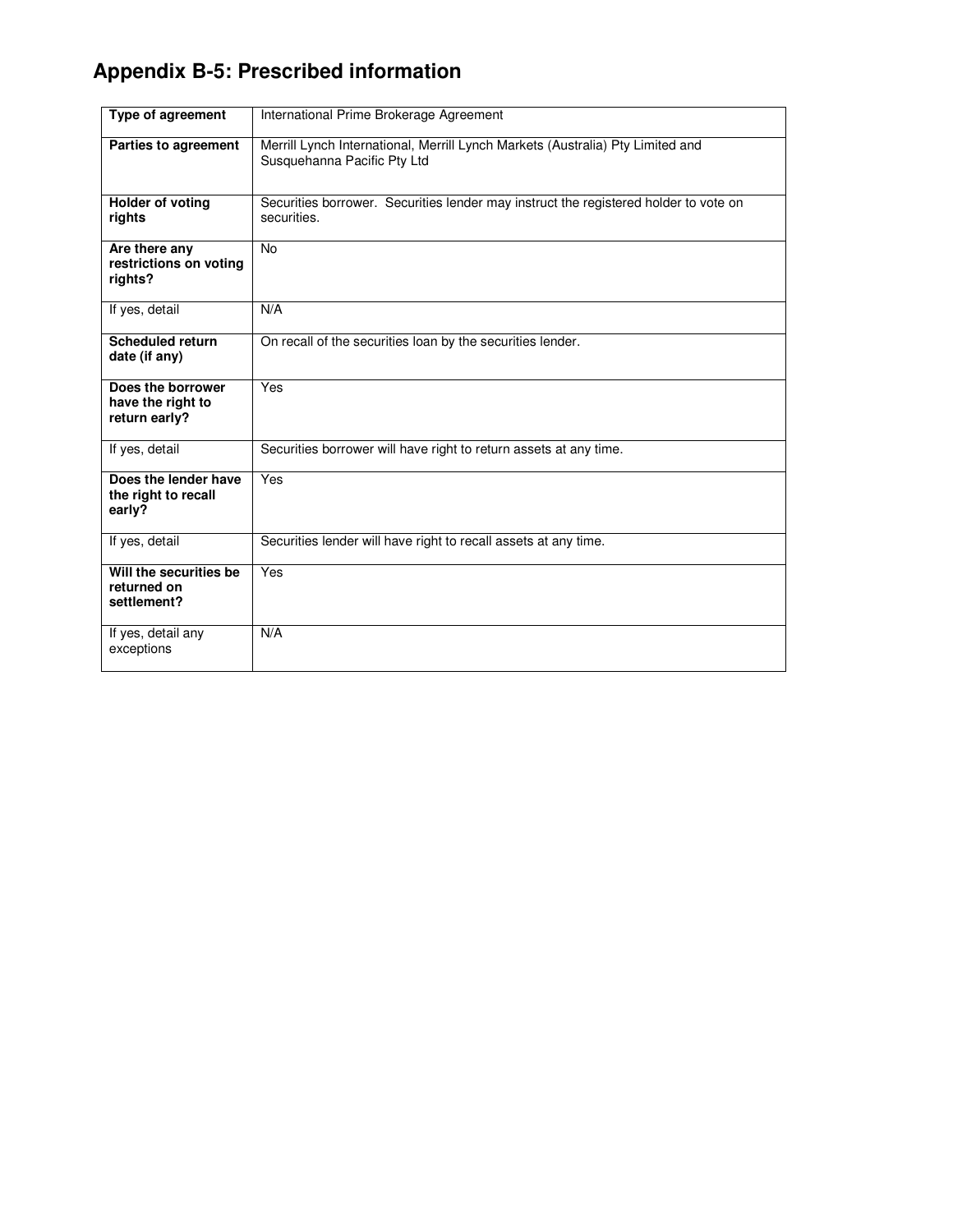## **Appendix B-6: Prescribed information**

| Type of agreement                                       | Securities Lending Agreement                                                                                                       |
|---------------------------------------------------------|------------------------------------------------------------------------------------------------------------------------------------|
| Parties to agreement                                    | Merrill Lynch Markets (Australia) Pty. Limited and Merrill Lynch Markets (Australia) Pty.<br>Limited and JPMORGAN CHASE BANK, N.A. |
| <b>Holder of voting</b><br>rights                       | Securities borrower. Securities lender may instruct the registered holder to vote on<br>securities.                                |
| Are there any<br>restrictions on voting<br>rights?      | <b>No</b>                                                                                                                          |
| If yes, detail                                          | N/A                                                                                                                                |
| <b>Scheduled return</b><br>date (if any)                | On recall of the securities loan by the securities lender.                                                                         |
| Does the borrower<br>have the right to<br>return early? | Yes                                                                                                                                |
| If yes, detail                                          | Securities borrower will have right to return assets at any time.                                                                  |
| Does the lender have<br>the right to recall<br>early?   | Yes                                                                                                                                |
| If yes, detail                                          | Securities lender will have right to recall assets at any time.                                                                    |
| Will the securities be<br>returned on<br>settlement?    | Yes                                                                                                                                |
| If yes, detail any<br>exceptions                        | N/A                                                                                                                                |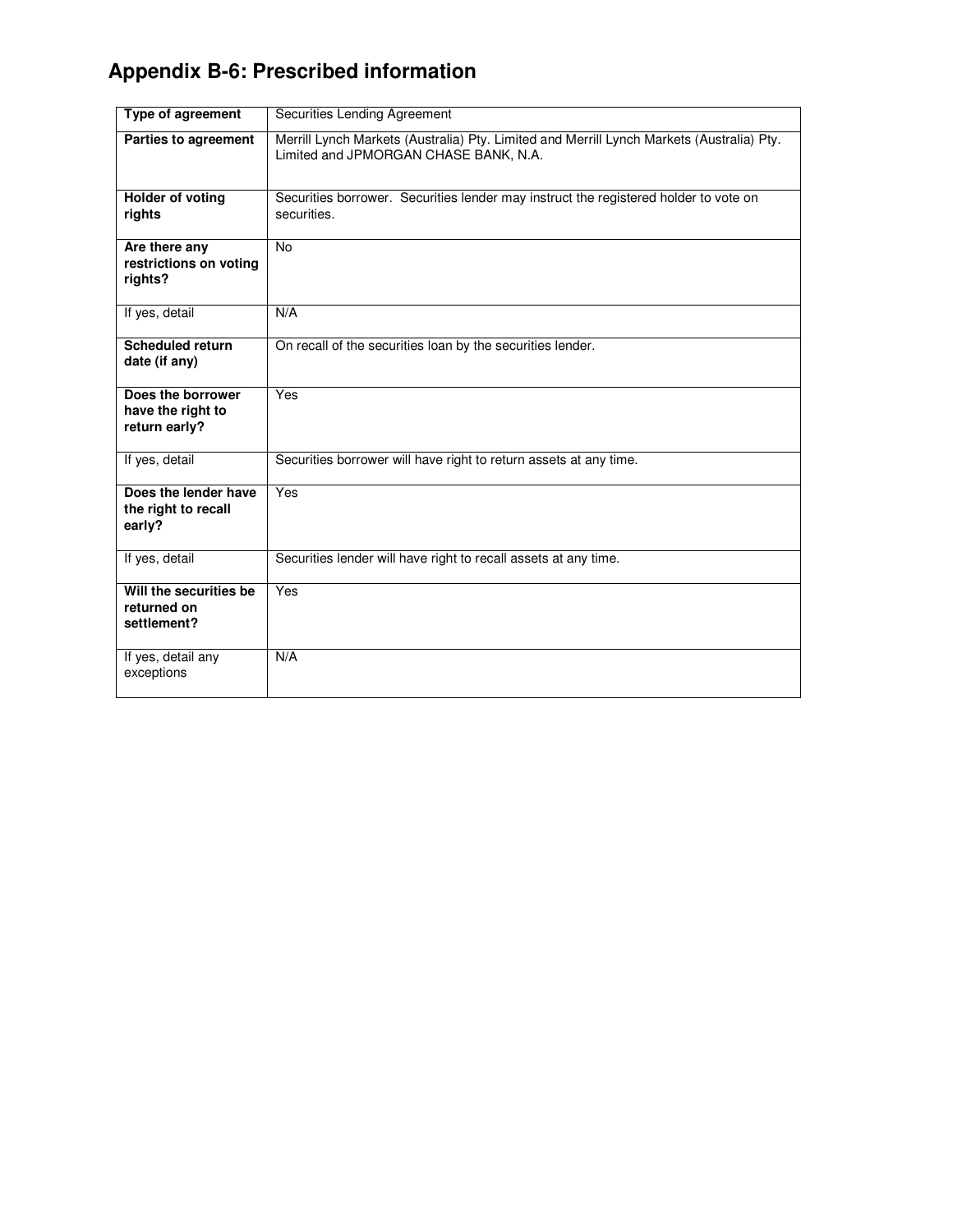# **Appendix B-7: Prescribed information**

| <b>Type of agreement</b>                                | Securities Lending Agreement                                                                        |
|---------------------------------------------------------|-----------------------------------------------------------------------------------------------------|
| Parties to agreement                                    | Merrill Lynch International and JP MORGAN CHASE BANK JGBS                                           |
| <b>Holder of voting</b><br>rights                       | Securities borrower. Securities lender may instruct the registered holder to vote on<br>securities. |
| Are there any<br>restrictions on voting<br>rights?      | <b>No</b>                                                                                           |
| If yes, detail                                          | N/A                                                                                                 |
| <b>Scheduled return</b><br>date (if any)                | On recall of the securities loan by the securities lender.                                          |
| Does the borrower<br>have the right to<br>return early? | Yes                                                                                                 |
| If yes, detail                                          | Securities borrower will have right to return assets at any time.                                   |
| Does the lender have<br>the right to recall<br>early?   | Yes                                                                                                 |
| If yes, detail                                          | Securities lender will have right to recall assets at any time.                                     |
| Will the securities be<br>returned on<br>settlement?    | Yes                                                                                                 |
| If yes, detail any<br>exceptions                        | N/A                                                                                                 |